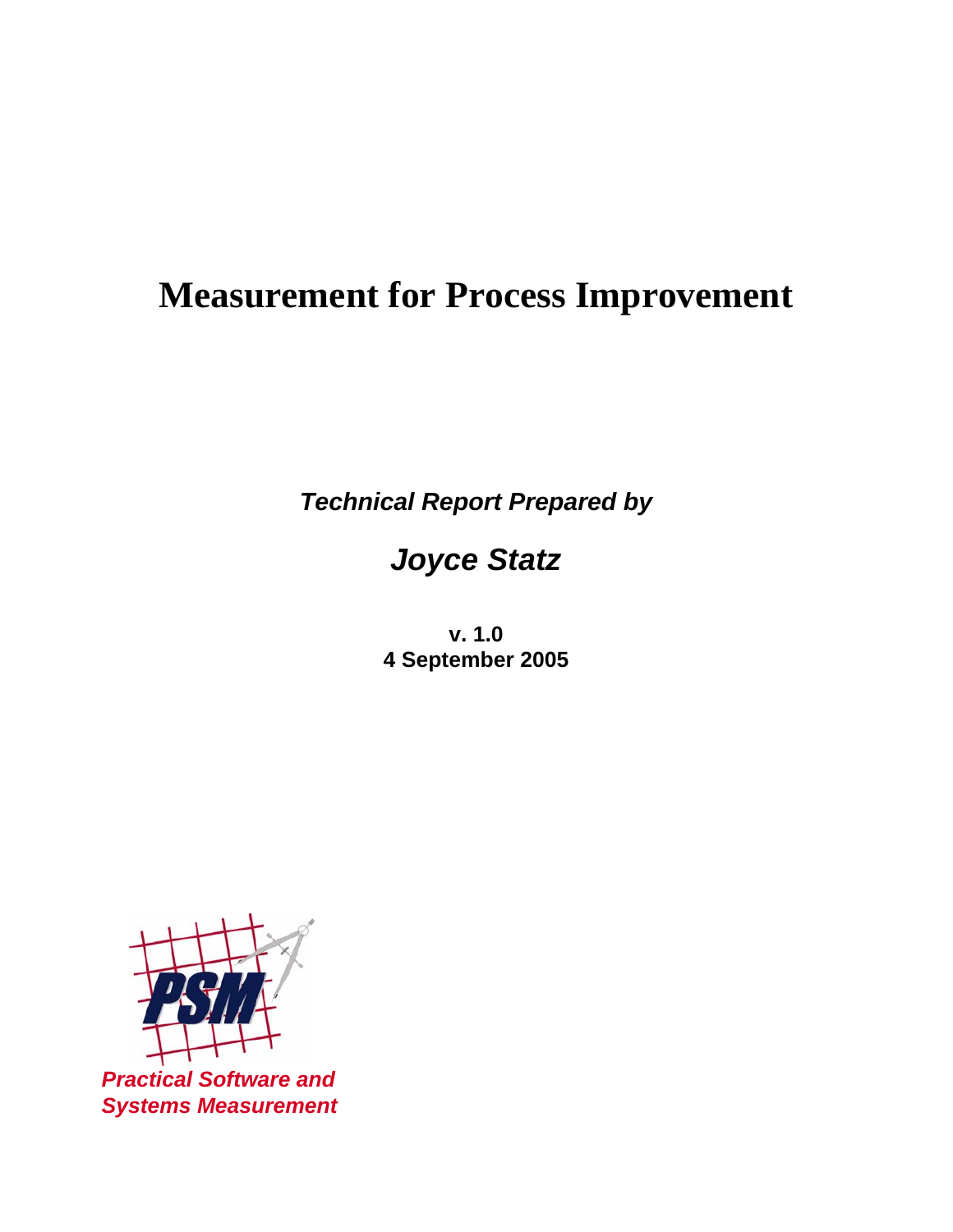#### **This paper is subject to the following copyright restrictions:**

- The PSM Support Center is the sole manager of all PSM products and services and is the only one authorized to modify them.
- General Use: Permission to reproduce, use this document or parts thereof, and to prepare derivative works from this document is granted, with attribution to PSM and the original author(s), provided this copyright notice is included with all reproductions.
- Supplemental Materials: Additional materials may be added for tailoring or supplemental purposes, if the material developed separately is clearly indicated. A courtesy copy of additional materials shall be forwarded the PSM Support Center,  $psm@pica,arrny, mil$ </u>. The supplemental materials will remain the property of the author(s) and will not be distributed.
- Author Use: Authors have full rights to use their contributions in an unfettered way with credit to the technical source.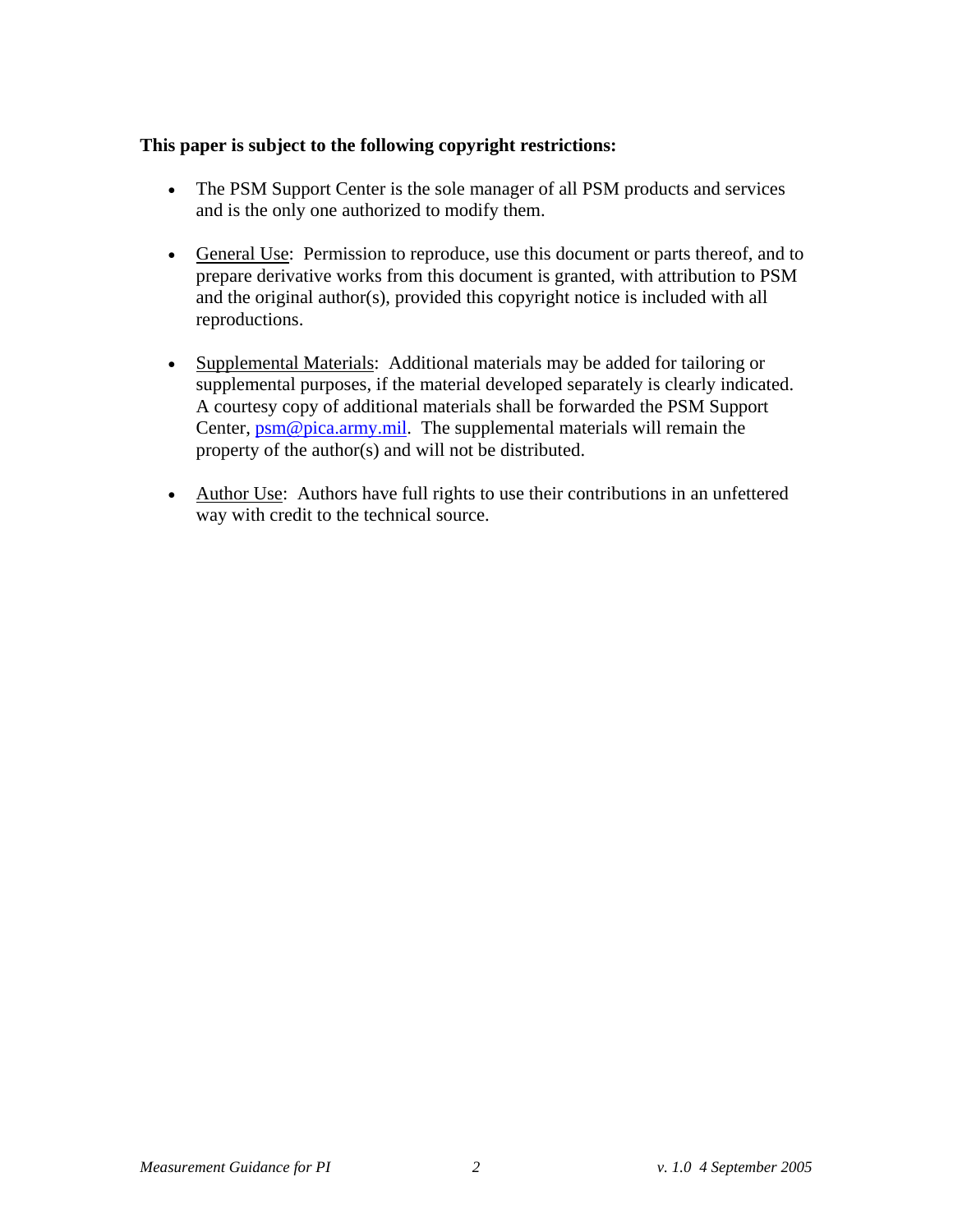#### **ACKNOWLEDGEMENTS**

Many people played a role in developing this guidance, and we apologize if we no longer have the names of all the contributors. The effort was originally led by Don Dortenzo, and we dedicate this paper to his memory, in hope that it meets his original expectations.

Some of those involved in the work during the six years of its gestation include:

- 1. Mauricio Aguiar, ti Metricas
- 2. Walter Benesch
- 3. Craig Beyers, SETA
- 4. Alejandro Bianchi, Liveware I.S.S.A
- 5. Mike Bowern, Software Improvements, Ltd.
- 6. George Brotbeck, Borland Teraquest
- 7. Molly Campbell, US Army ARDEC
- 8. Joe Caravello, FAA
- 9. Olga Chechelnitsky, General Dynamics, CANADA
- 10. Chui Fan Cheng
- 11. Anthony W. Childers, Lexmark International
- 12. Sheila P. Dennis, David Consulting Group
- 13. Peter Desilva, UMB Financial Corporation
- 14. Harpal Dhama, MITRE
- 15. Donovan W. Dockery, BAE Systems
- 16. John Gaffney, Lockheed Martin
- 17. Don Gantzer, MITRE
- 18. David Garmus, David Consulting Group
- 19. Dennis Goldenson, SEI
- 20. Renee' Hall, Computer Sciences Corporation
- 21. Paul Helmich
- 22. David Herron, David Consulting Group
- 23. Paul Janusz, US Army ARDEC
- 24. Cheryl Jones, US Army ARDEC
- 25. Sara Kidnell
- 26. Beth Layman, Borland Teraquest
- 27. Joe Lindley, Raytheon
- 28. Tom Logan
- 29. Bob MacIver, Systems and Software Consortium, Inc.
- 30. Guy Mercurio, DCMA
- 31. Sherry Mizell, Raytheon
- 32. Jerry Moore
- 33. Wendell Mullison, General Dynamics, Land Systems
- 34. Carol Muskett
- 35. William L. Norris, Aerospace
- 36. M. Lisa Pinkney, Ameritrade Holding Corporation
- 37. Dave Putnam, Quantitative Software Management, Inc.
- 38. Natalie Reed, FAA
- 39. Kevin Richins, USAF STSC
- 40. Garry Roedler, Lockheed Martin
- 41. Amos Rohrer, FAA
- 42. Terry Rout, Software Quality Institute
- 43. Ken Stranc, MITRE
- 44. Joyce Statz, Borland Teraquest
- 45. Elliot Troy, Lockheed Martin

For others who participated and for whom we don't have a trail of your commitment, thank you very much, and we apologize for not being able to recognize you publicly.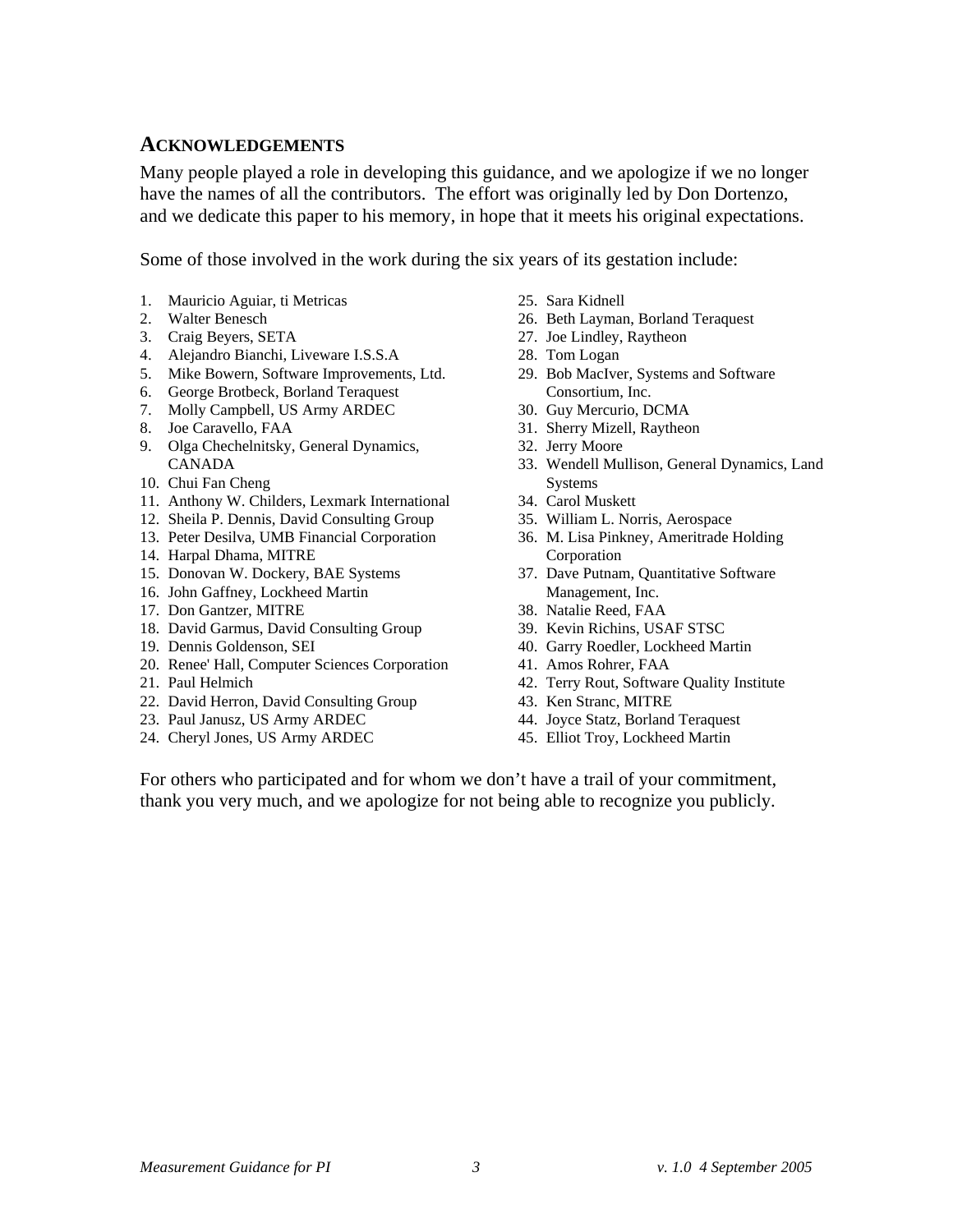# **Table of Contents**

| 1.                       |                                                                                                                                                          |  |
|--------------------------|----------------------------------------------------------------------------------------------------------------------------------------------------------|--|
| 2.                       |                                                                                                                                                          |  |
| 2.1<br>2.2<br>2.3<br>2.4 |                                                                                                                                                          |  |
| 3.                       |                                                                                                                                                          |  |
| 3.1<br>3.2<br>3.3        | PROCESS IMPROVEMENT VALUE (RESULTS) INFORMATION CATEGORIES AND QUESTIONS 11<br>EXAMPLE PROCESS IMPROVEMENT VALUE (RESULTS) MEASURE - COST OF QUALITY  14 |  |
| 4.                       |                                                                                                                                                          |  |
| 4.1<br>4.2<br>4.3        | EXAMPLE OF PROCESS IMPROVEMENT READINESS MEASURE - LEVEL OF INVOLVEMENT17                                                                                |  |
| 5.                       |                                                                                                                                                          |  |
| 5.1<br>5.2<br>5.3        | PROCESS IMPROVEMENT PROGRESS INFORMATION CATEGORIES AND QUESTIONS  19                                                                                    |  |
| 6.                       |                                                                                                                                                          |  |
|                          |                                                                                                                                                          |  |
|                          |                                                                                                                                                          |  |
|                          | APPENDIX A INFORMATION CATEGORIES AND QUESTIONS FROM PSM 5.024                                                                                           |  |
|                          |                                                                                                                                                          |  |
|                          |                                                                                                                                                          |  |
|                          |                                                                                                                                                          |  |
|                          | APPENDIX E PROCESS IMPROVEMENT MEASUREMENT SPECIFICATIONS 34                                                                                             |  |
|                          |                                                                                                                                                          |  |
|                          |                                                                                                                                                          |  |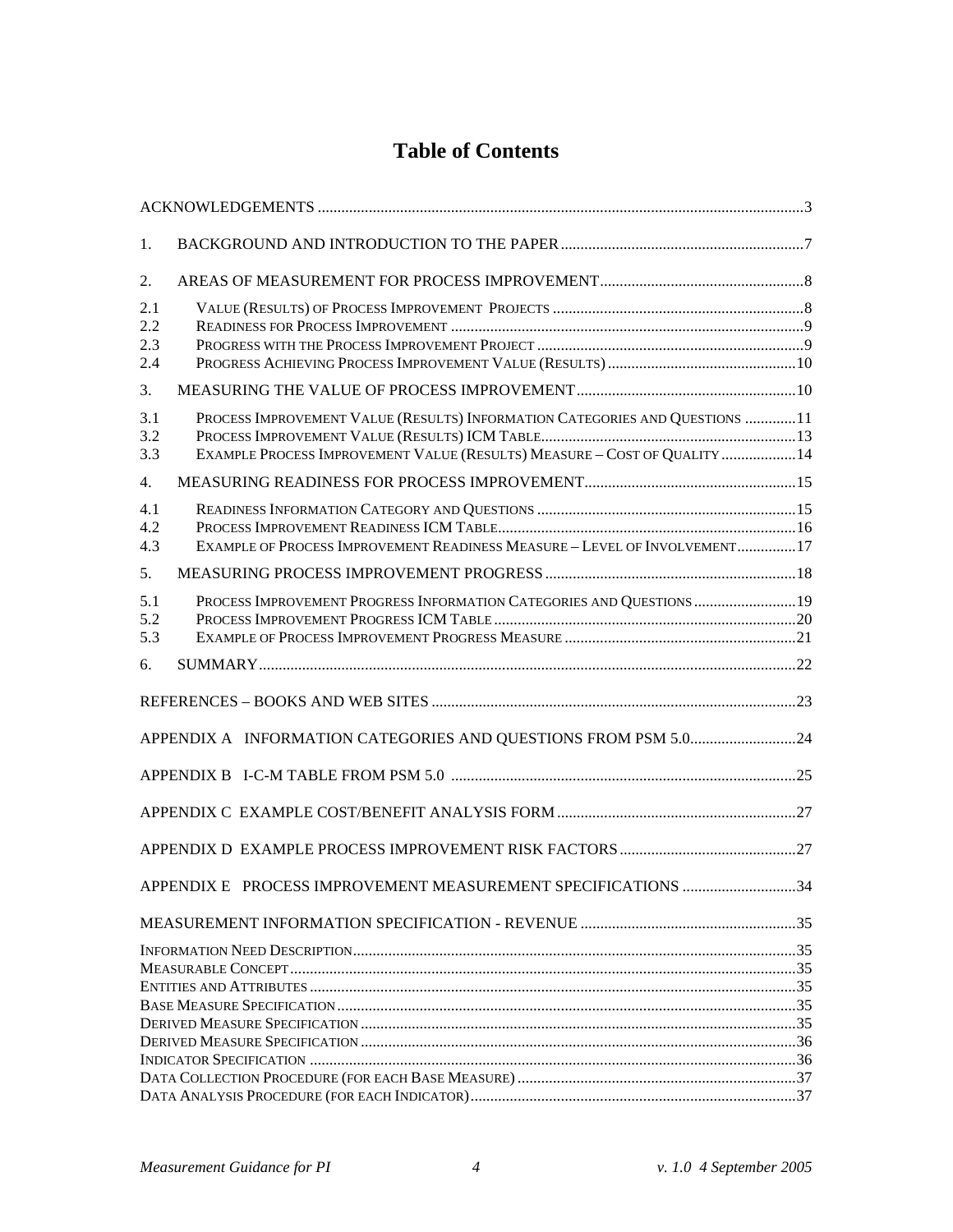| MEASUREMENT INFORMATION SPECIFICATION - PROCESS IMPROVEMENT RISK RATINGS45<br>MEASUREMENT INFORMATION SPECIFICATION - HUMAN RESOURCES PERFORMANCE48 |  |
|-----------------------------------------------------------------------------------------------------------------------------------------------------|--|
|                                                                                                                                                     |  |
|                                                                                                                                                     |  |
|                                                                                                                                                     |  |
|                                                                                                                                                     |  |
|                                                                                                                                                     |  |
|                                                                                                                                                     |  |
|                                                                                                                                                     |  |
|                                                                                                                                                     |  |
|                                                                                                                                                     |  |
|                                                                                                                                                     |  |
|                                                                                                                                                     |  |
|                                                                                                                                                     |  |
|                                                                                                                                                     |  |
|                                                                                                                                                     |  |
|                                                                                                                                                     |  |
|                                                                                                                                                     |  |
|                                                                                                                                                     |  |
|                                                                                                                                                     |  |
|                                                                                                                                                     |  |
|                                                                                                                                                     |  |
|                                                                                                                                                     |  |
|                                                                                                                                                     |  |
|                                                                                                                                                     |  |
|                                                                                                                                                     |  |
|                                                                                                                                                     |  |
|                                                                                                                                                     |  |
|                                                                                                                                                     |  |
|                                                                                                                                                     |  |
|                                                                                                                                                     |  |
|                                                                                                                                                     |  |
|                                                                                                                                                     |  |
|                                                                                                                                                     |  |
|                                                                                                                                                     |  |
|                                                                                                                                                     |  |
|                                                                                                                                                     |  |
|                                                                                                                                                     |  |
|                                                                                                                                                     |  |
|                                                                                                                                                     |  |
|                                                                                                                                                     |  |
|                                                                                                                                                     |  |
|                                                                                                                                                     |  |
|                                                                                                                                                     |  |
|                                                                                                                                                     |  |
|                                                                                                                                                     |  |
|                                                                                                                                                     |  |
| MEASUREMENT INFORMATION SPECIFICATION - LEVEL OF INVOLVEMENT51                                                                                      |  |
|                                                                                                                                                     |  |
|                                                                                                                                                     |  |
|                                                                                                                                                     |  |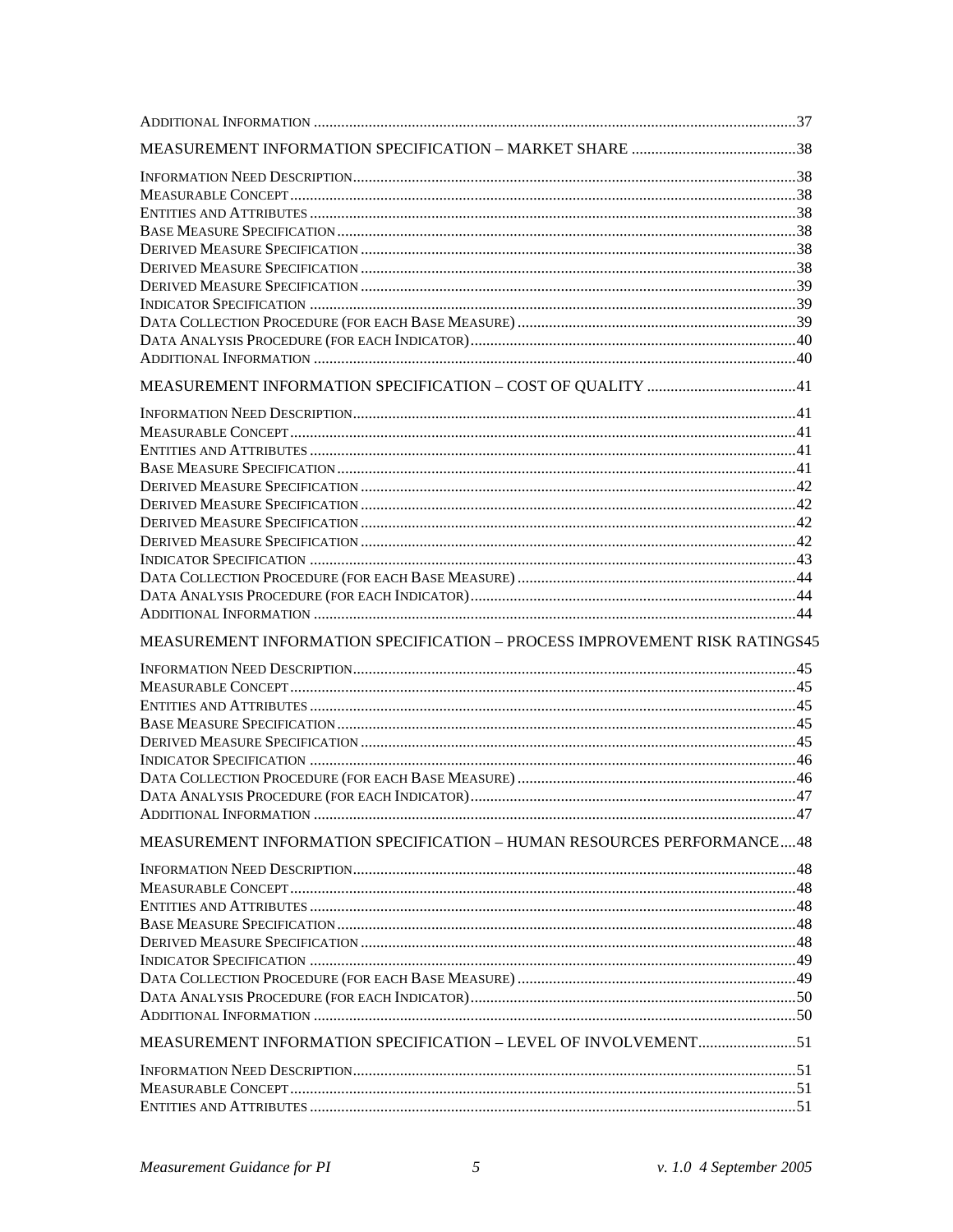| MEASUREMENT INFORMATION SPECIFICATION - TECHNICAL PERFORMANCE LEVEL54 |  |
|-----------------------------------------------------------------------|--|
|                                                                       |  |
|                                                                       |  |
|                                                                       |  |
|                                                                       |  |
|                                                                       |  |
|                                                                       |  |
|                                                                       |  |
|                                                                       |  |
|                                                                       |  |
| MEASUREMENT INFORMATION SPECIFICATION - TAILORING DIFFICULTY 57       |  |
|                                                                       |  |
|                                                                       |  |
|                                                                       |  |
|                                                                       |  |
|                                                                       |  |
|                                                                       |  |
|                                                                       |  |
|                                                                       |  |
|                                                                       |  |
|                                                                       |  |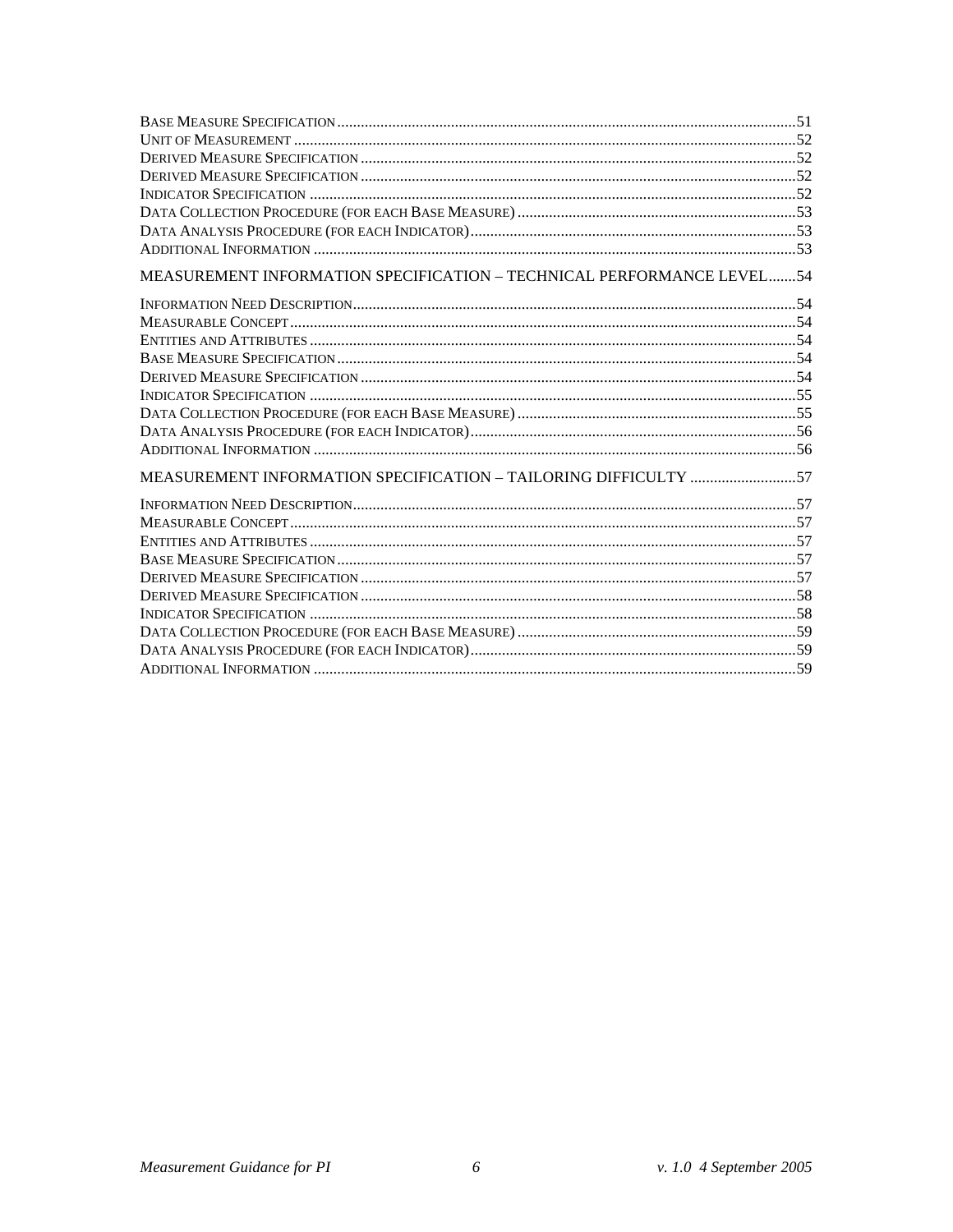## **1. BACKGROUND AND INTRODUCTION TO THE PAPER**

Activities in the Practical Software and Systems Measurement (PSM) community since 1998 have formed the basis for this guidance on measurement for process improvement (PI). Teams met during PSM User Conferences and at PSM Technical Working Group Meetings to discuss the needs for measures, tailor existing PSM guidance to suit process improvement, draft new measurement categories, and explain example measures being used in their organizations for handling process improvement.

This paper consolidates the output of those sessions, leveraging the most recently published PSM guidance for software and systems projects for any kind of organization. This material may be used with process improvement efforts of many different types and sizes: individual improvement projects, programs of projects, and small process improvement team activities.

Individuals who are planning a PI project, acting as sponsors of a PI project, or working in the role of measurement experts for an organization or PI project will be able to use this paper as input to their work. The paper includes the following sections and appendices:

- Areas of Measurement for Process Improvement a brief description of the primary areas of PI work that have needs for measures
- Measuring the Value of Process Improvement a primary area of measurement needs, to understand the rationale for a process improvement project, and to monitor how well the PI effort meets the goals for the business
- Measuring Readiness for Process Improvement an area of measurement that examines the organization's capability for change and for taking on an improvement effort
- Measuring Process Improvement Progress like any other project, this area of measurement examines the progress of an improvement project against its plan, as well as looking at its progress in meeting overall goals
- References Books and Web Sites primary sources used for the paper and referenced by the paper, with web sites that provide information about the concrete benefits of process improvement; provided as a starting point for the reader
- Appendix A the information categories and major questions addressed by PSM for software and systems projects, provided as a reference that applies to all projects
- Appendix B the common information categories, measurable concepts, and prospective measures used by PSM for software and systems projects, most of which also apply to PI projects
- Appendix C Example Cost Benefit Analysis Form, which can be adapted to meet the needs of PI projects
- Appendix D Example Process Improvement Risk Factors a set of risks often seen in organizations pursuing process improvement
- Appendix E Process Improvement Measurement Specifications list of and specifications for new measures which are useful for PI measurement, being added to the PSM collection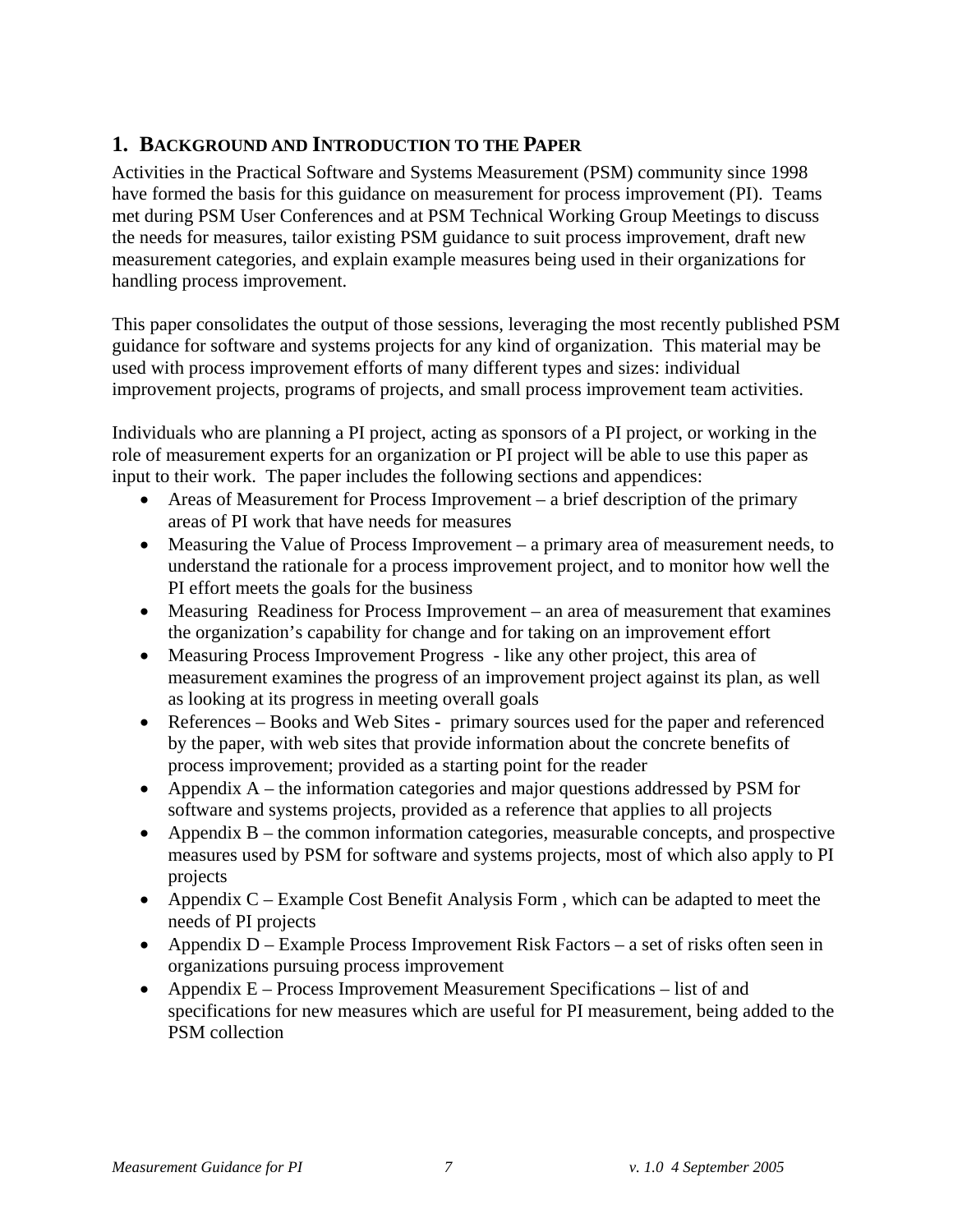While the paper is expected to be useful to any reader seeking information about best practices for PI measurement, the reader should also be familiar with the PSM guidance for software and systems projects, available in book form or at the PSM web site (see References for details).

#### **2. AREAS OF MEASUREMENT FOR PROCESS IMPROVEMENT**

The objectives and issues related to process improvement drive the measures required, as shown in Figure 2-1. Measures are generally needed in these areas:

- Anticipated value of the process improvement project, to justify doing the project
- Readiness of the organization for process improvement
- Progress of the process improvement project, examining both progress to performing the planned work (progress to plan) and progress in attaining the anticipated value (or results)

Organizations tend to have common categories of information needs regarding process improvement, with common questions to be answered for these categories of needs. The measures of *value (or results)* that organizations use for business impact and for monitoring progress to their business goals are quite diverse. These measures tend to fit into categories of both "hard" measures like financial return and "soft" measures like improvement to employee morale. *Readiness* measures are useful to ensure the organization is prepared to make improvements, although current use of such measures is relatively rare. Most measures of *progress* to plans for process improvement projects are similar to those used with software and systems projects. [See Appendix A and Appendix B for the common questions addressed and measures used for software and systems projects.]



Figure 2-1 The Flow of Measurement Support for Process Improvement Projects

#### **2.1 VALUE (RESULTS) OF PROCESS IMPROVEMENT PROJECTS**

As with its other project investments, the resulting business value is used by an organization to justify the time and effort to be spent in a process improvement (PI) project. In many organizations, improvement projects are handled through regular portfolio management; therefore, an improvement project needs to have a sound business case to gain and maintain resources. This type of management care ensures that there is organizational commitment to the project for documented business reasons - a key to success for any process improvement effort.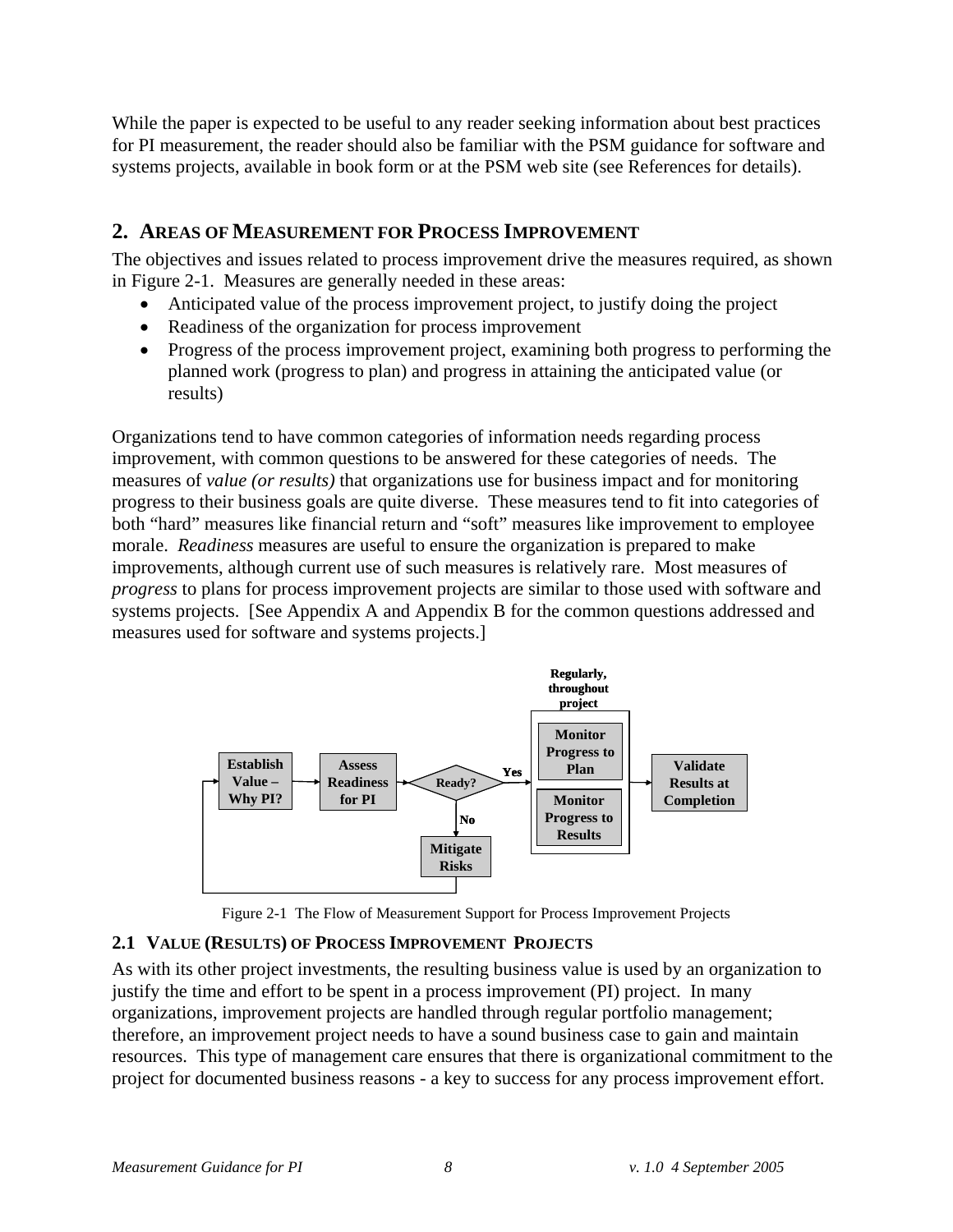[See an example cost-benefit analysis form in Appendix C; this example might be evolved to build a PI business case.]

The business case used to justify the process improvement project may identify measurable impact in a variety of performance measures – for projects, organizations, and the enterprise as a whole. In addition, there may be measures of value to the process users, often exemplified in adoption or compliance measures that show the new processes are both used and useful. Both impact and adoption measures are used to provide motivation for change, compare results of alternate approaches, ensure ongoing value of the ongoing investment, and meet a variety of other organization-specific needs.

Categories of information, common questions to be answered, and examples of candidate measures are discussed further in the section *Measuring the Value of Process Improvement*. In general, the material in this area is applicable to software and systems projects as well as process improvement projects.

#### **2.2 READINESS FOR PROCESS IMPROVEMENT**

While the justification for a PI project may be clearly established, the current business situation, social environment, personnel situation, or some other factors may argue against starting a project at a particular time. The organization's level of alignment and commitment is also key to its readiness for improvement, often exemplified in the involvement of various levels of management. The risks to success may be such that the project should be put on hold until conditions change significantly.

Organization alignment, risks to be addressed, common questions to be answered, and some mechanisms for identifying and analyzing them are discussed further in the section *Measuring Readiness for Process Improvement.* 

#### **2.3 PROGRESS WITH THE PROCESS IMPROVEMENT PROJECT**

Process improvement programs are performed using one or more projects throughout the duration of the improvement program (which may continue for the lifetime of the organization). The progress of any improvement project against its plan can generally be measured using the PSM guidance for projects and programs. While all of the standard Information Categories apply, some of the questions addressed for software and systems projects need special interpretation for process improvement (PI) projects. Similarly, some of the Measurable Concepts need to be interpreted in the light of special PI project needs. Some of the measures used by software and systems projects apply directly to PI projects, some need to be tailored, and others are not relevant.

The section *Measuring Process Improvement Progress* describes which Information Categories, Measurable Concepts, and Candidate Measures for software and systems projects apply to PI projects, and how they need to be interpreted.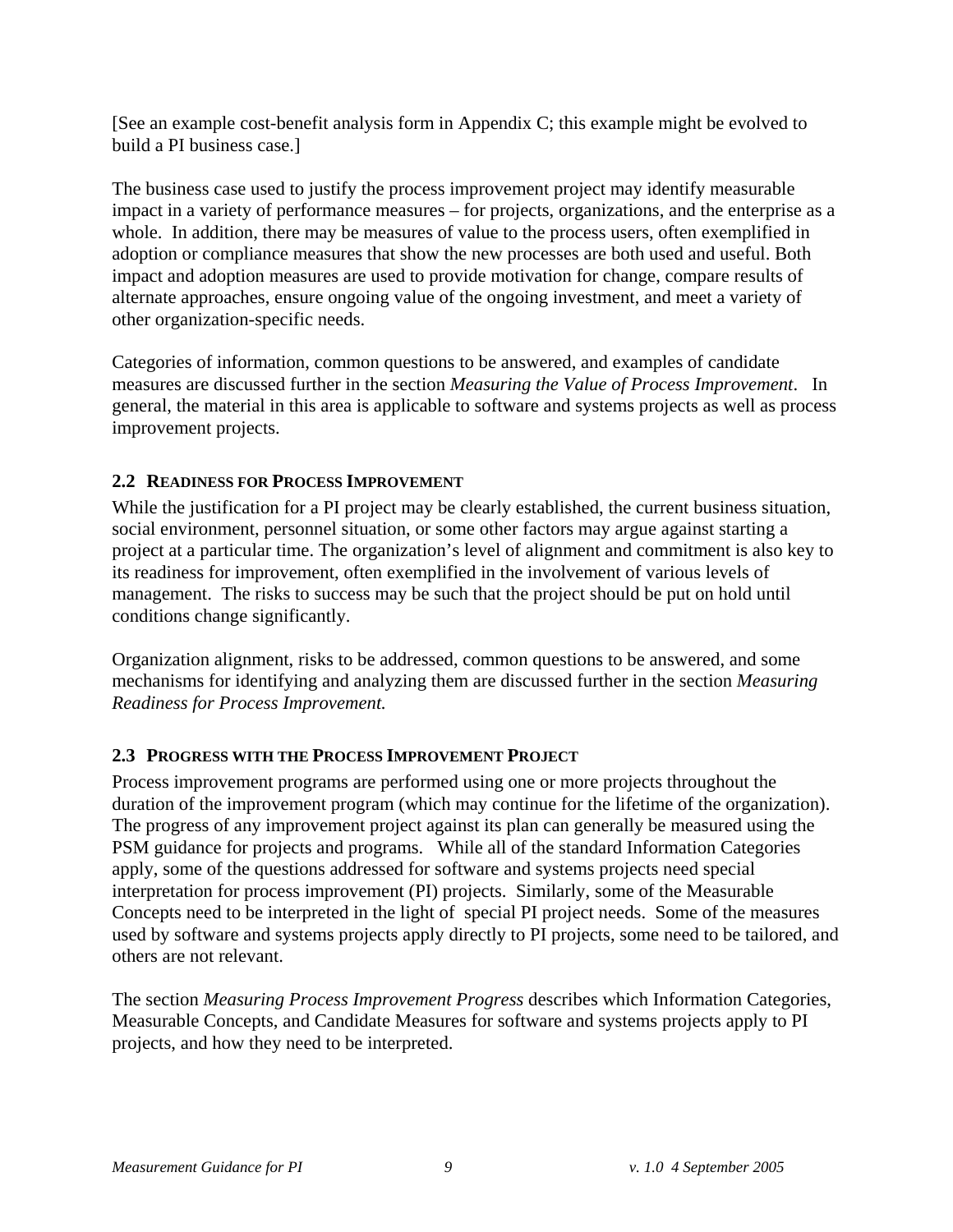#### **2.4 PROGRESS ACHIEVING PROCESS IMPROVEMENT VALUE (RESULTS)**

In addition to monitoring how well the project is handling its planned activities and commitments, it is important to be monitoring progress to the business case, performance baseline, or other business results projected for the project.

The section *Measuring the Value of Process Improvement* describes Information Categories, Measurable Concepts, and Candidate Measures for monitoring progress to showing value inprocess, as well as at the end of the process improvement project. It is very useful to have measures providing evidence of positive business impact early in an improvement project, to ensure that the investment is having a useful effect and to provide motivation to continue the project. As business needs change, the improvement project and its associated measures may also need to change; having a way to monitor results in-process helps ensure that the improvement project stays well-aligned with business needs.

### **3. MEASURING THE VALUE OF PROCESS IMPROVEMENT**

This area of measurement focus establishes the business case for the PI project, using the investment costs and the primary business benefits to be achieved. The business case needs to be visible, realistic, and actively monitored throughout the project.

The issues addressed by this information category are those needed to justify and continue investing in a process improvement project, providing data needed to

- compete against other projects for priorities and funding
- decide whether or not to continue the project, once underway
- accumulate historical data for estimates for other projects
- demonstrate having met the objectives

In most cases, a baseline needs to be set, enabling development of reasonable targets for improvement goals. Sometimes that data already exists, but in other cases, the first measurement activity is to understand the environment and collect the initial baseline. Common elements in such a baseline are shown in Figure 3-1.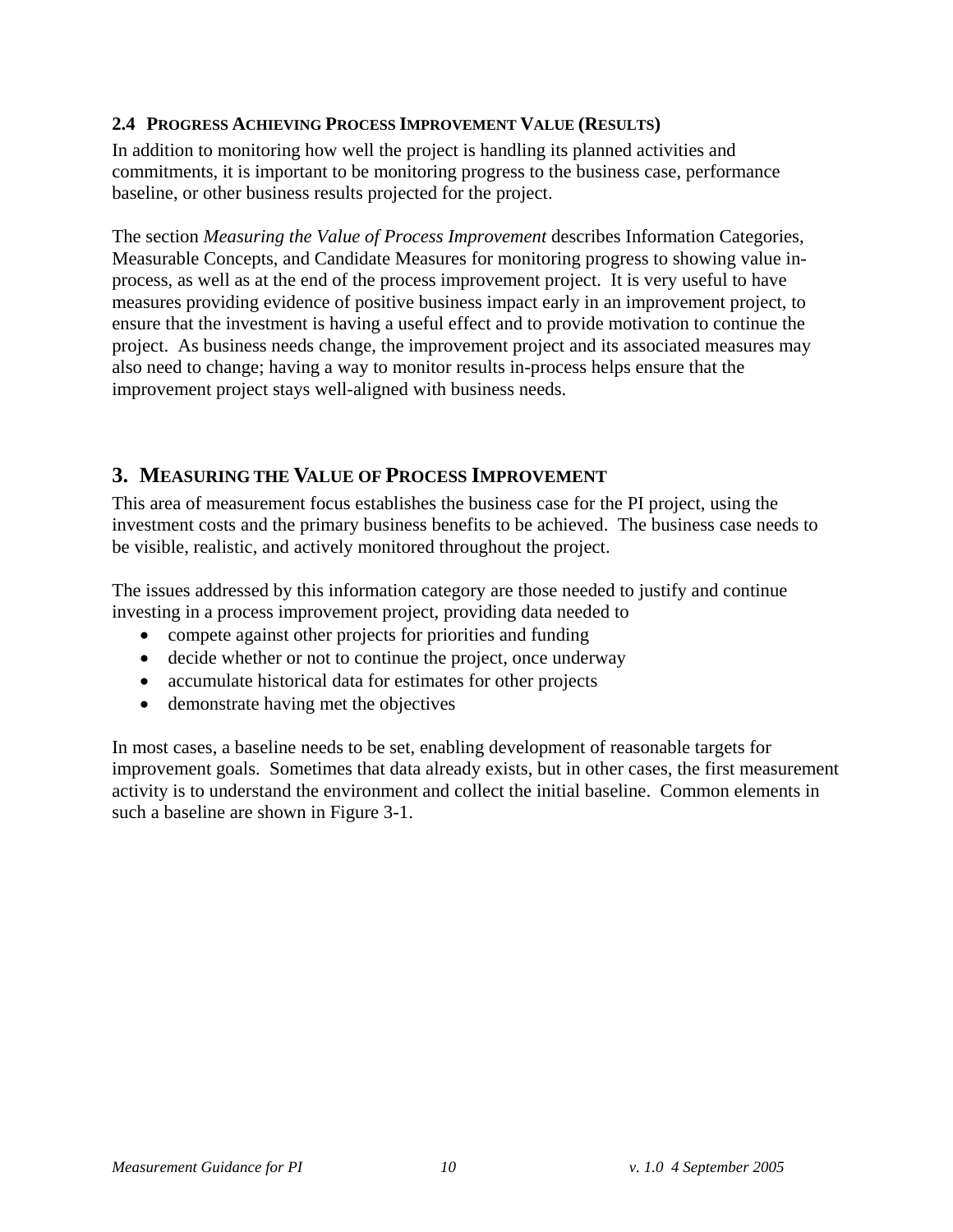

Figure 3-1 Developing a Baseline for Process Improvement (derived from David Consulting Group, Inc. 2004)

#### **3.1 PROCESS IMPROVEMENT VALUE (RESULTS) INFORMATION CATEGORIES AND QUESTIONS**

While there are many ways to describe costs and benefits of performing a process improvement project (or any other kind of project), at an abstract level the key questions are these:

- What is our current performance?
- What are our performance goals?
- What business benefit will we achieve as an outcome from the project?
- What is the cost of this project?

For PI projects in any organization, the primary cost is the time and effort required for people to perform the improvement work, to deploy the results into the organization, and to learn to use the new process materials. In addition, there are generally investments in tools (and supporting systems), training, measurement (appraisals, assessments of progress), and (internal or external) consulting guidance from subject matter experts.

The benefits from PI projects include outcomes that demonstrate a clear return on investment – added revenue to the organization; new knowledge or capability; improvements to cycle time, product quality, productivity, customer satisfaction, and/or cost. Specific benefits can be identified using questions that generally fall into one of these areas:

- Financial results
- Customer satisfaction
- Internal business processes
- Learning and growth of the organization

The Balanced Scorecard Measurement framework<sup>1</sup>, along with strategy maps, provides a basis for using PSM to generate a useful set of questions and measures to support an organization's goals and strategies.

 $\overline{a}$ 

<sup>&</sup>lt;sup>1</sup> See Kaplan and Norton books in the References section.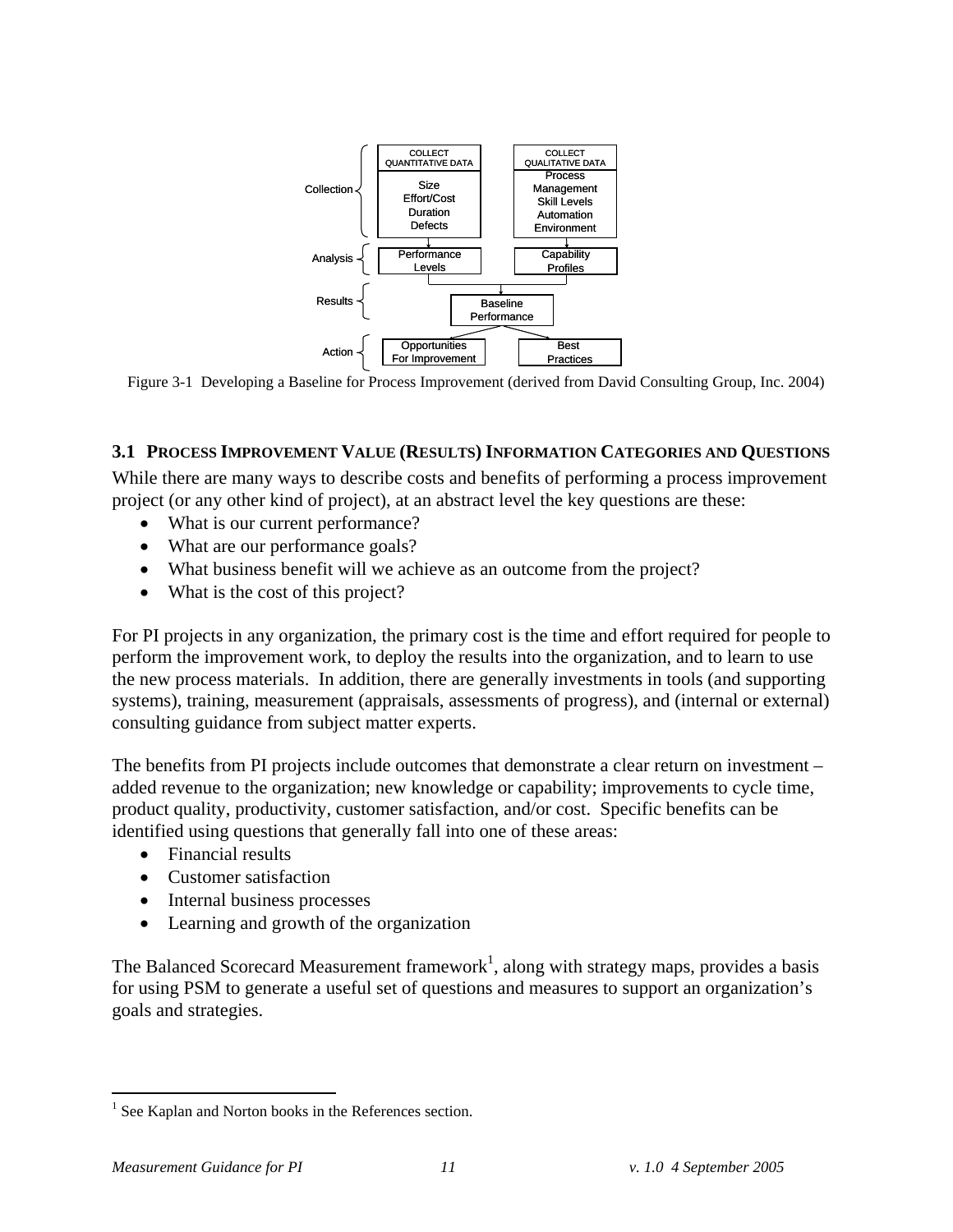The measurable concepts identified for the Process Improvement Justification information category are these, derived from the Balanced Scorecard:

- Financial financial goals and benefits from the project
- Customer Satisfaction satisfying both internal and external customers, generally interested in things like price/performance, mean time to failure, response time to requests, etc.
- Internal Business Processes improved practices and methods to develop, maintain, and deliver products and services, as well as to manage the people in the organization
- Learning and Growth improved people-related capabilities of the organization, such as technical skills of the staff, the number of staff, the level of domain knowledge, personnel turnover and morale, etc.

| Questions that might be asked about these concepts are provided in Table 3-2 below: |  |
|-------------------------------------------------------------------------------------|--|
|                                                                                     |  |

| <b>Candidate Questions Being Addressed by Measures</b> |                          |                                                                               |  |
|--------------------------------------------------------|--------------------------|-------------------------------------------------------------------------------|--|
| <b>Information</b>                                     | Measurable               | <b>Questions Addressed</b>                                                    |  |
| Categories                                             | Concepts                 |                                                                               |  |
| Process                                                | Financial                | How much will this project cost?                                              |  |
| Improvement                                            |                          | What is the impact of not doing this project?                                 |  |
| Results                                                |                          | What financial benefit will we achieve?                                       |  |
|                                                        |                          | What financial burden will we avoid?                                          |  |
|                                                        |                          | What impact will there be to our market share?                                |  |
|                                                        |                          | What impact will there be on the organization assets, e.g., the Total Cost of |  |
|                                                        |                          | Ownership of our technology assets?                                           |  |
|                                                        |                          | Is the value increasing over time?                                            |  |
|                                                        | Customer                 | Will this increase customer satisfaction?                                     |  |
|                                                        | Satisfaction             | Will this reduce the level of required customer support?                      |  |
|                                                        |                          | Will this help us address <specific concerns="" customer="">?</specific>      |  |
|                                                        | <b>Internal Business</b> | Will this improve our ability to meet customer goals or needs?                |  |
|                                                        | Processes                | Will this improve our time to market?                                         |  |
|                                                        |                          | Will this improve our product or service quality?                             |  |
|                                                        |                          | Will this improve organization efficiency?                                    |  |
|                                                        |                          | Will this improve organization effectiveness?                                 |  |
|                                                        |                          | Will this improve our ability to manage objectively?                          |  |
|                                                        |                          | Will this reduce our cost of quality?                                         |  |
|                                                        |                          | Will this increase our predictability?                                        |  |
|                                                        | Learning and             | Will this improve our workforce capability?                                   |  |
|                                                        | Growth                   | Will this help us attract or keep talent?                                     |  |
|                                                        |                          | Will this help our resource utilization?                                      |  |
|                                                        |                          | Will this help our company morale?                                            |  |
|                                                        |                          | Will this help employee satisfaction?                                         |  |
|                                                        |                          | Will this increase our management capability?                                 |  |
|                                                        |                          | Will this improve our employee/manager ratio?                                 |  |

Table 3-2 Candidate Questions Being Addressed by Measures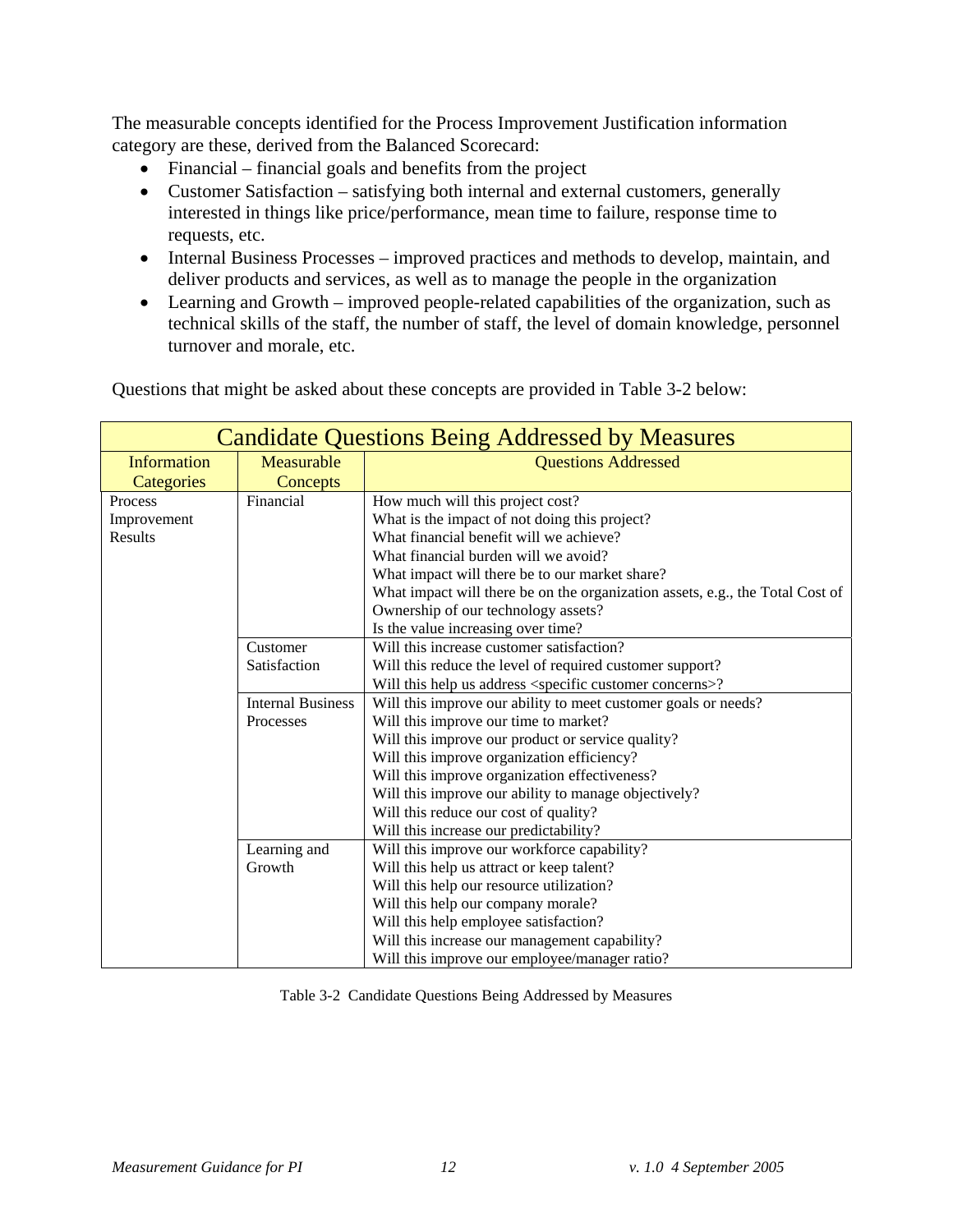#### **3.2 PROCESS IMPROVEMENT VALUE (RESULTS) ICM TABLE**

The information needs in this area can be met by some of the existing PSM measures, but several additional measures are needed, shown in Table 3-3, Information-Concept-Measure Mapping, in bold italic font. The new measures are defined in the individual specifications in Appendix E.

| <b>Information - Concept - Measure Mapping</b> |                                          |                                                                                                                                                                                                                                                                                                                                                                                                                                                                                                                                                                                                                                                                                                                    |  |  |
|------------------------------------------------|------------------------------------------|--------------------------------------------------------------------------------------------------------------------------------------------------------------------------------------------------------------------------------------------------------------------------------------------------------------------------------------------------------------------------------------------------------------------------------------------------------------------------------------------------------------------------------------------------------------------------------------------------------------------------------------------------------------------------------------------------------------------|--|--|
| <b>Information</b>                             | Measurable                               | <b>Prospective Measures</b>                                                                                                                                                                                                                                                                                                                                                                                                                                                                                                                                                                                                                                                                                        |  |  |
| Categories                                     | Concepts                                 |                                                                                                                                                                                                                                                                                                                                                                                                                                                                                                                                                                                                                                                                                                                    |  |  |
| Process<br>Improvement<br>Results              | Financial                                | Cost<br>$\bullet$<br>o Amount invested (project, inventory and other costs – including<br>personnel effort)<br>o Opportunity cost (lost revenue or other costs not avoided, by not<br>spending the time or money on this or another effort)<br>o Savings (e.g. effort costs, capital investments, ongoing support, etc.)<br>award fee<br>$\bullet$<br>revenue from sales, ongoing support, license fees; revenue in order<br>backlog<br>market share (e.g. % of available market; number of new customers;<br>level of repeat business)<br>derived measures such as asset value (cost of various assets, adjusted for<br>time held), contribution to asset value; return on net assets; Total Cost of<br>Ownership |  |  |
|                                                | Customer<br>Satisfaction                 | satisfaction ratings (e.g. customer survey results)<br>$\bullet$<br>problem reports (e.g. number of complaints or service calls)<br>$\bullet$<br>effort (e.g. support hours)<br>$\bullet$<br>measures of specific customer concerns (e.g. call center response time)<br>$\bullet$                                                                                                                                                                                                                                                                                                                                                                                                                                  |  |  |
|                                                | Internal<br><b>Business</b><br>Processes | aggregation of all standard project measures across the organization of<br>$\bullet$<br>interest (e.g. Schedule and Progress, Resources and Cost, Product Size<br>and Stability, Product Quality, Process Performance, Technology<br>Effectiveness, Customer Satisfaction)<br>derived measures from project measures (e.g. time to market, cost of<br>quality)<br>derived measures from process measures (e.g. capability baselines<br>composed of aggregate project measures, process capability - current<br>measure of level of performance to baselines and targets)                                                                                                                                           |  |  |
|                                                | Learning and<br>Growth                   | experience level (e.g. # of certifications, degrees, years of experience;<br>domain coverage; technology coverage)<br>staff level (e.g. current employees, managers; number who have left)<br>$\bullet$<br>staff turnover<br>$\bullet$<br>satisfaction ratings (e.g. employee survey)<br>$\bullet$<br>problem reports (e.g. suggestions in the suggestion box; comments in 1-<br>1 session)                                                                                                                                                                                                                                                                                                                        |  |  |

Table 3-3 Information - Concept - Measure Mapping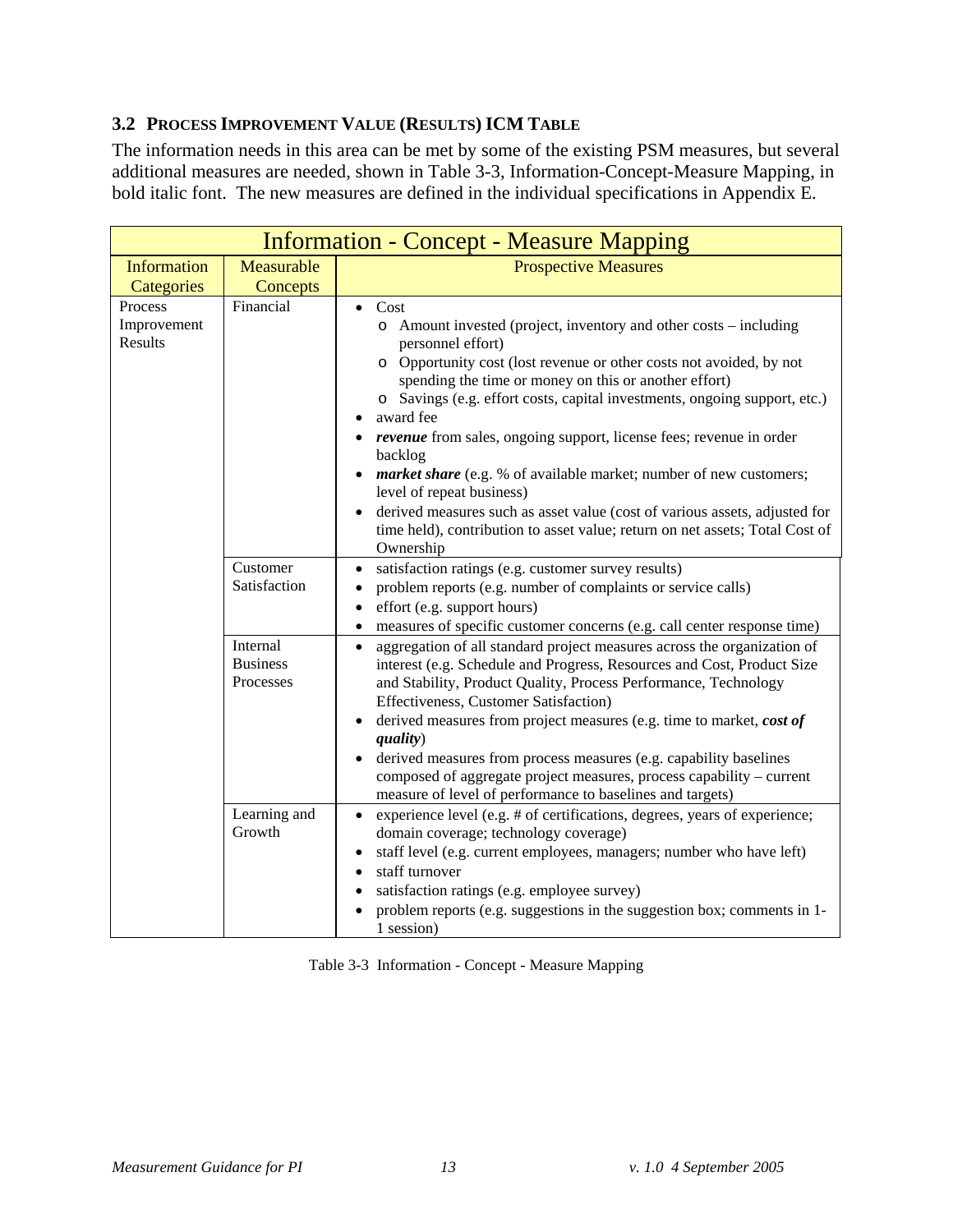#### **3.3 EXAMPLE PROCESS IMPROVEMENT VALUE (RESULTS) MEASURE – COST OF QUALITY**

While the financial measures used by organizations vary considerably in the entities and attributes used, a measure of Cost of Quality is usually focused on the same data in any organization: the effort (time) data for work done in the organization. This data is also critical to many other measures of progress, so it is likely to be available in some form.

The example shown here reflects a goal of many organizations to reduce the cost of rework (also known as nonconformance). (See the related definitions in the Appendix of measurement specifications.) In many organizations, as much as 40% of its work effort is wasted in reworking products with defects and providing customer support to customers who experience problems because of defects. In addition, when staff are unexpectedly diverted to the rework efforts, they cannot complete current work on time, further aggravating the effect of rework.

The model behind this measure of rework is a variant on Crosby's Cost of Quality model<sup>2</sup>, which has four dimensions of cost:

- Cost of Performance cost to develop and provide a product or service, focused on those activities that plan and handle the work
- Cost of Prevention cost to establish and maintain processes for doing the work, training for those who perform the work, and other enablers
- Cost of Appraisal cost to review products and services under development, to be sure they meet requirements and conform to the processes
- Cost of Nonconformance (Rework) cost incurred to deal with defects in the product or service, including the rework of the product/retesting/review, etc., as well as the cost for customer support or help desks, payment of penalties and fines, and other costs associated with the effect of defects

In systems and software organizations, most of these costs are directly attributable to effort of the people doing the work of the organization, thus the measure is essentially a productivity measure. When the cost of rework is driven low, staff is available to contribute its effort to the productive work of building and delivering products and services.

In Figure 3-4 below, an organization might be updating its process set to improve its ability to review work in progress, to better estimate and track its work, and to train its people in the processes. Thus, there is likely to be an increase in the effort going into the Cost of Prevention and Cost of Appraisal, which should lead to a reduction in the Cost of Nonconformance (Rework) and an increase in effort available for the Cost of Performance. The chart shows six months of progress, to a target of reducing cost of rework by 5% for the year.

1

<sup>2</sup> Crosby, Philip. *Quality is Free.* New York: New American Library, 1979.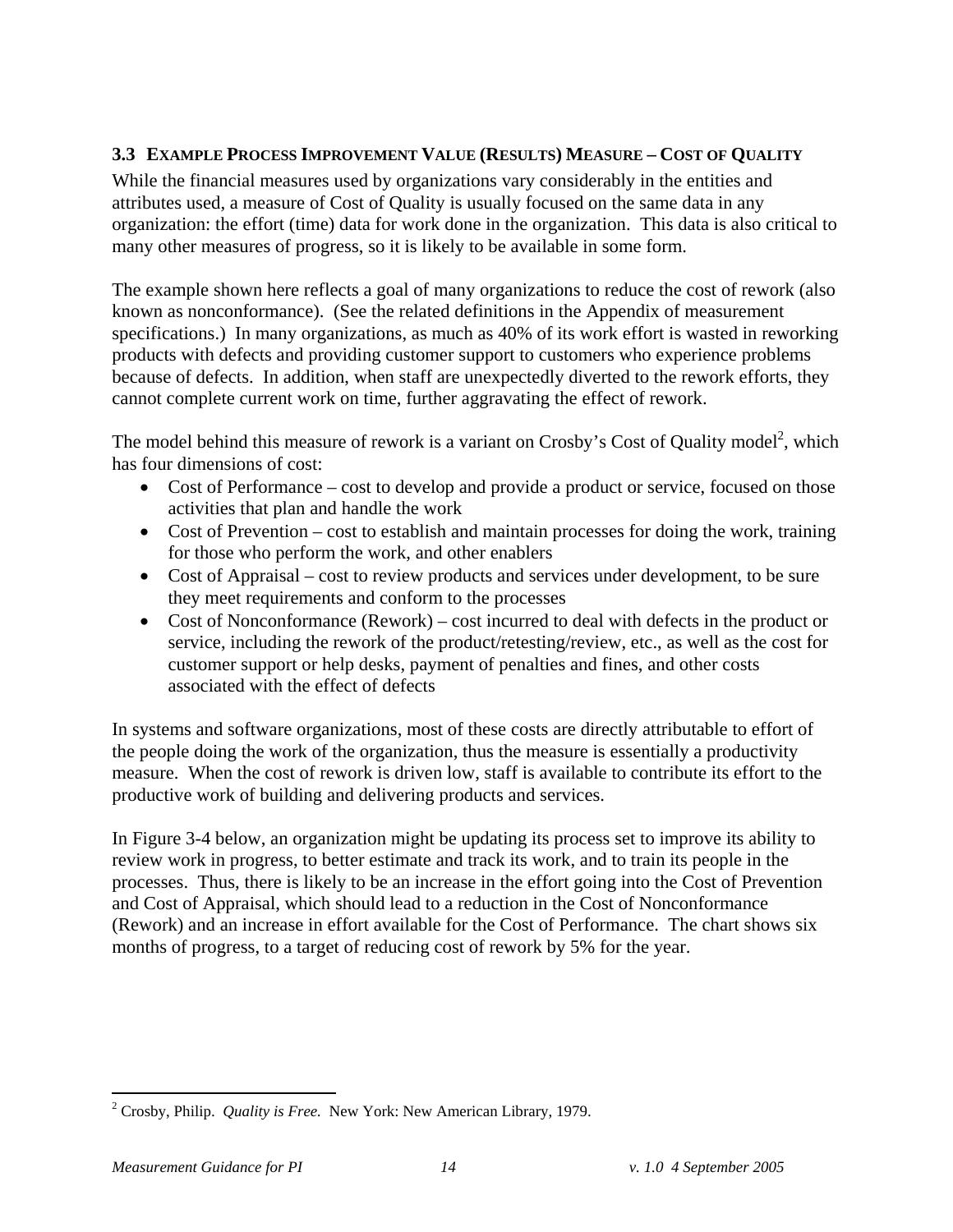

Figure 3-4 Example Results Measure – Cost of Quality Trends

#### **4. MEASURING READINESS FOR PROCESS IMPROVEMENT**

Handling the risks to process improvement projects is essential, and readiness measures are useful to establish the level of risk as a project is initiated. Failures of PI projects are expensive not only in the time and effort wasted, but in the loss of motivation for future process improvement in the organization. Organizational change is difficult, and people will strongly resist a new change initiative if they feel they've wasted their time on prior ones, and organizational conditions are still the same.

Measures for this area might be used before, during, or after justification of the project. They may also be helpful when significant organizational changes occur as a PI project is underway. Note that while this information category is critical to process improvement projects, it also applies to systems and software projects as well.

#### **4.1 READINESS INFORMATION CATEGORY AND QUESTIONS**

This Information Category is being addressed by the following measurable concepts, to be able to address the questions in the table below.

- Alignment and Commitment: how to determine whether or not the project is aligned with the organization goals, objectives, personnel, and culture. This category seeks to determine whether or not the organization is committed to this project with sufficient involvement of management and availability of resources to enable the project to be successful.
- Process Improvement Capability: overall organizational capability to undertake this project with strong likelihood of success. Measures cover organization capability for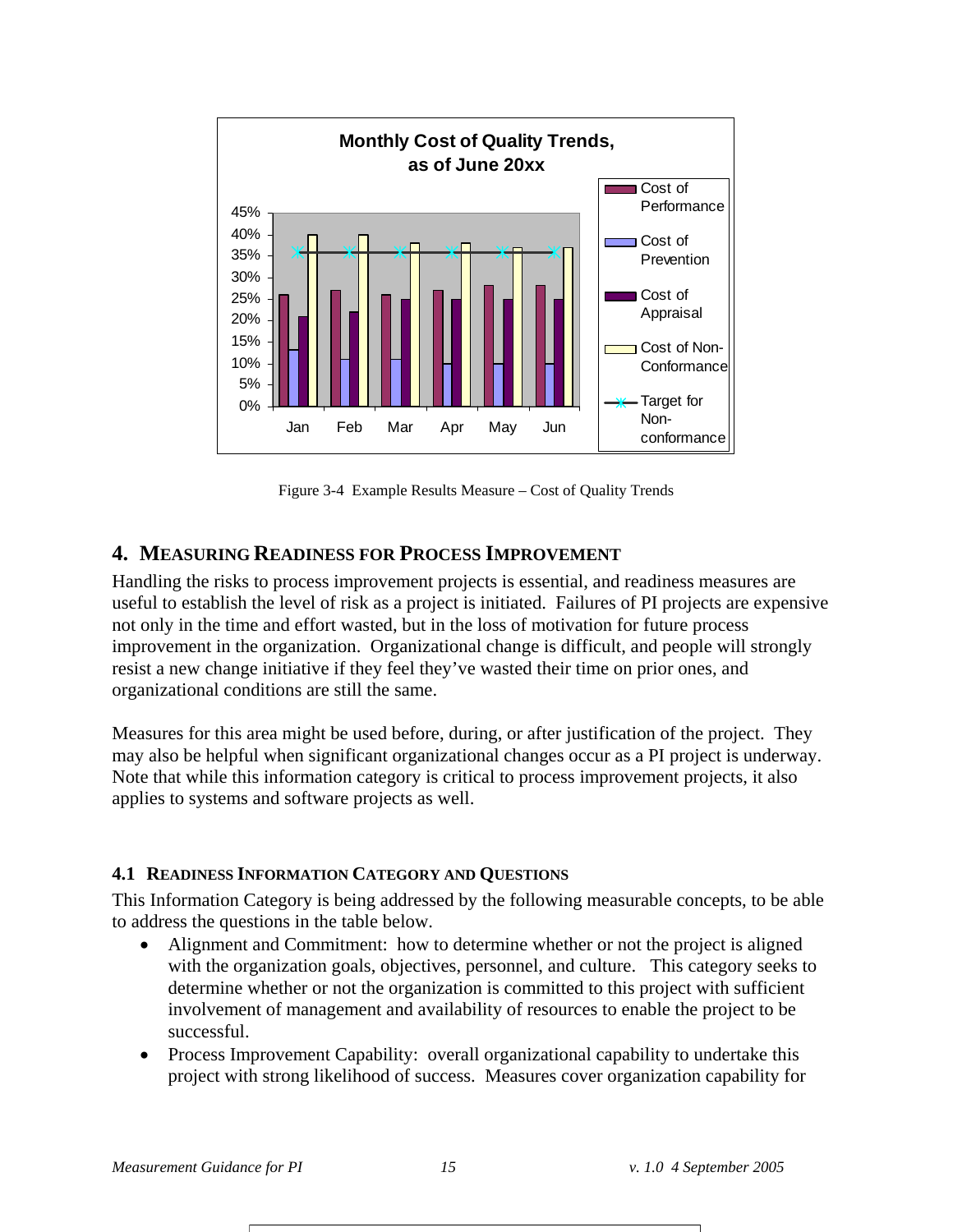doing process improvement, for making organization changes, and for establishing current process capability baselines.

These concepts also reflect the content of the Process Improvement Process Area of ISO  $15504^3$ , one input to the development of this material.

If the measures used for this category identify that the organization is not ready to proceed with an improvement program, the sources of the risks or issues need to be addressed. Otherwise, attempts to implement a process improvement program are likely to fail, wasting time and energy of all involved. Methods to mitigate the risks or issues may be as simple as some training in missing skills, or as extensive as changing the management structure of the organization. The collection of risk factors provided in Appendix D indicates the breadth of sources of potential barriers for a process improvement program, each of which can have multiple remedies.

| <b>Candidate Questions Being Addressed by Measures</b> |                                          |                                                                          |  |  |
|--------------------------------------------------------|------------------------------------------|--------------------------------------------------------------------------|--|--|
| Information                                            | <b>Questions Addressed</b><br>Measurable |                                                                          |  |  |
| Categories                                             | Concepts                                 |                                                                          |  |  |
| <b>Process</b>                                         | Alignment and                            | Is this project consistent with the business goals?                      |  |  |
| Improvement                                            | Commitment                               | Does the level of commitment to the project match the goals of the       |  |  |
| <b>Readiness</b>                                       |                                          | project?                                                                 |  |  |
|                                                        |                                          | What is the perceived value to each level of the organization?           |  |  |
|                                                        |                                          | To what extent are there cultural or political barriers to this project? |  |  |
|                                                        | <b>Process</b>                           | What is the capability of the organization's PI process?                 |  |  |
|                                                        | Improvement                              | What is the capability of the organization to undertake organization     |  |  |
|                                                        | Capability                               | change? (other than forced change)                                       |  |  |
|                                                        |                                          | What is the organization's track record with respect to successfully     |  |  |
|                                                        |                                          | implementing prior improvement initiatives?                              |  |  |
|                                                        |                                          | Can we establish a baseline for the performance area addressed by the    |  |  |
|                                                        |                                          | project?                                                                 |  |  |

Table 4-1 Candidate Questions Being Addressed by Measures

#### **4.2 PROCESS IMPROVEMENT READINESS ICM TABLE**

The information needs in this area can be met by some of the existing PSM software and systems project measures, but several additional measures are needed, shown in Table 4-1, in bold italic font. Note that these concepts and measures are also very important in the progress monitoring of the project.

New measures shown in bold italic in Table 4-2, below, are defined in the individual specifications in Appendix E. A table of common risks is provided in Appendix D, to use for the measure of *Process Improvement Risk Ratings.* 

1

<sup>&</sup>lt;sup>3</sup> ISO/IEC 15504: Information Technology - Software Process Assessment, published in 1998 as a series of 9 documents that support software process improvement for the international community; re-published during 2003 through 2005.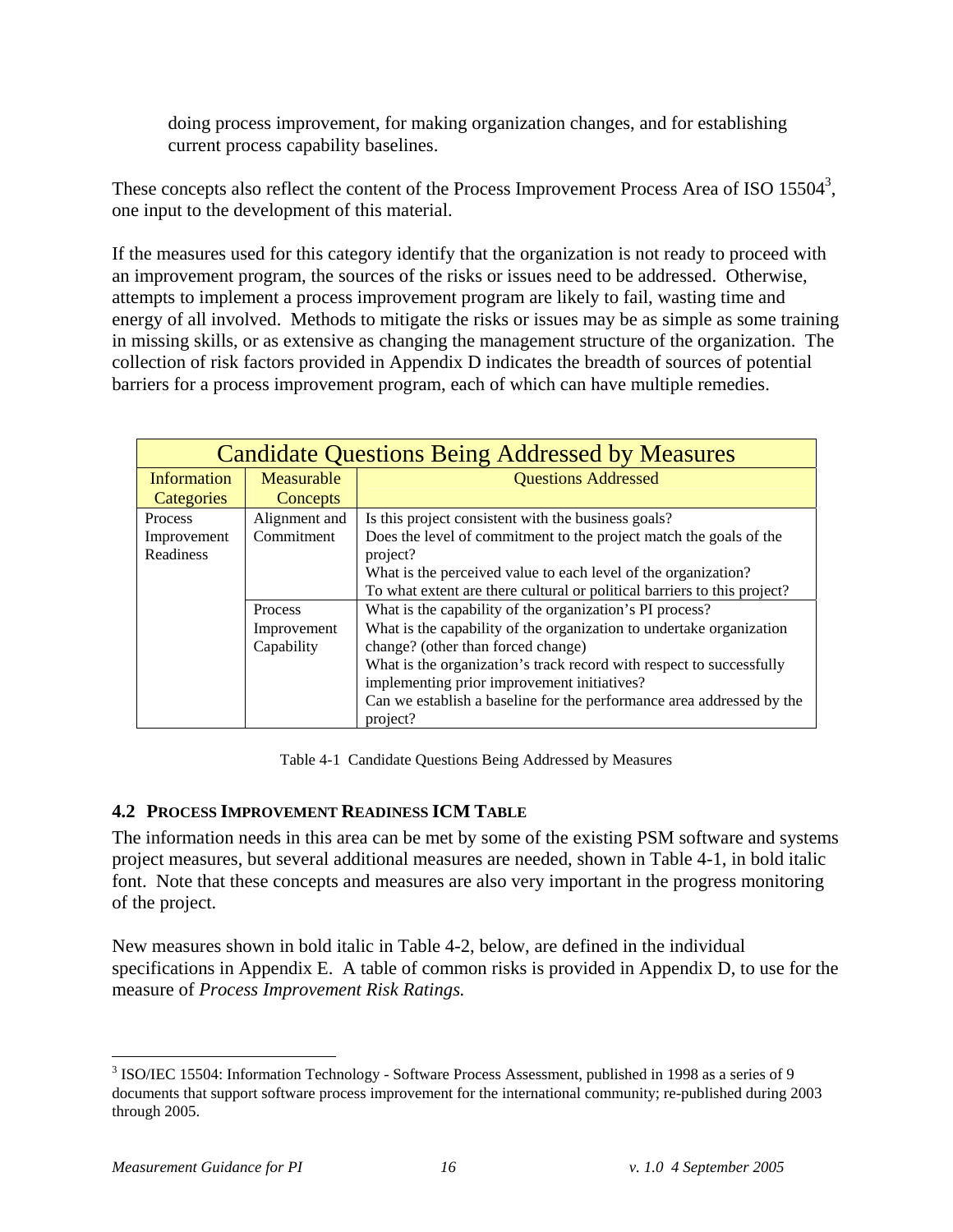| <b>Information - Concept - Measure Mapping</b> |                            |                                               |  |
|------------------------------------------------|----------------------------|-----------------------------------------------|--|
| <b>Information Categories</b>                  | <b>Measurable Concepts</b> | <b>Prospective Measures</b>                   |  |
| Process Improvement                            | Alignment and              | Satisfaction Ratings (e.g. on surveys of<br>٠ |  |
| <b>Readiness</b>                               | Commitment                 | organization leaders and others)              |  |
|                                                |                            | Resource Availability (staff and budget)<br>٠ |  |
|                                                |                            | <b>Process Improvement Risk Ratings</b>       |  |
|                                                |                            | <b>Human Resources Performance</b>            |  |
|                                                |                            | <b>Level of Involvement</b>                   |  |
|                                                | Process Improvement        | <b>Reference Model Ratings</b><br>٠           |  |
|                                                | Capability                 | Process Audit Findings<br>٠                   |  |
|                                                |                            | Satisfaction Ratings (e.g. using<br>$\bullet$ |  |
|                                                |                            | Organizational Change Surveys, surveys of     |  |
|                                                |                            | past experiences)                             |  |
|                                                |                            | derived measures from process measures        |  |
|                                                |                            | (e.g. capability baselines composed of        |  |
|                                                |                            | aggregate project measures, process           |  |
|                                                |                            | capability – current measure of level of      |  |
|                                                |                            | performance to baselines and targets)         |  |

Table 4-2 Information - Concept - Measure Mapping

#### **4.3 EXAMPLE OF PROCESS IMPROVEMENT READINESS MEASURE – LEVEL OF INVOLVEMENT**

To know whether or not an organization is ready to deploy a set of processes, a process team might monitor the involvement of the organization management in the activities leading up to the deployment phase. In Figure 4-3 shown here, a program has been underway for a year, and it is facing the deployment of a set of process materials in January of the next year. It appears that the involvement was below target at the start of the year, but it is near the 100% desired now, so that deployment is likely to be successful.



Figure 4-3 Example Management Involvement Measure

See the measurement specifications for this measure, to understand the supporting detail that would be measured.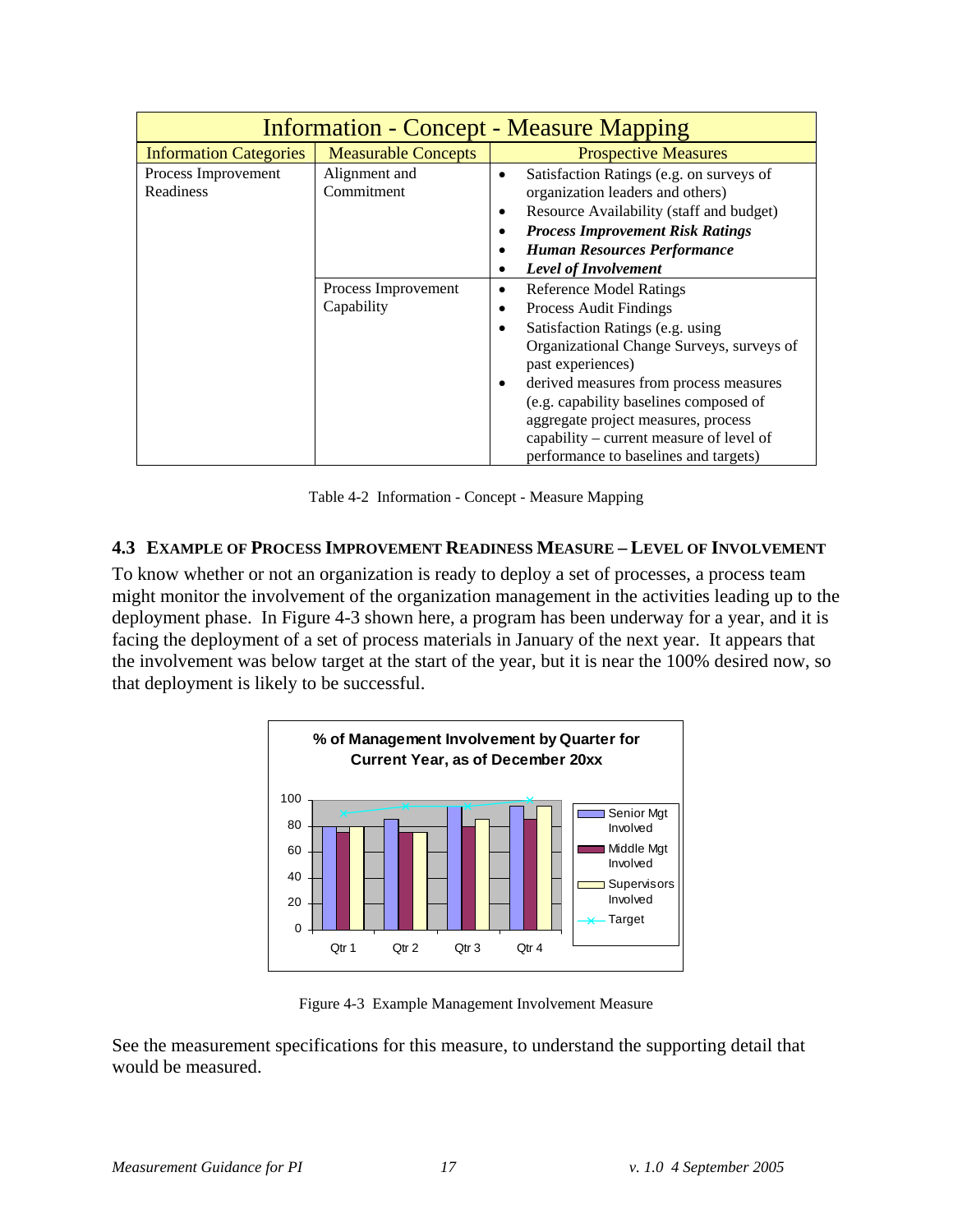## **5. MEASURING PROCESS IMPROVEMENT PROGRESS**

When monitoring progress, process improvement projects share many characteristics with software and systems projects, thus many of the same information needs exist, and many of the same measures apply. The guidance for measuring progress of PI projects starts from the guidance for software; differences of interpretation are noted in the tables that follow. See Appendices A and B for the tables from which these were derived. In addition to these measures, some of those introduced for determining readiness also apply here; see the category of Alignment and Commitment for those measures.

Note that deliverables of PI projects are generally documented organizational processes and process assets, deployed on navigable servers or web sites. Thus, some of the measurable concepts need to be interpreted in terms of the technology and access *mechanisms used to host* access to the process materials, rather than to the *process deliverables* themselves.

In addition, some of the deliverables of the process improvement project may be software, such as estimation programs and measurement tools. In these cases, the standard measures for developing software can also apply to the process improvement project.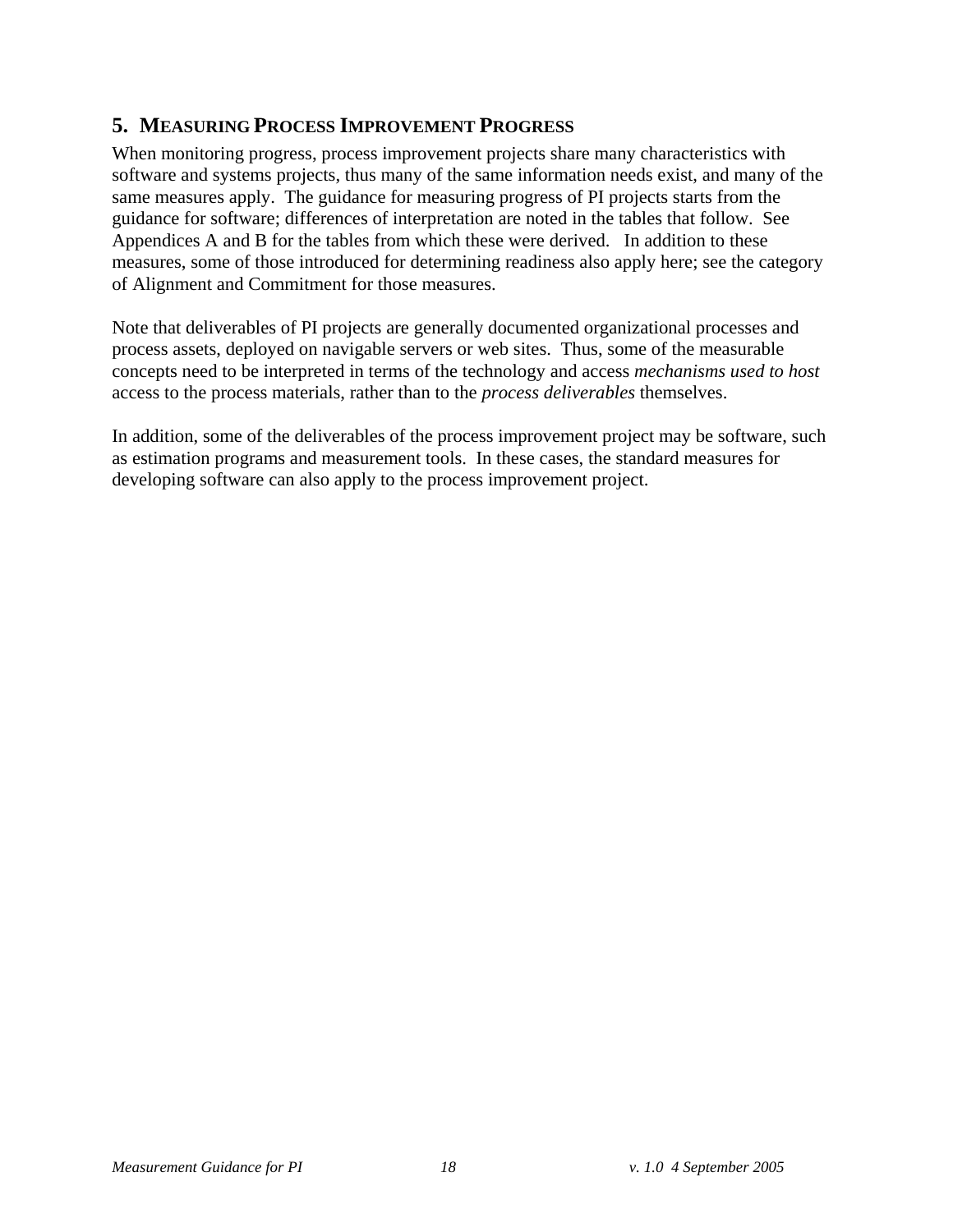#### **5.1 PROCESS IMPROVEMENT PROGRESS INFORMATION CATEGORIES AND QUESTIONS**

Process-improvement-specific questions or adaptations to existing questions to be able to address this PI measurement area are indicated in bold, italic font, in Table 5-1, below:

| <b>Candidate Questions Being Addressed by Measures</b>                                                                                          |                                                                                                     |                                                                                                                                                                                                                                                                        |  |
|-------------------------------------------------------------------------------------------------------------------------------------------------|-----------------------------------------------------------------------------------------------------|------------------------------------------------------------------------------------------------------------------------------------------------------------------------------------------------------------------------------------------------------------------------|--|
| <b>Information Categories</b>                                                                                                                   | <b>Questions Addressed</b><br><b>Measurable Concepts</b>                                            |                                                                                                                                                                                                                                                                        |  |
| Schedule and Progress<br><b>Resources and Cost</b><br>Product Size and Stability<br><b>Technology Effectiveness</b><br><b>Customer Feedback</b> | Concepts from the<br>software table apply                                                           | Questions from the software table apply, with<br>minimal interpretation needed                                                                                                                                                                                         |  |
| <b>Product Quality</b>                                                                                                                          | These apply directly:<br><b>Functional Correctness</b><br>Usability<br>Reliability                  | Questions from the software table apply, with<br>minimal interpretation needed<br>Assumption: Reliability applies to the<br>mechanisms used to host the processes                                                                                                      |  |
|                                                                                                                                                 | Maintainability                                                                                     | How much maintenance does the system<br>require? [applies to both the process<br>materials developed and the mechanisms<br>used to host the process materials]<br>How difficult is it to maintain? [applies to the<br>process materials]                               |  |
|                                                                                                                                                 | Efficiency                                                                                          | Does the target system make efficient use of<br>system resources? [for the mechanisms<br>used to host the processes]<br>Can the PI activities be performed in an<br>efficient manner? [for the project plan and<br>process materials used to develop the<br>processes] |  |
|                                                                                                                                                 | Portability                                                                                         | To what extent can the functionality be hosted<br>on different platforms? [for the mechanisms<br>used to host the processes]<br>How easily can the process materials be<br>tailored to meet circumstances of use?                                                      |  |
| Process Performance                                                                                                                             | Concepts apply to the<br>process being used<br>for building and<br>maintaining process<br>materials | Questions need to be interpreted in the sense<br>of building and maintaining process<br>materials                                                                                                                                                                      |  |
| <b>Process Improvement</b><br><b>Readiness</b>                                                                                                  | <b>Alignment</b> and<br><b>Commitment</b>                                                           | To what extent are there cultural or political<br>barriers to this project?<br>Does the level of commitment match the<br>goals of the project?<br>Is the communication about the project<br>adequate?                                                                  |  |

|  | Table 5-1 Candidate Questions Being Addressed by Measures |  |
|--|-----------------------------------------------------------|--|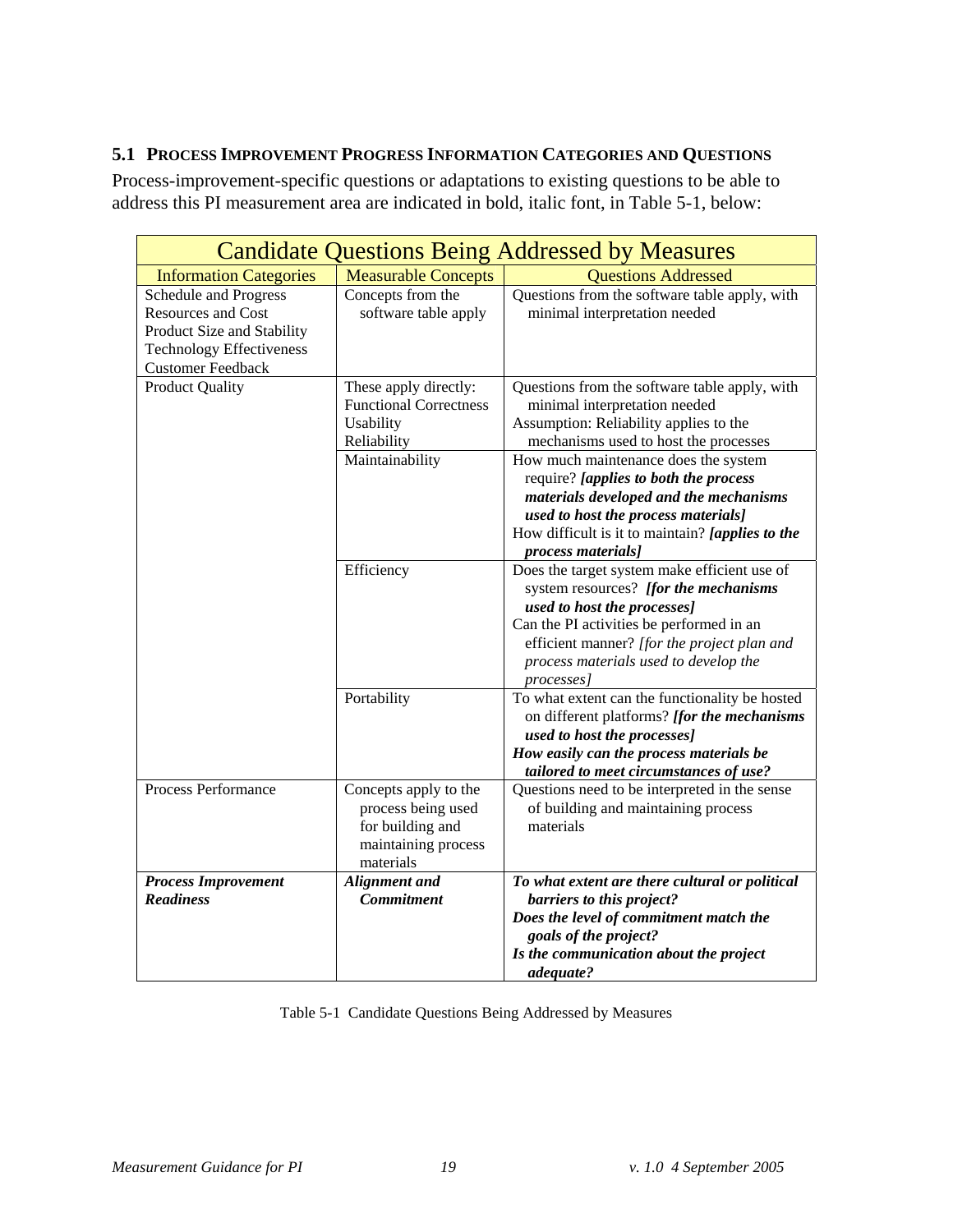#### **5.2 PROCESS IMPROVEMENT PROGRESS ICM TABLE**

New measures (or significant adaptations) needed to address this PI measurement area are indicated in bold, italic font, in Table 5-2, below. These measures are defined in the individual specifications in Appendix E.

| <b>Information</b>        | Measurable              | <b>Prospective Measures</b>     | <b>Adaptations for PI Projects</b>       |
|---------------------------|-------------------------|---------------------------------|------------------------------------------|
| Categories                | Concepts                |                                 | and Process Material                     |
| Schedule and<br>Milestone |                         | <b>Milestone Dates</b>          | No change                                |
| Progress                  | Completion              |                                 |                                          |
|                           | <b>Critical Path</b>    | <b>Slack Time</b>               | No change                                |
|                           | Performance             |                                 |                                          |
|                           | Work Unit               | <b>Requirements Traced</b>      | Most require no change.                  |
|                           | Progress                | <b>Requirements Tested</b>      |                                          |
|                           |                         | Problem Reports Opened          | Units Coded becomes                      |
|                           |                         | Problem Reports Closed          | <b>Units Developed</b>                   |
|                           |                         | <b>Reviews Completed</b>        |                                          |
|                           |                         | <b>Change Requests Opened</b>   |                                          |
|                           |                         | <b>Change Requests Resolved</b> | These can be interpreted in              |
|                           |                         | <b>Units Designed</b>           | terms of pilot tests of process          |
|                           |                         | <b>Units Coded</b>              | materials.                               |
|                           |                         | Units Integrated                | <b>Test Cases Attempted</b><br>$\bullet$ |
|                           |                         | <b>Test Cases Attempted</b>     | <b>Test Cases Passed</b><br>$\bullet$    |
|                           |                         | <b>Test Cases Passed</b>        |                                          |
|                           |                         | <b>Action Items Opened</b>      |                                          |
|                           |                         | Action Items Completed          |                                          |
|                           | Incremental             | <b>Components Integrated</b>    | No change                                |
|                           | Capability              | <b>Functions Integrated</b>     |                                          |
| Resources and             | <b>Personnel Effort</b> | <b>Staff Level</b>              | No change                                |
| Cost                      |                         | Development Effort              |                                          |
|                           |                         | <b>Experience Level</b>         |                                          |
|                           |                         | <b>Staff Turnover</b>           |                                          |
|                           | Financial               | <b>BCWS, BCWP, ACWP</b>         | No change                                |
|                           | Performance             | <b>Budget</b>                   |                                          |
|                           |                         | Cost                            |                                          |
|                           | Environment and         | <b>Quantity Needed</b>          | No change                                |
|                           | Support                 | <b>Quantity Available</b>       |                                          |
|                           | Resources               | <b>Time Available</b>           |                                          |
|                           |                         | Time Used                       |                                          |
| Product Size and          | Physical Size and       | Database Size                   | Adapt to process                         |
| Stability                 | Stability               | Components                      | implementation units, e.g.               |
|                           |                         | <b>Interfaces</b>               | process elements, document               |
|                           |                         | Lines of Code                   | size, number of steps                    |
|                           | <b>Functional Size</b>  | Requirements                    | Adapt to process                         |
|                           | and Stability           | <b>Functional Changes</b>       | implementation units, e.g.               |
|                           |                         | <b>Function Points</b>          | process elements, document               |
|                           |                         |                                 | size, number of steps                    |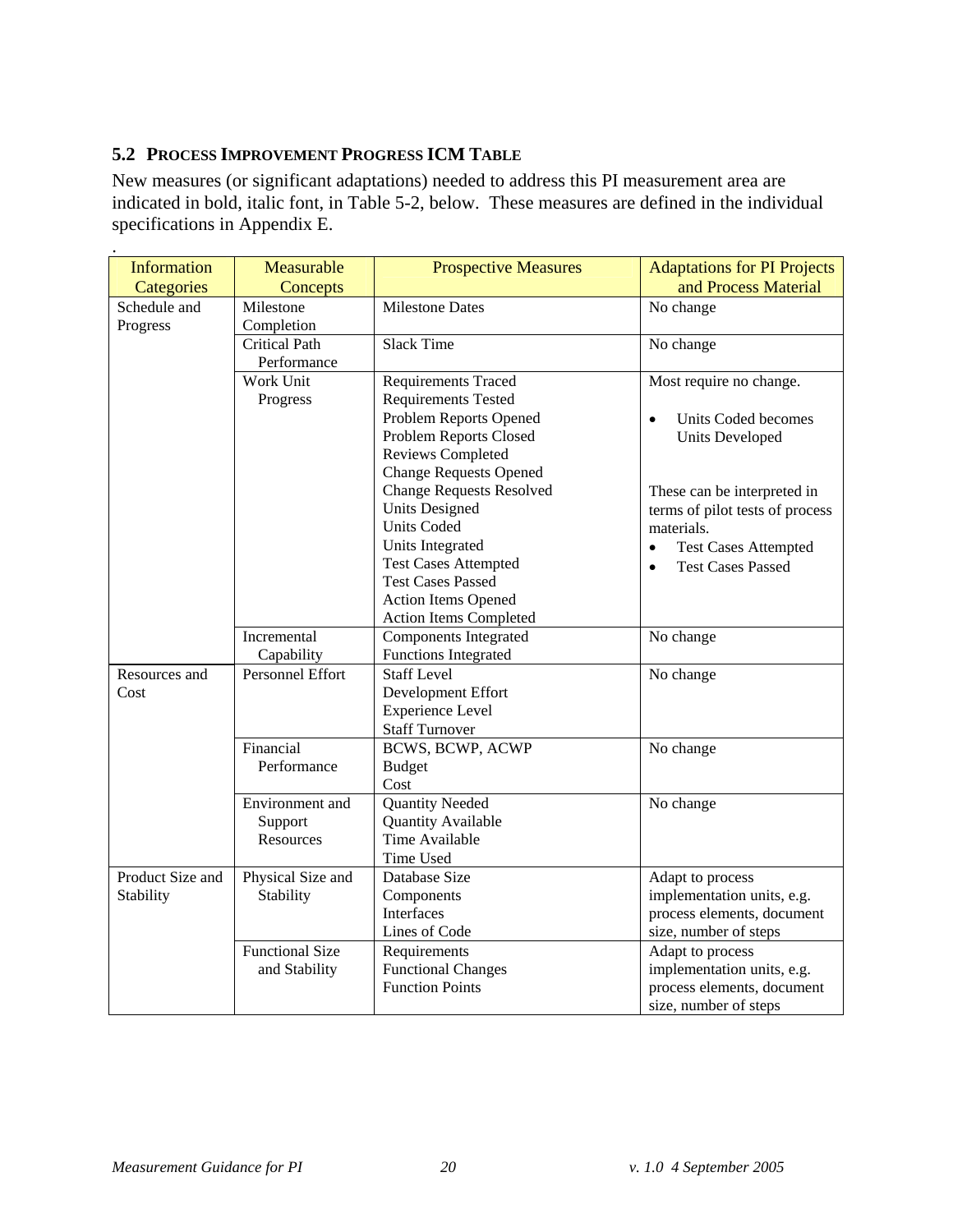| <b>Information</b>     | Measurable              | <b>Prospective Measures</b>             | <b>Adaptations for PI Projects</b> |
|------------------------|-------------------------|-----------------------------------------|------------------------------------|
| Categories             | Concepts                |                                         |                                    |
| <b>Product Quality</b> | Functional              | Defects                                 | No change                          |
|                        | Correctness             | Age of Defects                          | No change                          |
|                        |                         | <b>Technical Performance Level</b>      | Adapt to address fitness for use   |
|                        |                         |                                         | [example provided]                 |
|                        | Maintainability         | Time to Restore                         | Not applicable                     |
|                        |                         | <b>Cyclomatic Complexity</b>            | Not applicable                     |
|                        | Efficiency              | Utilization                             | Not applicable to the process      |
|                        |                         | Throughput                              | materials, apply to host           |
|                        |                         | Response Time                           | mechanisms/systems                 |
|                        | Portability             | <b>Standards Compliance</b>             | <b>Tailoring Difficulty</b>        |
|                        | Usability               | <b>Operator Errors</b>                  | No change                          |
|                        | Reliability             | Mean-time-to-failure                    | Not applicable to the process      |
|                        |                         |                                         | materials, but do apply to         |
|                        |                         |                                         | mechanisms used to host them       |
| Process                | Process                 | <b>Reference Model Rating</b>           | No change                          |
| Performance            | Compliance              | Process Audit Findings                  | Applies with respect to use of     |
|                        |                         |                                         | standards for process              |
|                        |                         |                                         | development and maintenance        |
|                        | Process Efficiency      | Productivity                            | Apply to the processes used for    |
|                        |                         | <b>Cycle Time</b>                       | process development and            |
|                        |                         |                                         | maintenance                        |
|                        | Process                 | <b>Defects Contained</b>                | Apply to the processes used for    |
|                        | Effectiveness           | <b>Defects Escaping</b>                 | process development and            |
|                        |                         | <b>Rework Effort</b>                    | maintenance                        |
|                        |                         | <b>Rework Components</b>                |                                    |
| Technology             | Technology              | <b>Requirements Coverage</b>            | Applies to process standards and   |
| Effectiveness          | Suitability             |                                         | to mechanisms used to host the     |
|                        |                         |                                         | process set                        |
|                        | Technology              | <b>Baseline Changes</b>                 | Applies to process standards and   |
|                        | Volatility              |                                         | to mechanisms used to host the     |
|                        |                         |                                         | process set                        |
| Customer               | Customer                | <b>Satisfaction Ratings</b>             | No change                          |
| Satisfaction           | Feedback                | Award Fee                               | Not applicable                     |
|                        | <b>Customer Support</b> | <b>Requests for Support</b>             | No change                          |
|                        |                         | <b>Support Time</b>                     | No change                          |
| <b>Process</b>         | <b>Alignment</b> and    | <b>Process Improvement Risk Ratings</b> | These were defined as part of      |
| <b>Improvement</b>     | <b>Commitment</b>       | <b>Human Resources Performance</b>      | the Readiness measures and         |
| <b>Readiness</b>       |                         | Level of Involvement                    | can be tracked here as well.       |

Table 5-2 Information-Concept-Measure Mapping

#### **5.3 EXAMPLE OF PROCESS IMPROVEMENT PROGRESS MEASURE**

One of the measures of quality of the products of a process improvement project is the fitness for use of its process materials. The measure of product quality known as Technical Performance Level can be applied to process materials built by a process team, to see that the materials are fit for use. Examples of the data that can be gathered include: level of adoption among users who are candidates for using the material, number of non-compliances while using the material, level of satisfaction with the material, and the amount of tailoring that is needed to use the material.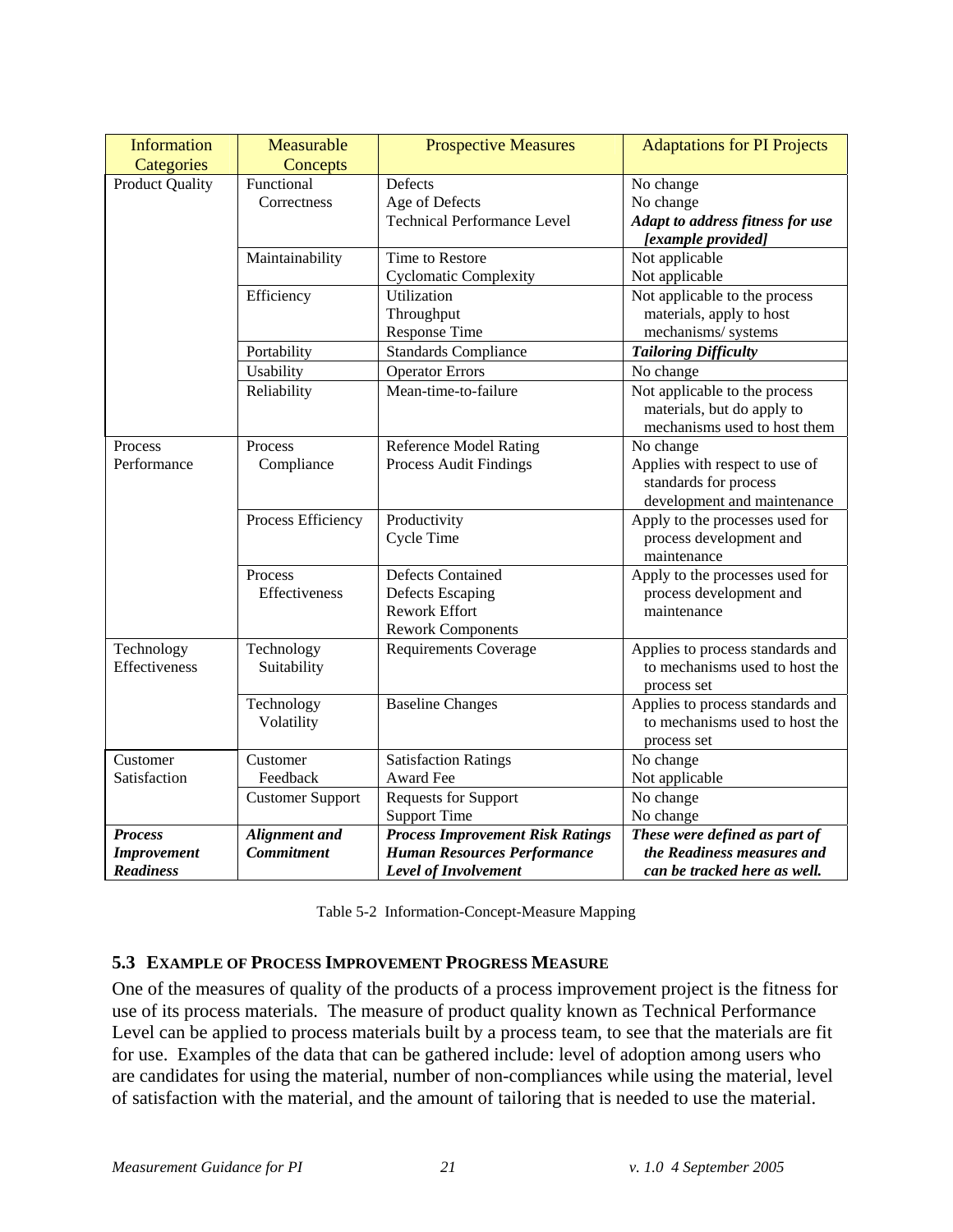In this example, we focus on the first two sources of data – adoption rate and number of noncompliances.



Figure 5. Example Technical Performance Level Measure

#### **6. SUMMARY**

Measures for process improvement generally need to cover all areas discussed here in some way, providing an understanding of readiness to pursue the improvement effort, tracking progress of the effort, and ensuring achievement of the anticipated results. Specific measures need to be established that best suit the organization and the improvement effort, with adjustments as needed over time.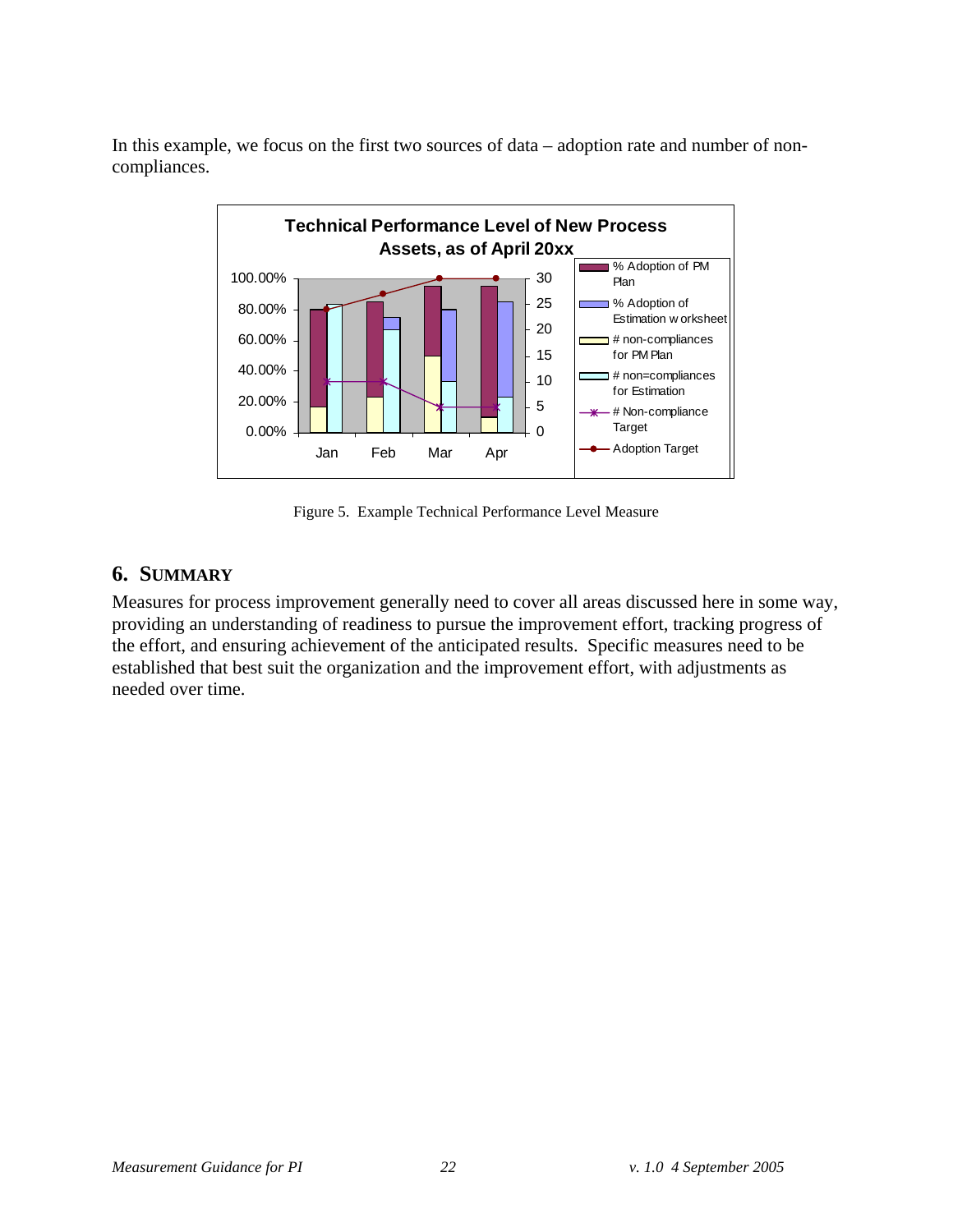## **REFERENCES – BOOKS AND WEB SITES**

*ISO/IEC 15504: Information Technology - Software Process Assessment*, a set of 9 documents, published in 1998, re-published 2003 – 2005.

Kaplan, Robert S., and David P. Norton. *The Balanced Scorecard.* Boston, MA: Harvard Business School Press, 1996.

Kaplan, Robert S., and David P. Norton. *The Strategy-Focused Organization.* Boston, MA: Harvard Business School Press, 2001.

Kaplan, Robert S., and David P. Norton. *Strategy Maps.* Boston, MA: Harvard Business School Press, 2004.

McGarry, John, David Card, Cheryl Jones, Beth Layman, Elizabeth Clark, Joseph Dean, and Fred Hall. *Practical Software Measurement, Objective Information for Decision Makers.* Boston, MA: Addison-Wesley, 2002.

PSM Support Center. *Practical Software and Systems Measurement, Objective Information for Decision Makers*. Version 4.0B, October 2000.

Rather than reproduce information about measurable benefits that are specific to a point in time, we provide links to web sites that have such information. In addition to these, please search for the latest sources using phrases such as "return on investment process improvement," or "ROI process improvement," or "measures process improvement."

www.sei.cmu.edu and their Software Engineering Information Repository (SEIR), located at http://seir.sei.cmu.edu

One of the Department of Defense Information and Analysis Centers, the Data and Analysis Center for Software, http://iac.dtic.mil/dacs/ and their ROI Dashboard http://www.thedacs.com/databases/roi/

David Consulting Group, and their recent information about measuring benefits of process improvement, found at their web site www.davidconsultinggroup.com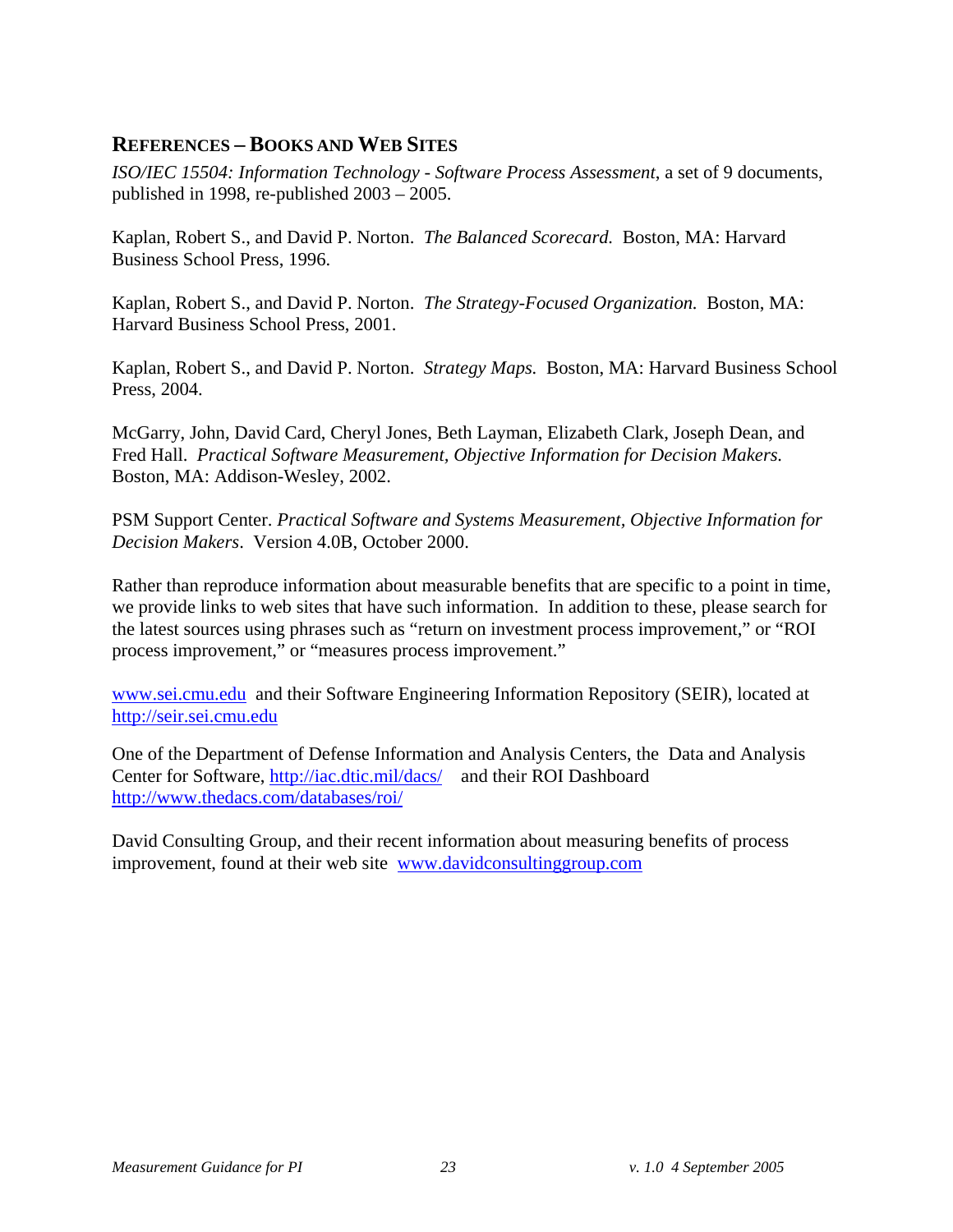|                                      | <b>Candidate Questions Being Addressed by Measures</b> |                                                                                             |  |  |
|--------------------------------------|--------------------------------------------------------|---------------------------------------------------------------------------------------------|--|--|
| <b>Information</b>                   | <b>Measurable Concepts</b>                             | <b>Questions Addressed</b>                                                                  |  |  |
| Categories                           |                                                        |                                                                                             |  |  |
| Schedule and                         | Milestone Completion                                   | Is the project meeting scheduled milestones?                                                |  |  |
| Progress                             | <b>Critical Path</b>                                   | Are critical tasks or delivery dates slipping?                                              |  |  |
|                                      | Performance                                            |                                                                                             |  |  |
|                                      | <b>Work Unit Progress</b>                              | How are specific activities and products progressing?                                       |  |  |
|                                      | <b>Incremental Capability</b>                          | Is capability being delivered as scheduled in incremental<br>builds and releases?           |  |  |
| Resources                            | Personnel Effort                                       | Is effort being expended according to plan?                                                 |  |  |
| and Cost                             |                                                        | Is there enough staff with the required skills?                                             |  |  |
|                                      | <b>Financial Performance</b>                           | Is project spending meeting budget and schedule objectives?                                 |  |  |
|                                      | Environment and<br><b>Support Resources</b>            | Are needed facilities, equipment, and materials available?                                  |  |  |
| <b>Product Size</b>                  | Physical Size and                                      | How much are the product's size, content, physical                                          |  |  |
| and Stability                        | Stability                                              | characteristics, or interfaces changing?                                                    |  |  |
|                                      | Functional Size and                                    | How much are the requirements and associated functionality                                  |  |  |
|                                      | Stability                                              | changing?                                                                                   |  |  |
| Product                              | <b>Functional Correctness</b>                          | Is the product good enough for delivery to the user?                                        |  |  |
| Quality                              |                                                        | Are identified problems being resolved?                                                     |  |  |
|                                      | Maintainability                                        | How much maintenance does the system require?                                               |  |  |
|                                      |                                                        | How difficult is it to maintain?                                                            |  |  |
|                                      | Efficiency                                             | Does the target system make efficient use of system<br>resources?                           |  |  |
|                                      | Portability                                            | To what extent can the functionality be hosted on different<br>platforms?                   |  |  |
|                                      | Usability                                              | Is the user interface adequate and appropriate for operations?                              |  |  |
|                                      |                                                        | Are operator errors within acceptable bounds?                                               |  |  |
|                                      | Reliability                                            | How often is service to users interrupted?                                                  |  |  |
|                                      |                                                        | Are failure rates within acceptable bounds?                                                 |  |  |
| Process<br>Performance               | Process Compliance                                     | How consistently does the project implement the defined<br>processes?                       |  |  |
|                                      | Process Efficiency                                     | Are the processes efficient enough to meet current<br>commitments and planned objectives?   |  |  |
|                                      | Process Effectiveness                                  | How much additional effort is being expended due to<br>rework?                              |  |  |
| Technology<br>Effectiveness          | <b>Technology Suitability</b>                          | Can technology meet all allocated requirements, or will<br>additional technology be needed? |  |  |
|                                      | <b>Technology Volatility</b>                           | Does new technology pose a risk because of too many<br>changes?                             |  |  |
| <b>Customer Feedback</b><br>Customer |                                                        | How do our customers perceive the performance on this                                       |  |  |
| Satisfaction                         |                                                        | project?                                                                                    |  |  |
|                                      |                                                        | Is the project meeting user expectations?                                                   |  |  |
|                                      | <b>Customer Support</b>                                | How quickly are customer support requests being addressed?                                  |  |  |

# **APPENDIX A INFORMATION CATEGORIES AND QUESTIONS FROM PSM 5.0<sup>4</sup>**

 $\overline{a}$ 

<sup>4</sup> Source: McGarry, John, et.al., *Practical Software Measurement, Objective Information for Decision Makers*  Boston, MA: Addison-Wesley, 2002, p. 43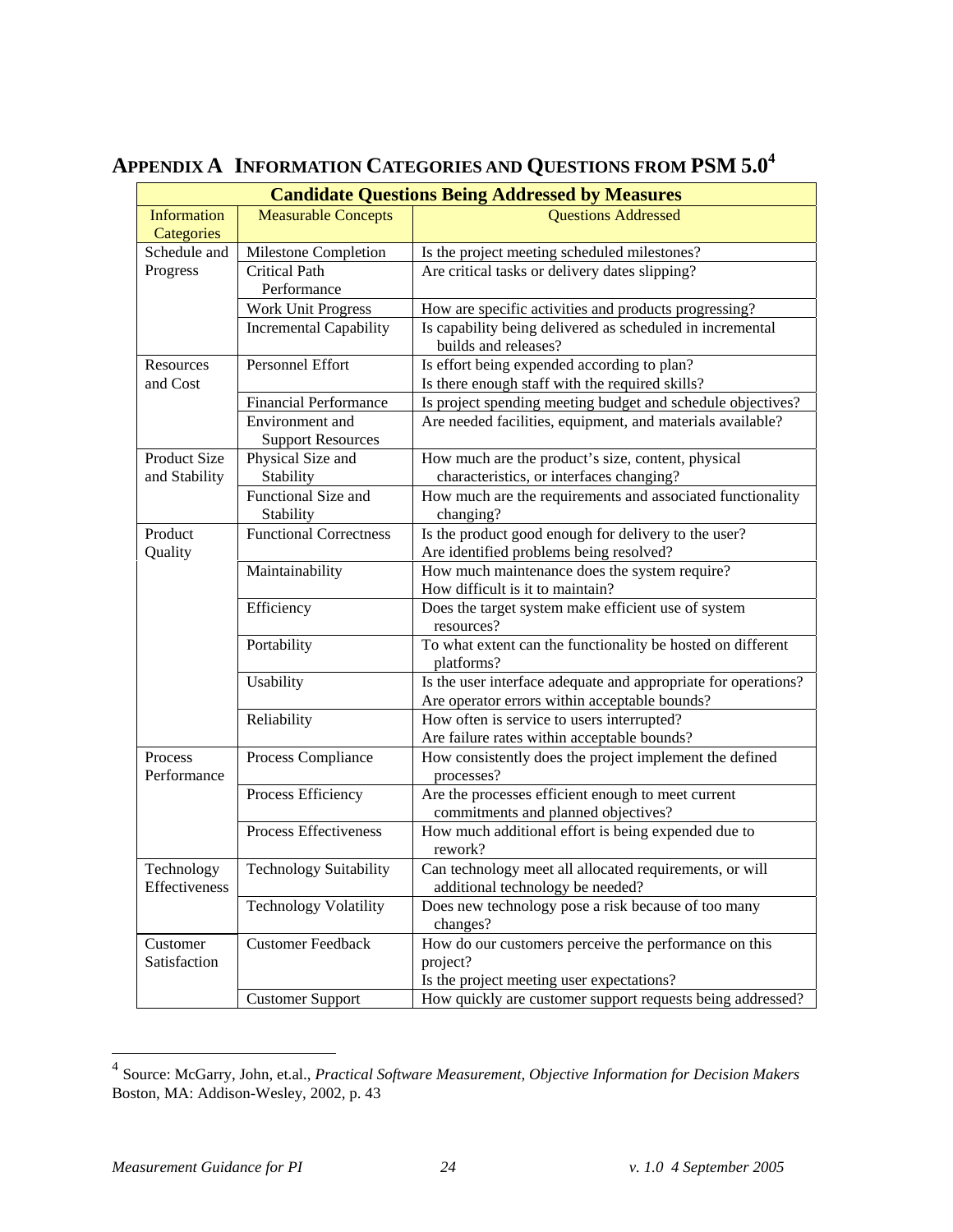# **APPENDIX B I-C-M TABLE FROM PSM 5.0 <sup>5</sup>**

|                               | <b>Information – Concept – Measure Mapping</b> |                                 |
|-------------------------------|------------------------------------------------|---------------------------------|
| <b>Information Categories</b> | <b>Measurable Concepts</b>                     | <b>Prospective Measures</b>     |
| Schedule and Progress         | Milestone Completion                           | <b>Milestone Dates</b>          |
|                               | <b>Critical Path Performance</b>               | <b>Slack Time</b>               |
|                               | <b>Work Unit Progress</b>                      | <b>Requirements Traced</b>      |
|                               |                                                | <b>Requirements Tested</b>      |
|                               |                                                | Problem Reports Opened          |
|                               |                                                | Problem Reports Closed          |
|                               |                                                | Reviews Completed               |
|                               |                                                | <b>Change Requests Opened</b>   |
|                               |                                                | <b>Change Requests Resolved</b> |
|                               |                                                | <b>Units Designed</b>           |
|                               |                                                | <b>Units Coded</b>              |
|                               |                                                | Units Integrated                |
|                               |                                                | <b>Test Cases Attempted</b>     |
|                               |                                                | <b>Test Cases Passed</b>        |
|                               |                                                | <b>Action Items Opened</b>      |
|                               |                                                | <b>Action Items Completed</b>   |
|                               | <b>Incremental Capability</b>                  | <b>Components Integrated</b>    |
|                               |                                                | <b>Functionality Integrated</b> |
| <b>Resources and Cost</b>     | <b>Personnel Effort</b>                        | <b>Staff Level</b>              |
|                               |                                                | Development Effort              |
|                               |                                                | <b>Experience Level</b>         |
|                               |                                                | <b>Staff Turnover</b>           |
|                               | <b>Financial Performance</b>                   | BCWS, BCWP, ACWP                |
|                               |                                                | <b>Budget</b>                   |
|                               |                                                | Cost                            |
|                               | <b>Environment and Support</b>                 | <b>Quantity Needed</b>          |
|                               | <b>Resources</b>                               | Quantity Available              |
|                               |                                                | Time Available                  |
|                               |                                                | Time Used                       |
| Product Size and Stability    | Physical Size and Stability                    | Database Size                   |
|                               |                                                | Components                      |
|                               |                                                | Interfaces                      |
|                               |                                                | Lines of Code                   |
|                               | Functional Size and Stability                  | Requirements                    |
|                               |                                                | <b>Functional Changes</b>       |
|                               |                                                | <b>Function Points</b>          |

 5 Source: McGarry, John, et.al., *Practical Software Measurement, Objective Information for Decision Makers*  Boston, MA: Addison-Wesley, 2002, p. 37.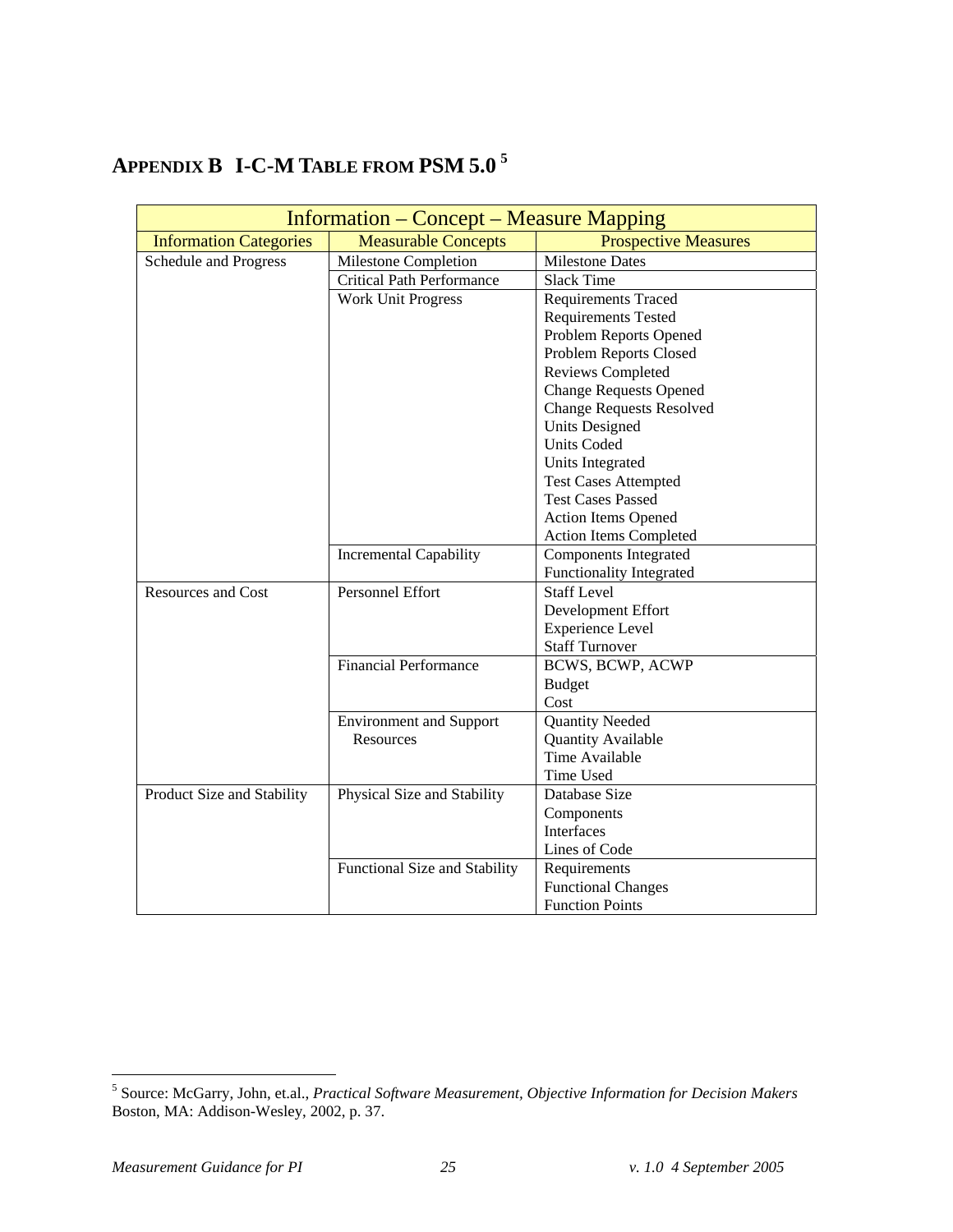| <b>Information Categories</b>   | <b>Measurable Concepts</b>    | <b>Prospective Measures</b>        |
|---------------------------------|-------------------------------|------------------------------------|
| <b>Product Quality</b>          | <b>Functional Correctness</b> | <b>Defects</b>                     |
|                                 |                               | Age of Defects                     |
|                                 |                               | <b>Technical Performance Level</b> |
|                                 | Maintainability               | Time to Restore                    |
|                                 |                               | <b>Cyclomatic Complexity</b>       |
|                                 | Efficiency                    | Utilization                        |
|                                 |                               | Throughput                         |
|                                 |                               | <b>Response Time</b>               |
|                                 | Portability                   | <b>Standards Compliance</b>        |
|                                 | Usability                     | <b>Operator Errors</b>             |
|                                 | Reliability                   | Mean-time-to-failure               |
| Process Performance             | Process Compliance            | <b>Reference Model Rating</b>      |
|                                 |                               | Process Audit Findings             |
|                                 | Process Efficiency            | Productivity                       |
|                                 |                               | <b>Cycle Time</b>                  |
|                                 | <b>Process Effectiveness</b>  | Defects Contained                  |
|                                 |                               | <b>Defects Escaping</b>            |
|                                 |                               | <b>Rework Effort</b>               |
|                                 |                               | <b>Rework Components</b>           |
| <b>Technology Effectiveness</b> | <b>Technology Suitability</b> | <b>Requirements Coverage</b>       |
|                                 | <b>Technology Volatility</b>  | <b>Baseline Changes</b>            |
| <b>Customer Satisfaction</b>    | <b>Customer Feedback</b>      | <b>Satisfaction Ratings</b>        |
|                                 |                               | Award Fee                          |
|                                 | <b>Customer Support</b>       | <b>Requests for Support</b>        |
|                                 |                               | <b>Support Time</b>                |

<sup>1</sup> Source: McGarry, John, et.al., *Practical Software Measurement, Objective Information for Decision Makers* Boston, MA: Addison-Wesley, 2002, p. 37.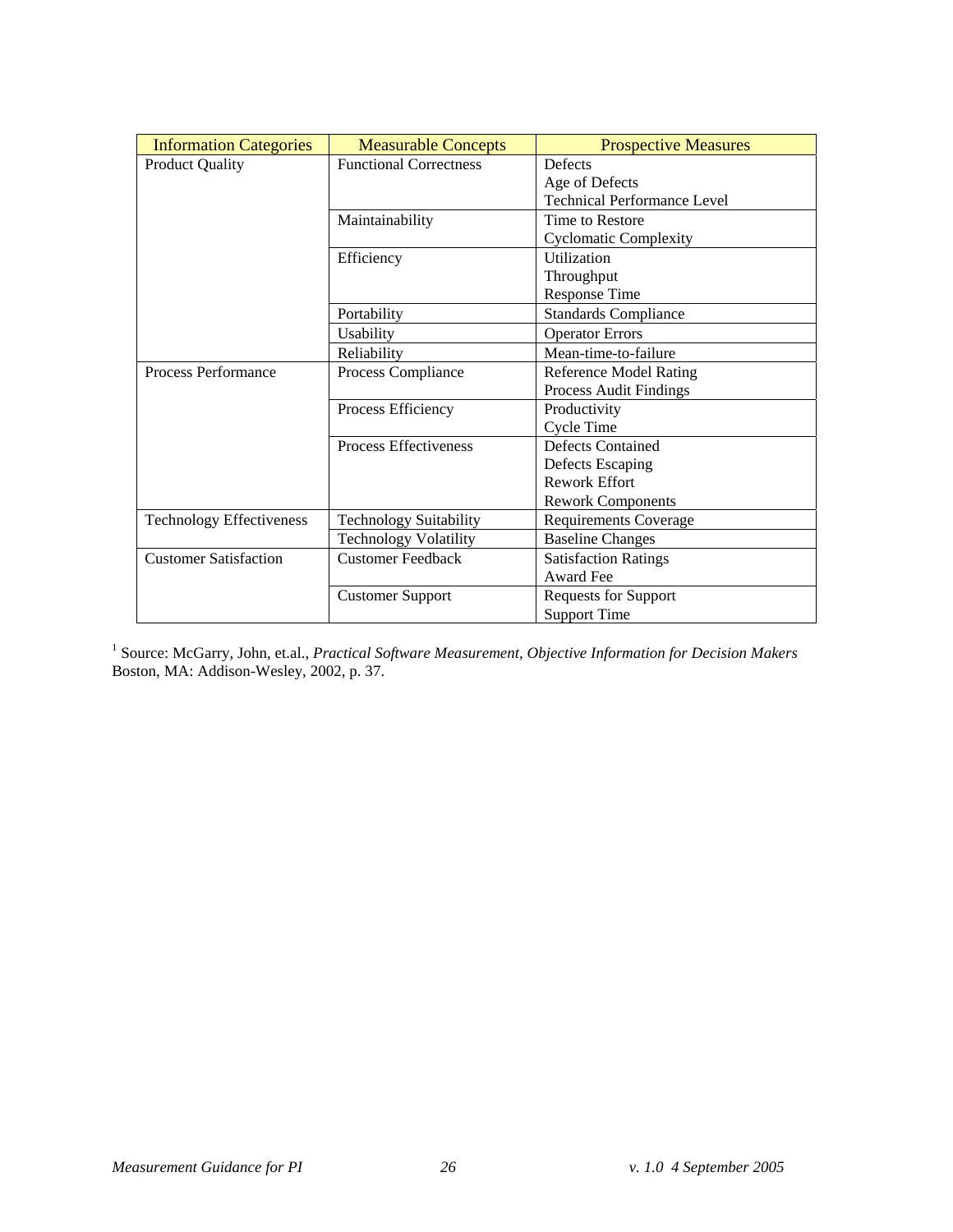# **APPENDIX C EXAMPLE COST/BENEFIT ANALYSIS FORM**

A form like the following might be used to analyze the primary costs and benefits for a project improvement project.

|                         |                                                              | <b>Project Benefits</b> |      |      |      |      |                               |
|-------------------------|--------------------------------------------------------------|-------------------------|------|------|------|------|-------------------------------|
|                         |                                                              |                         |      |      |      |      |                               |
| Item#                   | <b>Revenue Benefits</b>                                      | 2004                    | 2005 | 2006 | 2007 | 2008 | <b>Total all years</b>        |
| 1                       | <item></item>                                                |                         |      |      |      |      | \$0                           |
| $\mathbf{2}$            | <item></item>                                                |                         |      |      |      |      | $\sqrt{6}$                    |
| 3                       | <item></item>                                                |                         |      |      |      |      | \$0                           |
|                         | <b>Total Revenue Benefits</b>                                | \$0                     | \$0  | \$0  | \$0  | \$0  | \$0                           |
|                         |                                                              |                         |      |      |      |      |                               |
| Item#<br>1              | <b>Savings Benefits</b><br><item></item>                     | 2004                    | 2005 | 2006 | 2007 | 2008 | <b>Total all years</b><br>\$0 |
| 2                       | $\overline{\mathsf{d}}$                                      |                         |      |      |      |      | \$0                           |
| 3                       | <item></item>                                                |                         |      |      |      |      | \$0                           |
|                         | <b>Total Savings Benefits</b>                                | \$0                     | \$0  | \$0  | \$0  | \$0  | \$0                           |
|                         |                                                              |                         |      |      |      |      |                               |
|                         | <b>Total Benefits</b>                                        | \$0                     | \$0  | \$0  | \$0  | \$0  | \$0                           |
|                         |                                                              |                         |      |      |      |      |                               |
|                         |                                                              | <b>Project Costs</b>    |      |      |      |      |                               |
| Item#                   | Costs                                                        | 2004                    | 2005 | 2006 | 2007 | 2008 | <b>Total all years</b>        |
|                         | <b>Capital Investment Amount (000's)</b>                     |                         |      |      |      |      |                               |
| 1                       | Hardware                                                     |                         |      |      |      |      | \$0                           |
| 2                       | Software                                                     |                         |      |      |      |      | \$0                           |
| 3                       | Other                                                        |                         |      |      |      |      | \$0                           |
|                         | <b>Total Capital Investment</b>                              | \$0                     | \$0  | \$0  | \$0  | \$0  | \$0                           |
|                         |                                                              |                         |      |      |      |      |                               |
| 1                       | <b>Development Costs</b><br><b>Employee Payroll Expenses</b> |                         |      |      |      |      | \$0                           |
| 2                       | Assessment/benchmark Fees                                    |                         |      |      |      |      | \$0                           |
| 3                       | Consulting Fees                                              |                         |      |      |      |      | \$0                           |
| 4                       | Training                                                     |                         |      |      |      |      | \$0                           |
| $\overline{\mathbf{5}}$ | Travel                                                       |                         |      |      |      |      | \$0                           |
| 6                       | References, materials                                        |                         |      |      |      |      | \$0                           |
| 7                       | Other                                                        |                         |      |      |      |      | \$0                           |
|                         | <b>Total Development Costs</b>                               | \$0                     | \$0  | \$0  | \$0  | \$0  | \$0                           |
|                         | <b>Total Cost of Project</b>                                 | \$0                     | \$0  | \$0  | \$0  | \$0  | \$0                           |
|                         |                                                              |                         |      |      |      |      |                               |
|                         | <b>Recurring Operational Costs</b>                           | 2004                    | 2005 | 2006 | 2007 | 2008 | <b>Total all years</b>        |
| 1<br>$\mathbf{2}$       | <b>Support Employee Expense</b><br><b>Consulting Fees</b>    |                         |      |      |      |      | \$0<br>\$0                    |
| 3                       | Maintenance - Hardware                                       |                         |      |      |      |      | $\sqrt[6]{3}$                 |
| 4                       | Yearly License Fees - Software                               |                         |      |      |      |      | \$0                           |
| 5                       | Depreciation                                                 |                         |      |      |      |      | $\sqrt{6}$                    |
| 6                       | Other                                                        |                         |      |      |      |      | \$0                           |
|                         | <b>Total Annual Operational Costs</b>                        | \$0                     | \$0  | \$0  | \$0  | \$0  | $\overline{50}$               |
|                         |                                                              |                         |      |      |      |      |                               |
|                         | <b>Other Considerations</b>                                  |                         |      |      |      |      |                               |
|                         | Cash flow impact                                             |                         |      |      |      |      |                               |
|                         | Non-financial (soft) costs/benefits                          |                         |      |      |      |      |                               |
|                         |                                                              |                         |      |      |      |      |                               |

#### **APPENDIX D EXAMPLE PROCESS IMPROVEMENT RISK FACTORS**

The following table lists examples risk categories (bold labels) and risk factors that threaten process improvement projects. High, Medium, and Low risk cues are indicators of when specific risks may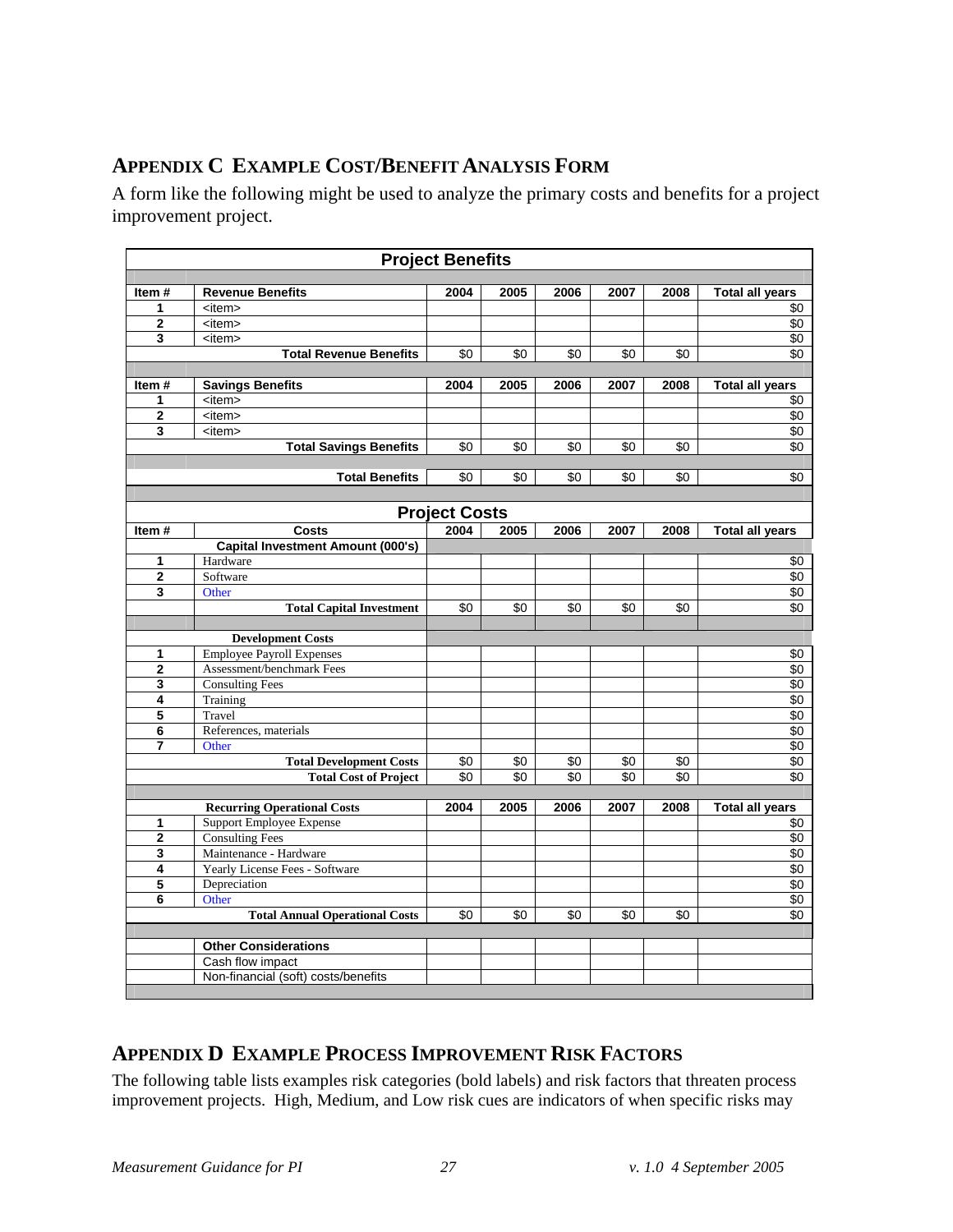threaten the project. However, each project needs to state its own specific risks before attempting mitigation; items in the table here are merely examples.

|                | <b>Risk Factors</b>                                                    | <b>Low Risk Cues</b>                                                                                                     | <b>Medium Risk Cues</b>                                                                                                                               | <b>High Risk Cues</b>                                                                                                                                    |
|----------------|------------------------------------------------------------------------|--------------------------------------------------------------------------------------------------------------------------|-------------------------------------------------------------------------------------------------------------------------------------------------------|----------------------------------------------------------------------------------------------------------------------------------------------------------|
|                |                                                                        |                                                                                                                          |                                                                                                                                                       |                                                                                                                                                          |
|                | <b>Organization Mission and Goals</b>                                  |                                                                                                                          |                                                                                                                                                       |                                                                                                                                                          |
| 1              | Improvement<br>Project Fit to<br>Organization                          | directly supports<br>organization mission<br>and/or goals                                                                | indirectly impacts one or<br>more goals                                                                                                               | does not support or relate<br>to organization mission or<br>goals                                                                                        |
| $\overline{c}$ | Improvement<br>Project Fit to<br><b>Business Users</b><br>or Customers | customer or business user<br>understands impact to<br>them of the project and<br>supports the effort                     | customer or business user<br>doesn't understand benefit<br>of the project or is<br>uninvolved                                                         | customer or business user<br>is openly critical of the<br>project and sees no<br>particular benefit to them                                              |
| 3              | <b>Relation to Other</b><br><b>Process</b><br>Improvement<br>Efforts   | well defined interfaces;<br>good fit with other<br>programs                                                              | unclear how to relate, or<br>aspects of fit yet to be<br>decided                                                                                      | interfaces not well defined<br>or controlled; subject to<br>change                                                                                       |
| 4              | <b>Work Flow</b>                                                       | little or no change to work<br>flow anticipated                                                                          | will change some aspect<br>or have small affect on<br>work flow                                                                                       | significantly changes the<br>work flow of organization                                                                                                   |
|                | <b>Organization Culture</b>                                            |                                                                                                                          |                                                                                                                                                       |                                                                                                                                                          |
| 5              | <b>Attitude Toward</b><br>Change                                       | variety of changes have<br>occurred, with recent<br>success                                                              | organization has tried to<br>change, success varied;<br>people hesitant to try new<br>approaches                                                      | organization severely<br>burned by one or more<br>changes; widespread fear<br>of new approaches                                                          |
| 6              | Experience with<br><b>Quality Programs</b>                             | organization has<br>implemented successfully<br>a major quality program,<br>with favorable results                       | one or more quality<br>programs attempted with<br>limited success; some in<br>organization skeptical,<br>others think the programs<br>a waste of time | one or more quality<br>programs attempted;<br>organization believes<br>efforts were waste of time,<br>actively opposes quality or<br>process improvement |
| $\overline{7}$ | Action<br>Orientation                                                  | organization is oriented to<br>taking action and solving<br>problems, with the ability<br>to make fundamental<br>changes | some in the organization<br>take action, but there are<br>political struggles to get<br>broad changes made                                            | organization hides behind<br>the politics or insists on<br>long reviews and<br>discussions                                                               |
| 8              | Use of<br>Measurement<br>and Facts                                     | organization has defined<br>business goals; collects<br>and uses measures<br>regularly                                   | organization has some<br>limited experience with<br>measurement; parts of the<br>organization are quality<br>and fact-oriented                        | most decisions in the<br>organization are based on<br>politics; no measurable<br>business or improvement<br>goals                                        |
| 9              | Patience with<br>Change                                                | management and key<br>leaders in organization<br>willing to spend time<br>socializing the changes                        | some managers or key<br>technical leaders are<br>impatient and push for<br>quick results                                                              | little experience with<br>change; leaders in key<br>positions push for quick<br>results                                                                  |
| 10             | Alignment on<br>Mission and<br><b>Needs</b>                            | organization mission<br>and/or vision is<br>established and shared<br>across organization                                | organization mission<br>and/or vision is in<br>development or being<br>sought                                                                         | management and<br>individuals disagree on the<br>state of the organization,<br>its mission or vision,<br>and/or need for change                          |
| 11             | <b>Tools Orientation</b>                                               | organization has balanced<br>approach to tools; believes<br>they must support<br>processes and selected<br>methods       | some in organization<br>focus on tools as the<br>primary way to improve<br>their efforts                                                              | most in organization<br>expect tools to solve their<br>productivity and<br>effectiveness problems                                                        |
| 12             | Level of<br>"Planfulness"                                              | most of organization uses<br>plans for their work                                                                        | some evidence of<br>planning, but not all<br>projects follow plans                                                                                    | little evidence that anyone<br>builds or uses plans                                                                                                      |
| 13             | Use of Training in                                                     | orientation and training are                                                                                             | orientation and training                                                                                                                              | people rarely get training                                                                                                                               |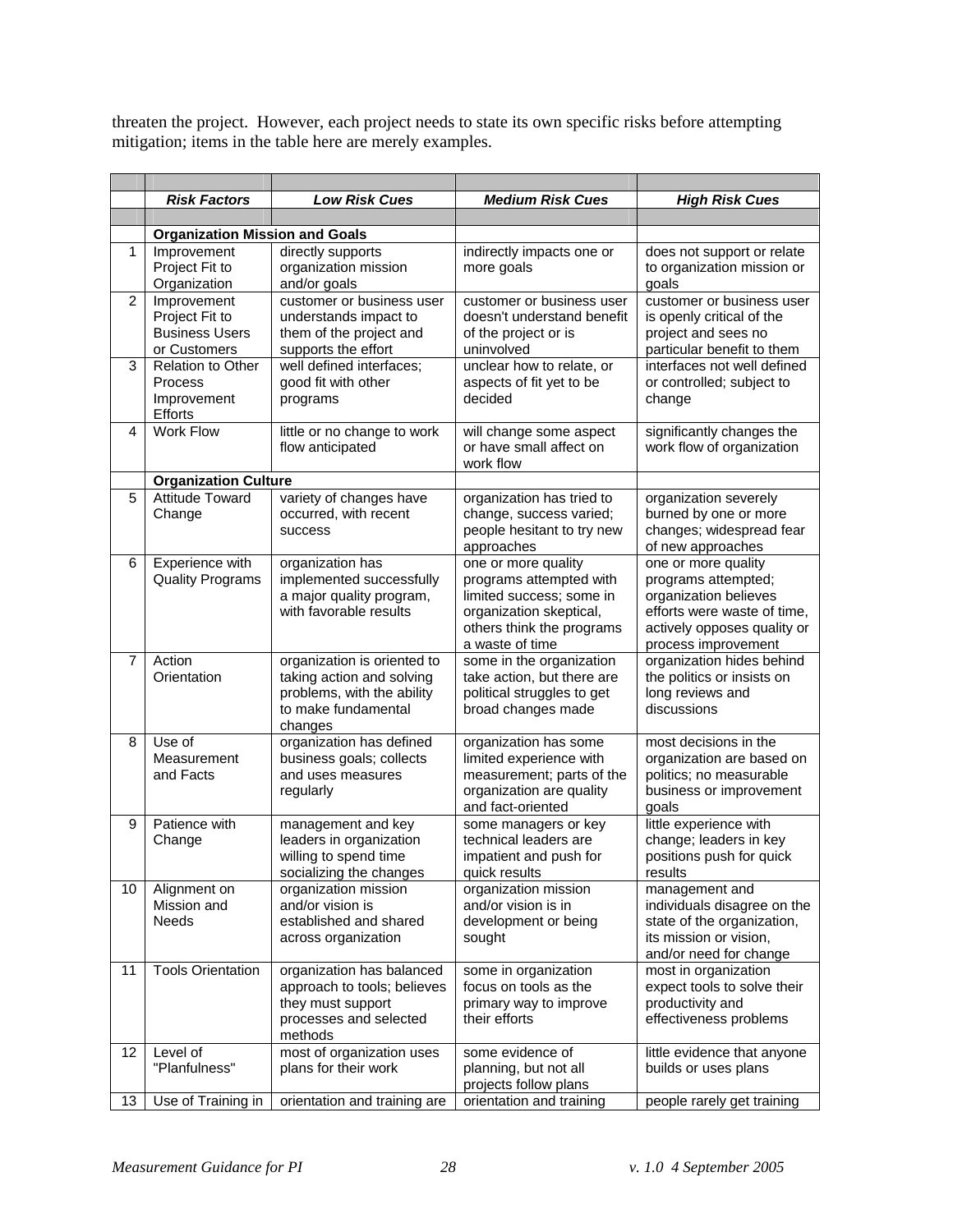|    | <b>Risk Factors</b>                                     | <b>Low Risk Cues</b>                                                                                                        | <b>Medium Risk Cues</b>                                                                                                                              | <b>High Risk Cues</b>                                                                                                                           |
|----|---------------------------------------------------------|-----------------------------------------------------------------------------------------------------------------------------|------------------------------------------------------------------------------------------------------------------------------------------------------|-------------------------------------------------------------------------------------------------------------------------------------------------|
|    |                                                         |                                                                                                                             |                                                                                                                                                      |                                                                                                                                                 |
|    | Organization                                            | regularly provided, to<br>ensure that employees are<br>current with processes<br>and technology for doing<br>their work     | are provided when<br>pressure from project<br>problems or competition<br>point out the need for that<br>training                                     | or orientation for their<br>roles, or the organization<br>expects its people to keep<br>up with the industry on<br>their own time               |
| 14 | <b>Meeting Behavior</b><br>with Organization<br>Levels  | people feel free to discuss<br>any issues with anyone in<br>the organization in the<br>room                                 | people at one level of the<br>organization are<br>comfortable with some<br>people at higher levels of<br>management                                  | people in meetings are<br>honest and open only<br>when only their level of the<br>organization (and perhaps<br>their project) is<br>represented |
| 15 | Meeting<br>Practices                                    | sound practices for<br>handling meetings:<br>agendas, action item lists,<br>processes for effective<br>meetings are evident | meetings are rare or<br>people avoid going to<br>meetings because results<br>are generally inconclusive                                              | meetings nonexistent or<br>very common; meeting<br>practices poor; no<br>agendas, no meeting<br>processes, no follow<br>through on actions      |
| 16 | Organization<br>Roles and<br>Responsibilities           | individuals throughout the<br>organization understand<br>their own roles and<br>responsibilities and those<br>of others     | individuals understand<br>their own roles and<br>responsibilities, but are<br>unsure who is responsible<br>for work outside their<br>immediate group | many in the organization<br>are unsure of or unaware<br>of who is responsible for<br>many of the activities of<br>the organization              |
| 17 | Experience with<br>Consultants on<br>Change<br>Programs | were successful in past<br>with other consultants on<br>PI or other change<br>programs                                      | no experience with other<br>consultants, or no bias<br>based on prior experience                                                                     | had negative experiences<br>in the past with<br>consultants on PI or other<br>change programs                                                   |
|    | <b>Organization Management</b>                          |                                                                                                                             |                                                                                                                                                      |                                                                                                                                                 |
| 18 | Organization<br>Stability                               | little or no change in<br>management or structure<br>expected                                                               | some management<br>change or reorganization<br>expected                                                                                              | management or<br>organization structure is<br>continually or rapidly<br>changing                                                                |
| 19 | Executive<br>Involvement                                | visible and strong support                                                                                                  | occasional support,<br>provides help on issues<br>when asked                                                                                         | no visible support; no help<br>on unresolved issues                                                                                             |
| 20 | Management<br>Awareness of PI                           | all levels of management<br>are aware of the PI effort<br>and intent                                                        | some levels of<br>management are not yet<br>aware of the PI effort and<br>intent                                                                     | most levels of<br>management are unaware<br>of the PI effort and intent                                                                         |
| 21 | Management<br>Support                                   | strongly committed to<br>success of project;<br>provides credible and<br>consistent message                                 | some express<br>commitment, but people<br>may question the rationale                                                                                 | little or no visible support<br>of the PI effort                                                                                                |
| 22 | Management<br>Teams                                     | management functions as<br>a team, with joint goal<br>setting and decision<br>making; trust each other                      | some common activities<br>among the management,<br>with sharing of goals and<br>resources                                                            | little evidence that the<br>management functions as<br>a team; no mutual respect                                                                |
| 23 | Middle<br>Management<br>Participation                   | members of middle<br>management ask<br>questions, offer help on<br>implementation                                           | one or more members of<br>middle management (or<br>project leaders) work with<br>the improvement team on<br>implementation efforts                   | middle management is<br>totally uninvolved with the<br>PI effort                                                                                |
| 24 | Management<br>Credibility                               | individuals believe the<br>improvement plan is real,<br>will happen                                                         | individuals question the<br>level of concern of<br>management                                                                                        | individuals don't believe<br>management will improve<br>the situation                                                                           |
| 25 | Level of Trust in<br>Management                         | individuals trust<br>management to be acting<br>in the organization's best                                                  | individuals perceive that<br>the organization comes<br>before them, in how                                                                           | individuals do not trust<br>management to make<br>sound decisions, because                                                                      |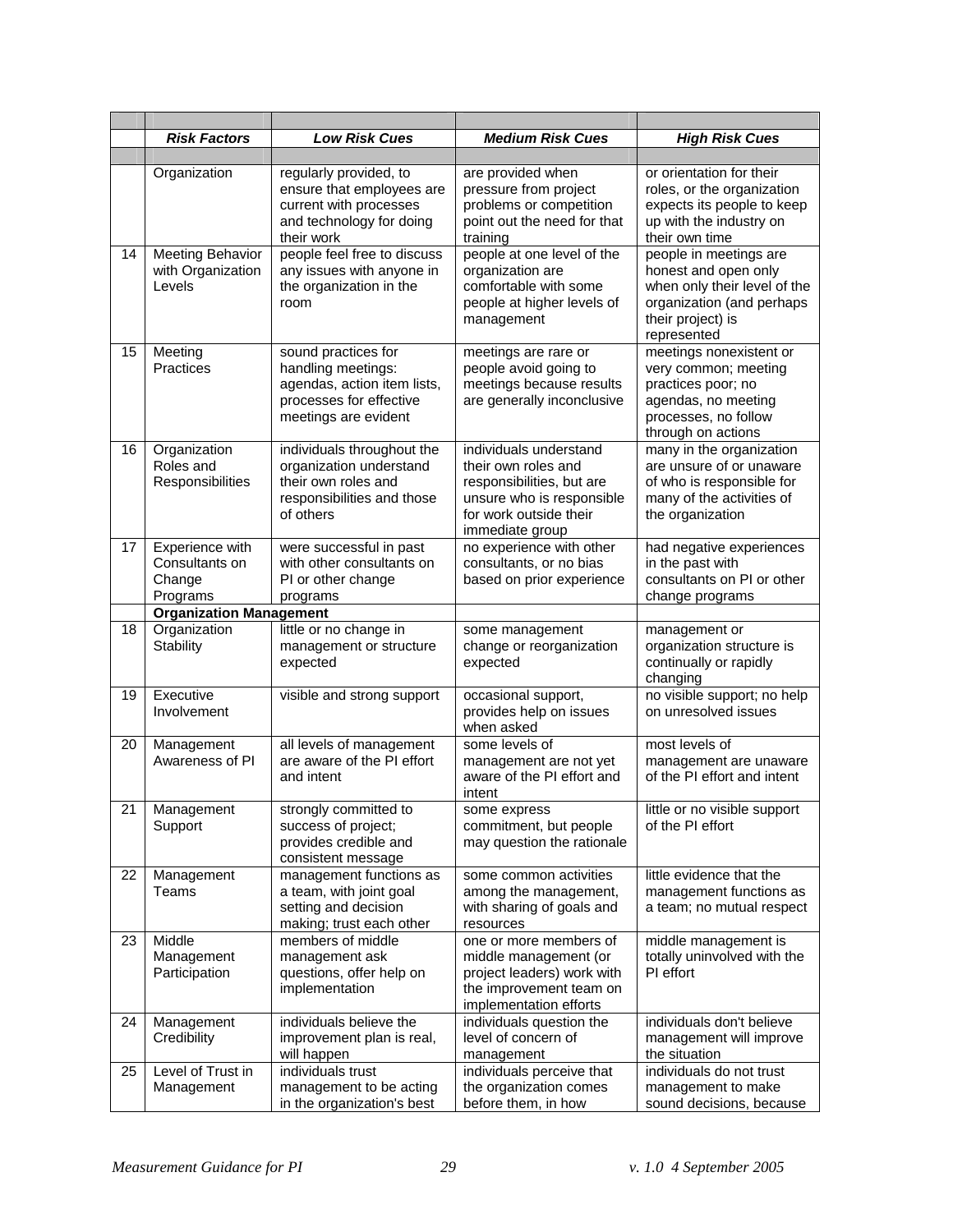|    | <b>Risk Factors</b>                                | <b>Low Risk Cues</b>                                                                                     | <b>Medium Risk Cues</b>                                                                                                                                        | <b>High Risk Cues</b>                                                                                   |
|----|----------------------------------------------------|----------------------------------------------------------------------------------------------------------|----------------------------------------------------------------------------------------------------------------------------------------------------------------|---------------------------------------------------------------------------------------------------------|
|    |                                                    |                                                                                                          |                                                                                                                                                                |                                                                                                         |
|    |                                                    | interest, as well as that of<br>the individuals                                                          | management makes<br>decisions and runs the<br>organization                                                                                                     | of various political reasons                                                                            |
| 26 | Ability to Deal<br>with Personnel<br><b>Issues</b> | management is able to<br>honestly assess and assist<br>development of their staff                        | performance reviews are<br>irregular, some done well<br>and others not so well;<br>bad news is not delivered<br>well                                           | problems in personnel<br>performance are ignored,<br>hoping they will go away<br>on their own           |
| 27 | Degree of<br>Empowerment                           | people used to taking on<br>responsibility, working in<br>teams                                          | locus of power shifts with<br>types of projects; not all is<br>centered in senior<br>management                                                                | senior management<br>controls all important<br>decisions; middle<br>management is very<br>directive     |
|    | <b>Organization Process Users</b>                  |                                                                                                          |                                                                                                                                                                |                                                                                                         |
| 28 | Level of<br><b>Discipline</b>                      | most of the organization<br>uses defined processes<br>and is able to persist with<br>them through crises | some projects or<br>individuals follow<br>processes regularly                                                                                                  | few in the organization<br>use structured processes<br>or have experience in<br>disciplined development |
| 29 | Policies and<br>Standards                          | policies and standards are<br>now defined and enforced                                                   | policies and standards are<br>no policies or standards<br>exist, or they are ill-<br>in place, but are weak or<br>not carefully followed<br>defined and unused |                                                                                                         |
| 30 | Developer<br>Involvement                           | highly involved with PI<br>project team, provide<br>significant input                                    | play minor roles, moderate<br>impact on system                                                                                                                 | minimal or no developer<br>involvement; little input                                                    |
| 31 | Level of<br>Acceptance                             | developers accept<br>concepts and details of<br>new process; take part in<br>reviews                     | developers accept most of<br>concepts and details                                                                                                              | developers do not accept<br>any concepts or design<br>details of the approach                           |
| 32 | PI Training of<br>Organization                     | PI training needs are<br>considered; training in<br>progress or plan in place                            | training needs considered;<br>no training yet or training<br>plan is in development                                                                            | training requirements not<br>identified or not addressed                                                |
| 33 | Percentage of<br><b>Permanent Staff</b>            | most of the organization is<br>composed of permanent<br>staff                                            | a small portion of the<br>organization is temporary<br>or contract staff                                                                                       | a significant portion of the<br>staff is temporary<br>employees, making<br>process change transient     |
|    | <b>PI Project Parameters</b>                       |                                                                                                          |                                                                                                                                                                |                                                                                                         |
| 34 | <b>Project Size</b>                                | small, non-complex, or<br>easily decomposed                                                              | medium, moderate<br>complexity, decomposable                                                                                                                   | large, highly complex, or<br>not decomposable                                                           |
| 35 | <b>Dedicated PI</b><br>Staff                       | 1-3% dedicated full-time                                                                                 | several people part time                                                                                                                                       | only a committee effort                                                                                 |
| 36 | <b>Budget Size</b>                                 | sufficient budget allocated                                                                              | questionable budget<br>allocated                                                                                                                               | doubtful that budget is<br>sufficient                                                                   |
| 37 | Cost Controls for<br>Project                       | well established, in place                                                                               | system in place, weak in<br>areas                                                                                                                              | system lacking or<br>nonexistent                                                                        |
| 38 | Politically<br>Determined<br>Goals or Dates        | goals or dates have been<br>set based on analysis of<br>project plan                                     | some goals or dates are<br>management-directed                                                                                                                 | goals and dates are driven<br>by political reasons                                                      |
| 39 | Dates in PI Plan                                   | stable commitment dates<br>for milestones                                                                | some unclear<br>commitments                                                                                                                                    | no set dates, or no set<br>commitments                                                                  |
| 40 | Schedule<br>Aggressiveness                         | PI team thinks that<br>schedule is acceptable<br>and can be met                                          | team thinks parts of the<br>plan are too aggressive                                                                                                            | team thinks that most of<br>the plan is unlikely to be<br>met                                           |
|    | <b>PI Project Deliverables</b>                     |                                                                                                          |                                                                                                                                                                |                                                                                                         |
| 41 | Requirements<br>Stability                          | little or no change<br>expected to approved set<br>(baseline)                                            | some change expected<br>against approved set                                                                                                                   | rapidly changing or no<br>agreed-upon baseline                                                          |
| 42 | Requirements<br>Complete and                       | completely specified in PI<br>plan                                                                       | partially specified in PI<br>plan                                                                                                                              | some requirements totally<br>undocumented                                                               |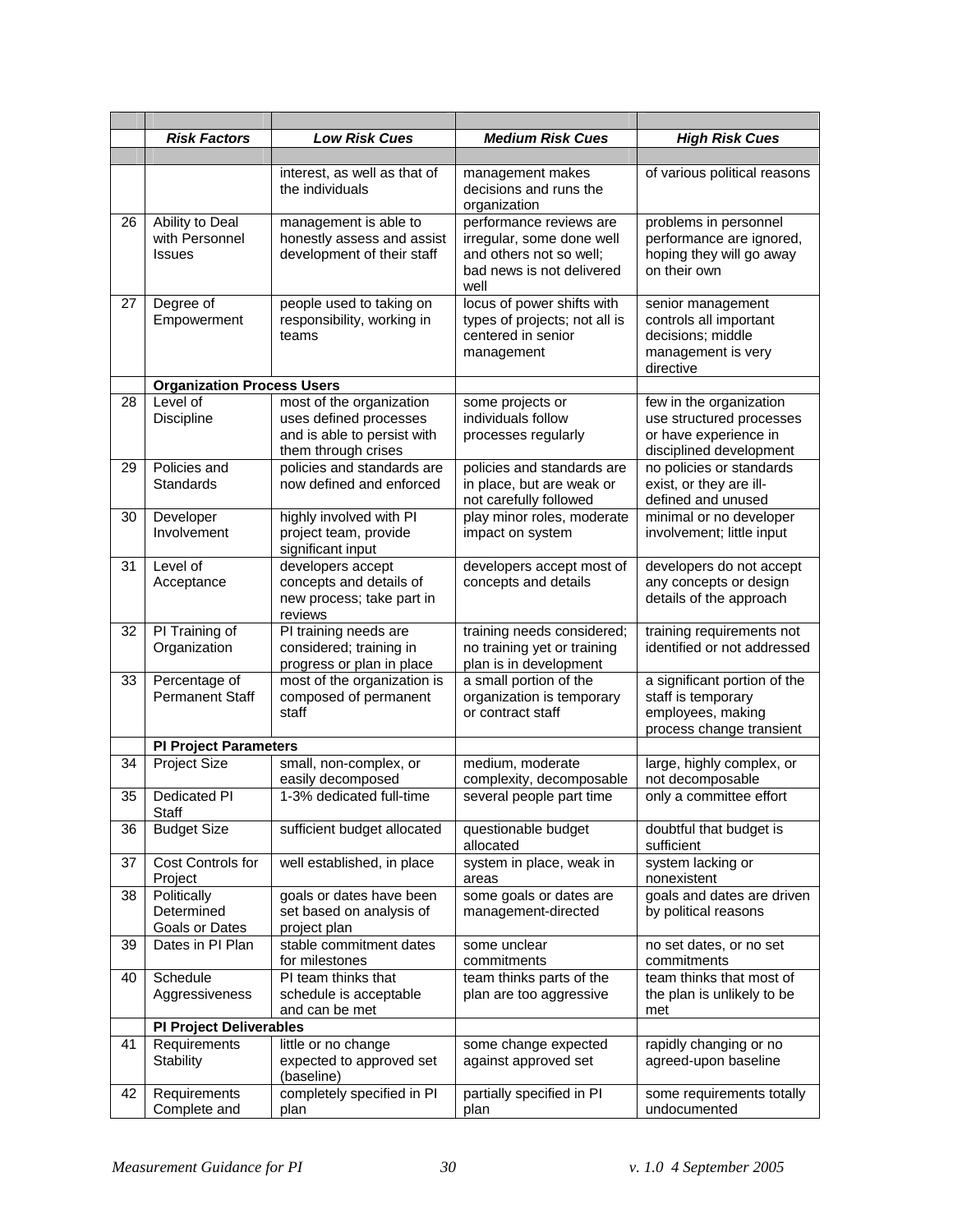|    | <b>Risk Factors</b>           | <b>Low Risk Cues</b>                                | <b>Medium Risk Cues</b>                             | <b>High Risk Cues</b>                                  |
|----|-------------------------------|-----------------------------------------------------|-----------------------------------------------------|--------------------------------------------------------|
|    |                               |                                                     |                                                     |                                                        |
| 43 | Clear<br>Testability/Pilot    | deliverables easy to pilot                          | parts of deliverables hard                          | most of deliverables hard                              |
|    | Possibilities                 | or test, plans made                                 | to pilot, or minimal<br>planning being done         | to pilot, or no plans made                             |
| 44 | Dependencies on               | clearly defined                                     | some elements are well<br>no clear plan or schedule |                                                        |
|    | <b>Other Efforts</b>          | dependencies                                        | understood and planned;<br>others are not yet       | for how the whole effort<br>will come together         |
|    |                               |                                                     | comprehended                                        |                                                        |
|    | <b>PI Project Management</b>  |                                                     |                                                     |                                                        |
| 45 | Approach                      | deliverables and process                            | planning and monitoring                             | weak or nonexistent                                    |
|    |                               | planning and monitoring in<br>place                 | need enhancement                                    | planning and monitoring                                |
| 46 | Measurable<br>Project         | verifiable, measurable,<br>and reasonable           | some performance                                    | no established                                         |
|    | Objectives                    | performance objectives for                          | objectives, measures for<br>PI efforts may be       | performance requirements<br>or requirements for PI are |
|    |                               | PI project                                          | questionable                                        | not measurable                                         |
| 47 | Communication                 | Project Manager (PM)                                | communicates some of                                | rarely communicates                                    |
|    | Within PI Teams               | clearly communicates<br>goals and status within the | the information some of<br>the time                 | clearly to the team or to<br>PI sponsors who need to   |
|    |                               | PI teams                                            |                                                     | be informed of team                                    |
|    |                               |                                                     |                                                     | status                                                 |
| 48 | Commitment                    | changes to commitments                              | changes to commitments                              | changes to commitments                                 |
|    | <b>Process</b>                | in scope, content,<br>schedule reviewed and         | not communicated to all<br>involved                 | made without review or<br>involvement of the team      |
|    |                               | approved by all involved                            |                                                     |                                                        |
| 49 | Experience of                 | PM very experienced with                            | PM has moderate                                     | PM has no experience                                   |
|    | Project Manager               | projects involving                                  | experience or has                                   | with this type of project or                           |
|    |                               | organization change                                 | experience with other<br>types of projects          | is new to project<br>management                        |
| 50 | <b>Political Skills of</b>    | PM experienced and able                             | PM has some experience                              | PM inexperienced with                                  |
|    | Project Manager               | to work with politics in this                       | with politics, but is                               | politics of this organization                          |
|    |                               | organization                                        | uncomfortable with                                  | or has failed to address                               |
|    |                               |                                                     | aspects of this<br>organization                     | politics in the past                                   |
| 51 | Attitude of                   | strongly committed to                               | willing to do what it takes                         | cares very little about                                |
|    | Project Manager               | success                                             |                                                     | project                                                |
| 52 | Authority and/or              | complete support of PI                              | support of most of team,                            | no visible support;                                    |
|    | Support of<br>Project Manager | team and of management                              | with some reservations                              | manager in name only                                   |
|    | <b>PI Development Process</b> |                                                     |                                                     |                                                        |
| 53 | Use of Defined                | project process in place,                           | process established, but                            | no formal process used                                 |
|    | Process by PI                 | established, effective,                             | not followed or is                                  |                                                        |
| 54 | Team<br>Management of         | followed<br>PI teams use a process to               | ineffective<br>dependencies and                     | process used by PI teams                               |
|    | Dependencies                  | identify and actively                               | interfaces are identified,                          | does not identify and                                  |
|    | Across PI Teams               | manage dependencies                                 | but may not be managed                              | manage cross-team                                      |
|    |                               | across teams                                        |                                                     | dependencies                                           |
| 55 | Early<br>Identification of    | peer reviews are<br>incorporated throughout to      | peer reviews are used<br>sporadically               | team has set no reviews                                |
|    | Defects                       | examine work products                               |                                                     |                                                        |
| 56 | Change Control                | formal change control                               | change control process in                           | no change control process                              |
|    | for Work                      | process in place, followed,                         | place, not followed or is                           | used                                                   |
| 57 | Products<br>Defect Tracking   | effective<br>defect tracking defined,               | ineffective<br>defect tracking process              | no process in place to                                 |
|    |                               | consistent, effective                               | defined, but inconsistently                         | track defects                                          |
|    |                               |                                                     | used                                                |                                                        |
| 58 | Pilot Approach                | pilot sites (or teams) are                          | pilots need to be done                              | only available pilots are                              |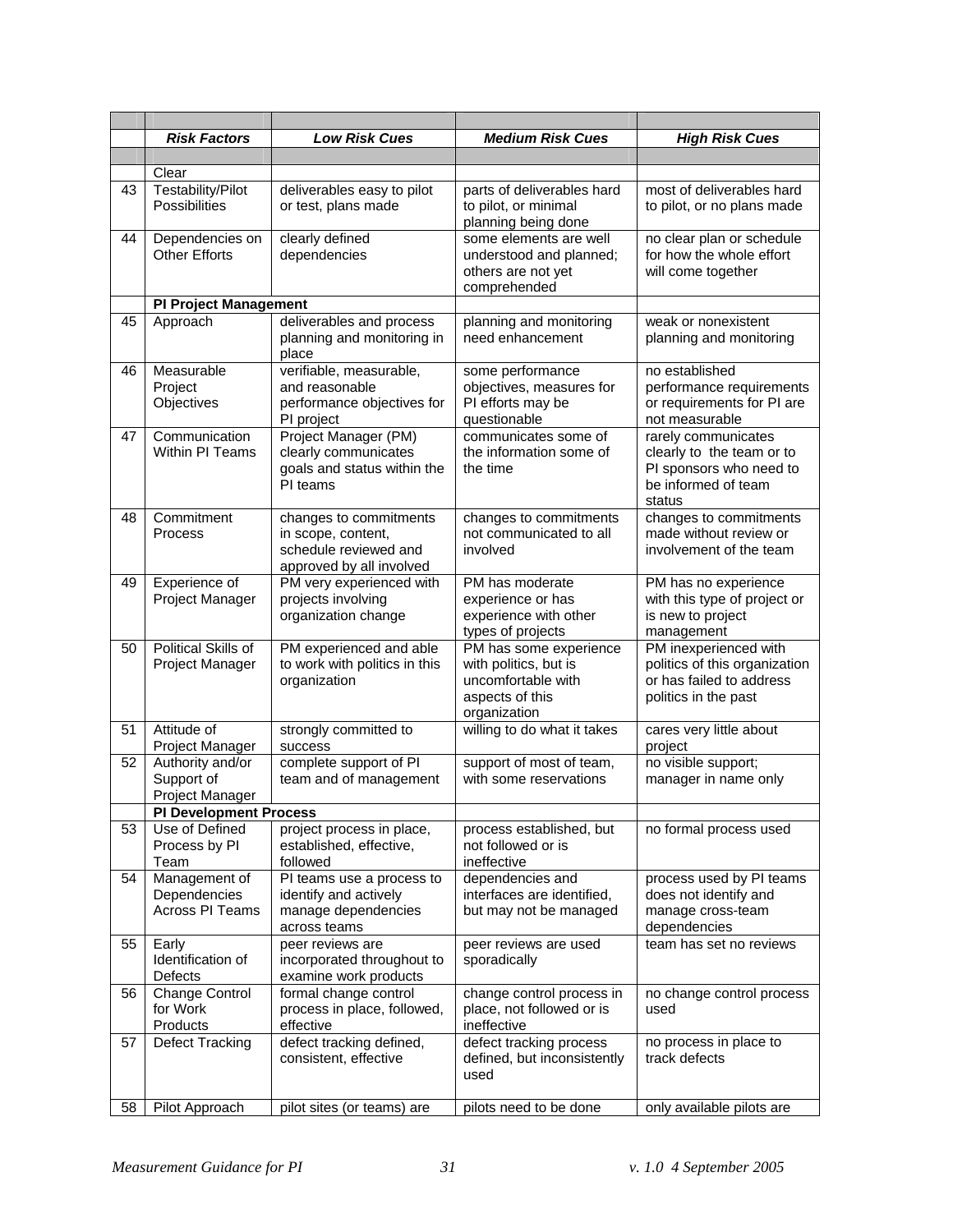|    | <b>Risk Factors</b>                                       | <b>Low Risk Cues</b>                                                                              | <b>Medium Risk Cues</b>                                                                         | <b>High Risk Cues</b>                                                                                                             |
|----|-----------------------------------------------------------|---------------------------------------------------------------------------------------------------|-------------------------------------------------------------------------------------------------|-----------------------------------------------------------------------------------------------------------------------------------|
|    |                                                           | available and interested in<br>working with this project                                          | with several teams, since<br>each can handle only part<br>of the need                           | uncooperative or in crisis<br>mode already                                                                                        |
|    | <b>PI Development Environment</b>                         |                                                                                                   |                                                                                                 |                                                                                                                                   |
| 59 | Mentoring<br>Approach                                     | PI team has effective<br>mentoring approach for<br>project teams using results<br>PI deliverables | mentoring provided<br>inconsistently or only by<br>individuals already on the<br>project teams  | no mentoring approach<br>considered or used                                                                                       |
| 60 | Physical<br>Facilities for PI<br>Teams                    | little or no modification<br>needed                                                               | some modifications<br>needed; some existent                                                     | major modifications<br>needed, or facilities<br>nonexistent                                                                       |
| 61 | Hardware and<br>Software Support<br>for PI Teams          | stable, no changes<br>expected, capacity is<br>sufficient                                         | some changes under<br>evolution, but controlled                                                 | platform under<br>development                                                                                                     |
| 62 | Amount of<br>Communication<br>to and from<br>Organization | PI team has regular<br>newsletter or other<br>communication to the<br>whole group                 | people who care to learn<br>more come to the PI team<br>for information                         | little exchange of<br>information is happening;<br>people generally unaware                                                       |
| 63 | Consultant<br>Support                                     | useful advice and support<br>at reasonable price and in<br>needed time frame                      | adequate support at<br>contracted price,<br>reasonable response time                            | little or no support, high<br>cost, and/or poor<br>response time                                                                  |
| 64 | Consultants<br>Working in Focus<br>Areas of Change        | no consultants working in<br>technical or organization<br>areas to be affected by<br>change       | there are interactions with<br>consultants providing<br>advice about the areas<br>being changed | consultants working in the<br>areas being changed<br>provide roadblocks or<br>alternate approaches to<br>the work of this project |
| 65 | Examples and<br>Reusable<br>Components                    | examples from similar<br>organizations and/or<br>reusable components are<br>available             | examples are available,<br>but from organizations<br>quite different from this<br>one           | no examples or reusable<br>components are available<br>to use in this project                                                     |
|    | <b>PI Project Teams</b>                                   |                                                                                                   |                                                                                                 |                                                                                                                                   |
| 66 | <b>Staff Availability</b>                                 | organization able to<br>provide staff at committed<br>level of effort                             | other commitments<br>sometimes interrupt the<br>work on PI                                      | high level of interrupts for<br>planned time on PI project                                                                        |
| 67 | <b>Staff Selection</b><br><b>Process</b>                  | PI staff recruited from<br>those with appropriate set<br>of skills                                | PI staff recruited from<br>those who volunteer,<br>whether or not skills match<br>needs         | PI staff selected from<br>those available for<br>assignment                                                                       |
| 68 | Mix of Staff Skills                                       | good mix of skills - people<br>skills, technical areas                                            | some skills inadequately<br>represented                                                         | some skills not<br>represented at all                                                                                             |
| 69 | Respect for PI<br>Project Team<br><b>Members</b>          | highly respected members<br>of the organization                                                   | some members of the PI<br>effort are respected; some<br>are not                                 | people working on PI are<br>not respected by their<br>peers                                                                       |
| 70 | Experience with<br>Organization<br>Change                 | extensive experience                                                                              | some experience                                                                                 | little or no experience                                                                                                           |
| 71 | Training of PI<br>Teams                                   | training plan in place,<br>training ongoing                                                       | training for some areas<br>not available or training<br>planned for future                      | no training plan or training<br>not readily available                                                                             |
| 72 | Experience as<br>Teams                                    | members of PI team have<br>prior experience with<br>successful teams                              | some members of PI team<br>have worked in teams<br>before                                       | organization has no<br>successful experience<br>with teams, or this team<br>has no such experience                                |
| 73 | Team Spirit and<br>Attitude                               | strongly committed to<br>success of project;<br>cooperative                                       | willing to do what it takes<br>to get the job done                                              | little or no commitment to<br>the project; not a cohesive<br>team                                                                 |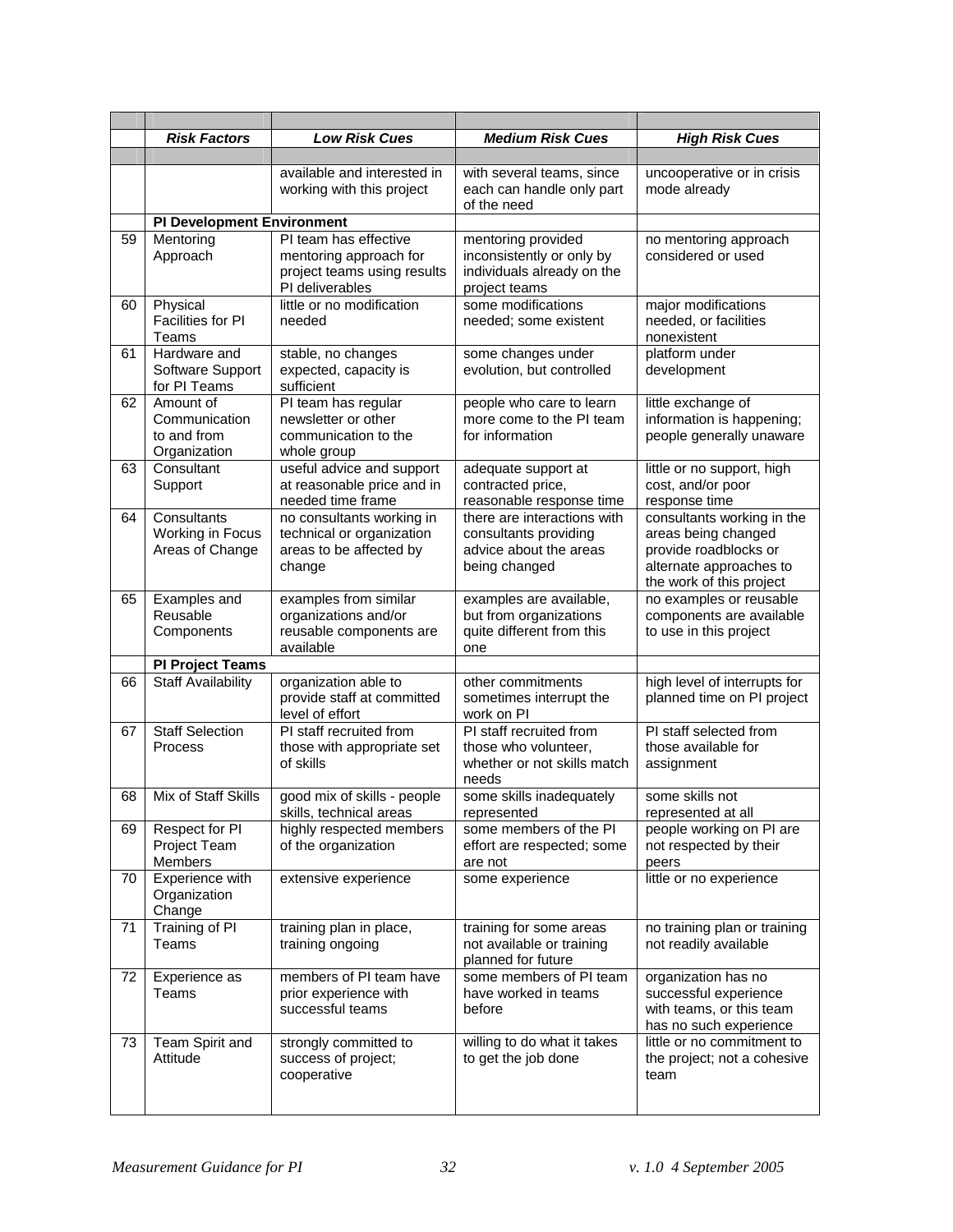|    | <b>Risk Factors</b>                      | <b>Low Risk Cues</b>                                                                                                   | <b>Medium Risk Cues</b>                                                             | <b>High Risk Cues</b>                                                                  |
|----|------------------------------------------|------------------------------------------------------------------------------------------------------------------------|-------------------------------------------------------------------------------------|----------------------------------------------------------------------------------------|
|    |                                          |                                                                                                                        |                                                                                     |                                                                                        |
| 74 | Team<br>Productivity                     | all milestones being met,<br>deliverables on time,<br>productivity high                                                | milestones being met,<br>some delays in<br>deliverables, productivity<br>acceptable | productivity low,<br>milestones not met,<br>delays in deliverables                     |
| 75 | <b>Personality Fit</b>                   | PI project members are<br>effective communicators<br>and facilitators                                                  | PI project members can<br>get along with others, but<br>are not sought out          | PI project members are<br>aloof or unapproachable<br>by members of the<br>organization |
| 76 | Expertise with<br>Domain                 | good background with<br>domain within team                                                                             | some experience with<br>domain in team or able to<br>call on experts as needed      | no expertise in domain in<br>team, no availability of<br>experts                       |
|    | <b>Organization Process Maintenance</b>  |                                                                                                                        |                                                                                     |                                                                                        |
| 77 | Complexity of<br><b>Deliverables</b>     | easy to maintain or<br>unlikely to change                                                                              | certain aspects difficult to<br>maintain                                            | extremely difficult to<br>maintain                                                     |
| 78 | Availability of<br><b>Deliverables</b>   | readily accessible,<br>perhaps via network                                                                             | available by request                                                                | most people don't know<br>where to find the PI<br>deliverables                         |
| 79 | Availability of<br><b>Process Owners</b> | owners for individual<br>processes being<br>developed or changed are<br>in place, experienced,<br>sufficient in number | missing some areas of<br>expertise                                                  | significant discipline or<br>expertise missing                                         |
|    |                                          |                                                                                                                        |                                                                                     |                                                                                        |
|    |                                          | <b>Total Categories</b>                                                                                                | 11                                                                                  |                                                                                        |
|    |                                          | <b>Total Factors</b>                                                                                                   | 79                                                                                  |                                                                                        |

*Note: these were developed over the last ten years by consultants at TeraQuest Metrics, Inc., which is now part of Borland Software Corporation.*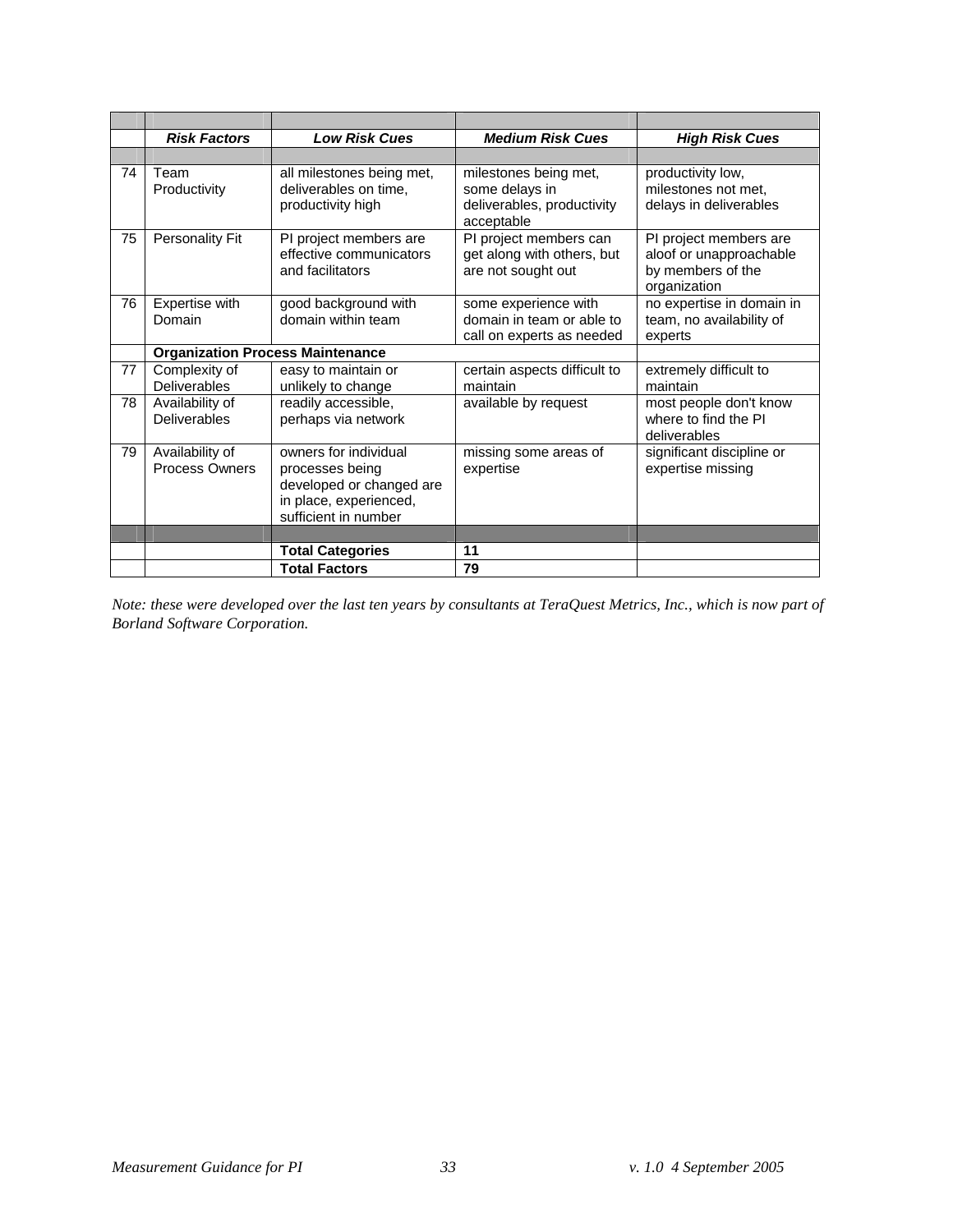## **APPENDIX E PROCESS IMPROVEMENT MEASUREMENT SPECIFICATIONS**

| <b>Information Category</b>      | <b>Measurable Concept</b>          | <b>Measures</b>                    |  |
|----------------------------------|------------------------------------|------------------------------------|--|
| Process Improvement              | Financial                          | Revenue                            |  |
| <b>Results</b>                   |                                    | <b>Market Share</b>                |  |
| Process Improvement              | <b>Internal Business Processes</b> | Cost of Quality                    |  |
| Results                          |                                    |                                    |  |
|                                  |                                    |                                    |  |
| Process Improvement              | Alignment and Commitment           | Process Improvement Risk Ratings   |  |
| Readiness                        |                                    | Human Resources Performance        |  |
|                                  |                                    | Level of Involvement               |  |
|                                  |                                    |                                    |  |
| Process Improvement              | <b>Functional Correctness</b>      | <b>Technical Performance Level</b> |  |
| <b>Progress: Product Quality</b> |                                    | (adaptation of PSM 4.0 measure)    |  |
| Process Improvement              | Portability                        | <b>Tailoring Difficulty</b>        |  |
| <b>Progress: Product Quality</b> |                                    |                                    |  |

#### **Specifications for Process Improvement-Specific PSM Measures**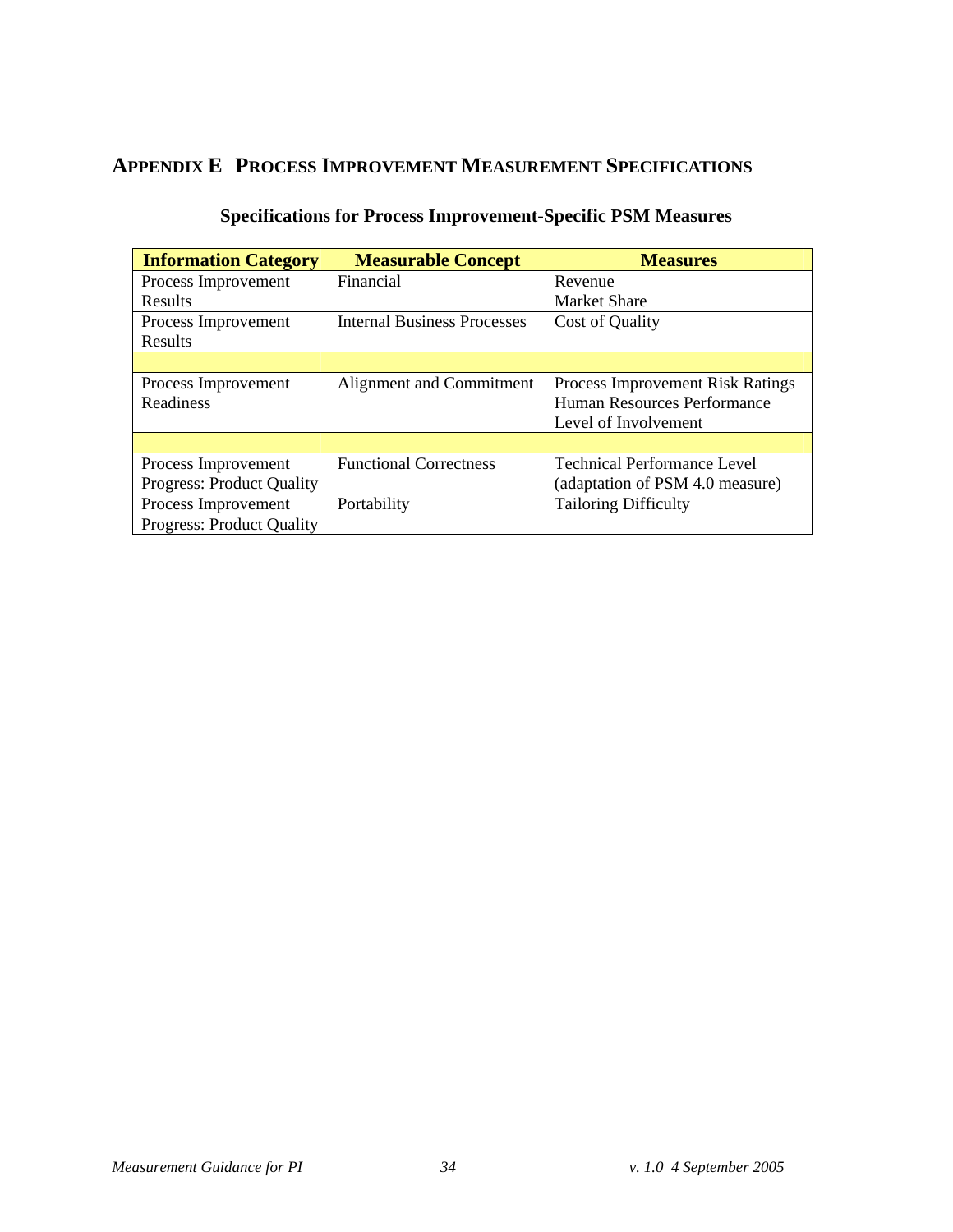# **MEASUREMENT INFORMATION SPECIFICATION - REVENUE**

| <b>INFORMATION NEED DESCRIPTION</b> |                                                                                                                                |  |  |
|-------------------------------------|--------------------------------------------------------------------------------------------------------------------------------|--|--|
| Information<br><b>Need</b>          | What is the impact of our process improvement program on revenue goals? Is the<br>projected increase in income being realized? |  |  |
| <b>Information</b>                  | Process Improvement Results                                                                                                    |  |  |
| <b>Category</b>                     |                                                                                                                                |  |  |

| <b>MEASURABLE CONCEPT</b> |           |
|---------------------------|-----------|
| <b>Measurable</b>         | Financial |
| <b>Concept</b>            |           |

| <b>ENTITIES AND ATTRIBUTES</b>                 |                                        |
|------------------------------------------------|----------------------------------------|
| <b>Relevant Entities</b> Products and services |                                        |
| <b>Attributes</b>                              | number of units sold<br>price per unit |

| <b>BASE MEASURE SPECIFICATION</b> |                                                                                                        |
|-----------------------------------|--------------------------------------------------------------------------------------------------------|
| <b>Base Measures</b>              | number of units of each product or service sold<br>1.<br>price of each product or service sold<br>2.   |
| <b>Measurement</b>                | Collect actual data on sales of each product and service, on a regular basis                           |
| <b>Methods</b>                    |                                                                                                        |
| <b>Type of Method</b>             | Objective                                                                                              |
| <b>Scale</b>                      | count of units<br>value of price<br>2.                                                                 |
| <b>Type of Scale</b>              | ratio<br>2.<br>ratio                                                                                   |
| Unit of<br><b>Measurement</b>     | individual product or service<br>1.<br>monetary value of a unit of individual product or service<br>2. |

| <b>DERIVED MEASURE SPECIFICATION</b>  |                                                                                                                                                                                                                                            |
|---------------------------------------|--------------------------------------------------------------------------------------------------------------------------------------------------------------------------------------------------------------------------------------------|
| <b>Derived</b>                        | Revenue earned over period of time                                                                                                                                                                                                         |
| <b>Measure</b>                        |                                                                                                                                                                                                                                            |
| <b>Measurement</b><br><b>Function</b> | For each product and each service of interest, accumulate the total revenue earned as<br>a product of the number of units sold (product or service) multiplied by its price.<br>Accumulate over all products and services for this period. |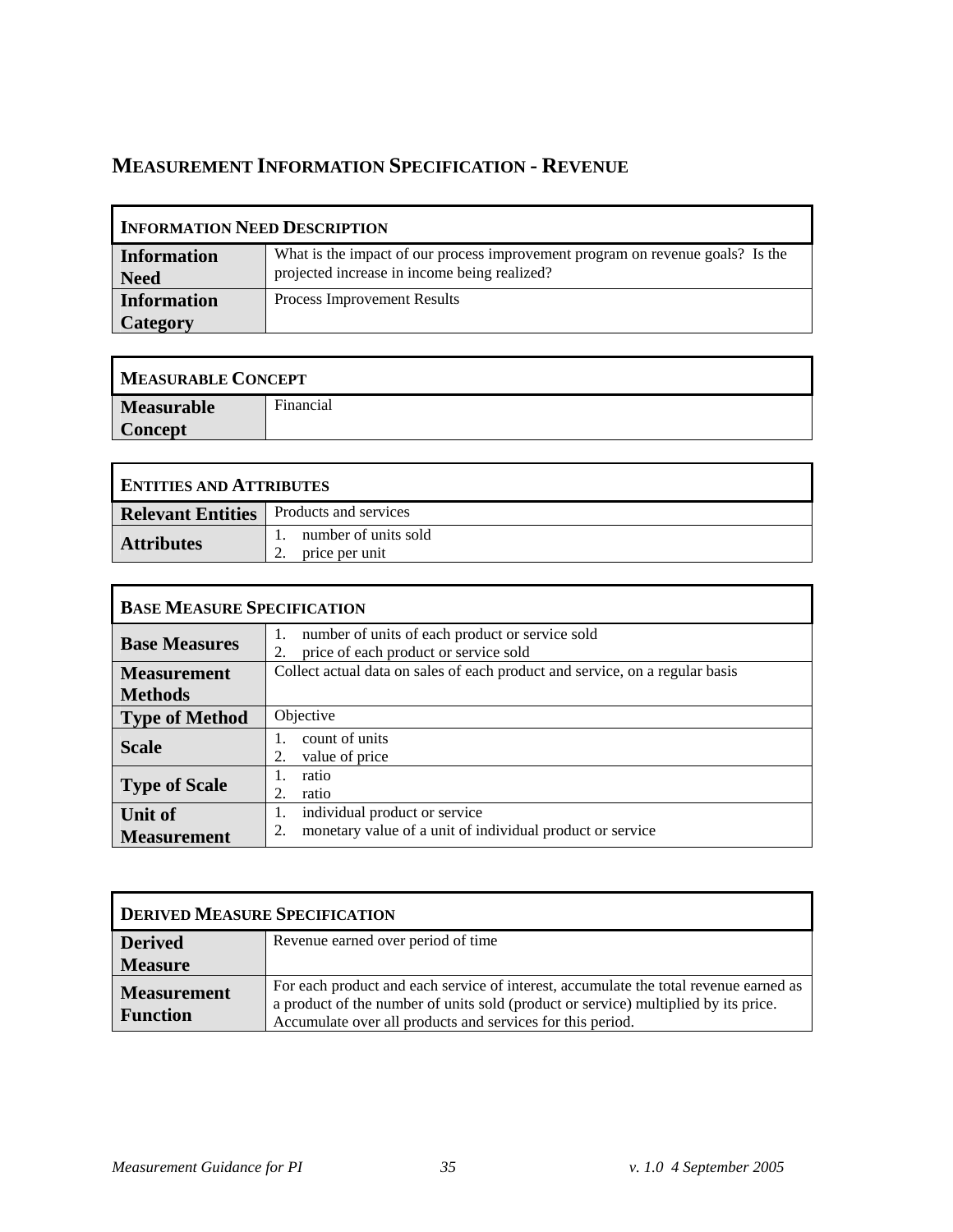| <b>DERIVED MEASURE SPECIFICATION</b>  |                                                                                                                                                                                                                                                            |
|---------------------------------------|------------------------------------------------------------------------------------------------------------------------------------------------------------------------------------------------------------------------------------------------------------|
| <b>Derived</b>                        | Planned revenue over period of time                                                                                                                                                                                                                        |
| <b>Measure</b>                        |                                                                                                                                                                                                                                                            |
| <b>Measurement</b><br><b>Function</b> | For each product and each service of interest, accumulate the total revenue planned<br>as a product of the number of units projected for a given product or service<br>multiplied by its price. Accumulate over all products and services for this period. |

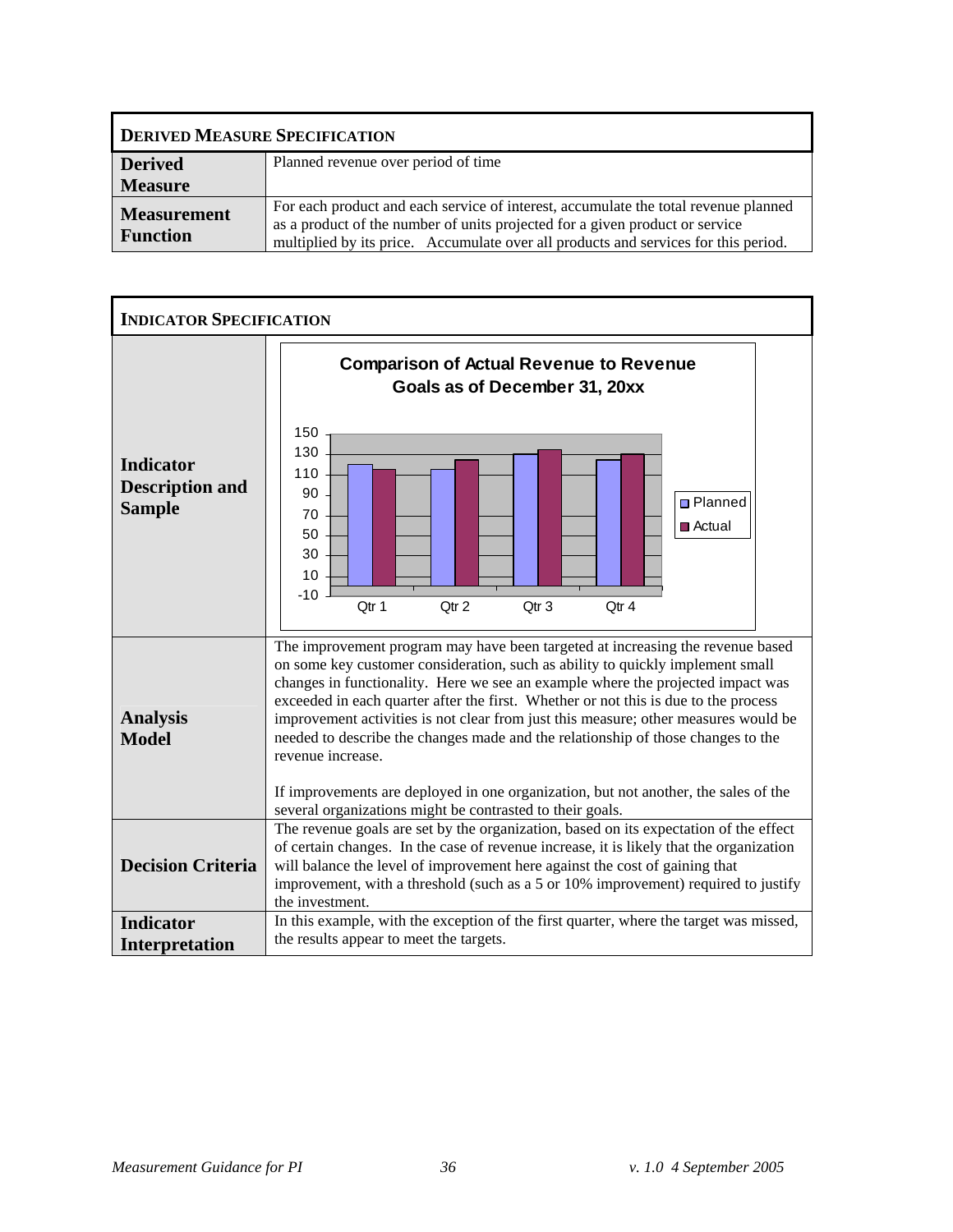| DATA COLLECTION PROCEDURE (FOR EACH BASE MEASURE) |                                                                                                                         |
|---------------------------------------------------|-------------------------------------------------------------------------------------------------------------------------|
|                                                   | Complete this section for each base measure listed on the previous page.                                                |
| <b>Frequency of</b><br><b>Data Collection</b>     | At the end of each reporting period for actual values; at the end of the<br>budget/planning cycle for the target values |
|                                                   | Accounts Receivable                                                                                                     |
| <b>Responsible</b>                                |                                                                                                                         |
| <b>Individual</b>                                 |                                                                                                                         |
| <b>Phase or Activity</b>                          | Not applicable; collected by calendar period                                                                            |
| in which                                          |                                                                                                                         |
| <b>Collected</b>                                  |                                                                                                                         |
| <b>Tools Used in</b>                              | Finance tracking system                                                                                                 |
| <b>Data Collection</b>                            |                                                                                                                         |
| <b>Verification and</b>                           | Accounting procedures                                                                                                   |
| <b>Validation</b>                                 |                                                                                                                         |
| <b>Repository for</b>                             | Organization's financial systems                                                                                        |
| <b>Collected Data</b>                             |                                                                                                                         |

| DATA ANALYSIS PROCEDURE (FOR EACH INDICATOR) |                                                |
|----------------------------------------------|------------------------------------------------|
| <b>Frequency of</b>                          | Monthly or quarterly                           |
| <b>Data Reporting</b>                        |                                                |
| <b>Responsible</b>                           | Accounts Receivable or Chief Financial Officer |
| <b>Individual</b>                            |                                                |
| <b>Phase or Activity</b>                     | Throughout the fiscal year                     |
| in which                                     |                                                |
| <b>Analyzed</b>                              |                                                |
| <b>Source of Data</b>                        | Finance tracking system                        |
| for Analysis                                 |                                                |
| <b>Tools Used in</b>                         | Finance tracking system                        |
| <b>Analysis</b>                              |                                                |
| Review, Report,                              | Process Group                                  |
| or User                                      | <b>Management Teams</b>                        |
|                                              | <b>Executive Leadership</b>                    |

| <b>ADDITIONAL INFORMATION</b>                           |                                                                                                                                                                                                                                                                                                                                                                        |
|---------------------------------------------------------|------------------------------------------------------------------------------------------------------------------------------------------------------------------------------------------------------------------------------------------------------------------------------------------------------------------------------------------------------------------------|
| <b>Additional</b><br><b>Analysis</b><br><b>Guidance</b> | To ensure that the increased levels of revenue are due to the process improvement,<br>customers may need to indicate the reason for their purchase or in some other way<br>tie the improvements to the sales that resulted in revenue increases. Otherwise,<br>there are likely to be confounding effects from other competing initiatives to raise<br>revenue levels. |
| Implementation<br><b>Considerations</b>                 | Predictive measures (sales forecasts, sales records) might also be used, instead of<br>the actual revenue recognized once invoices have been paid. Using the sales<br>measures allow for tracking the impact earlier than when using the revenue<br>measures. Sales figures are subject to change, however, while revenue recognized<br>is stable.                     |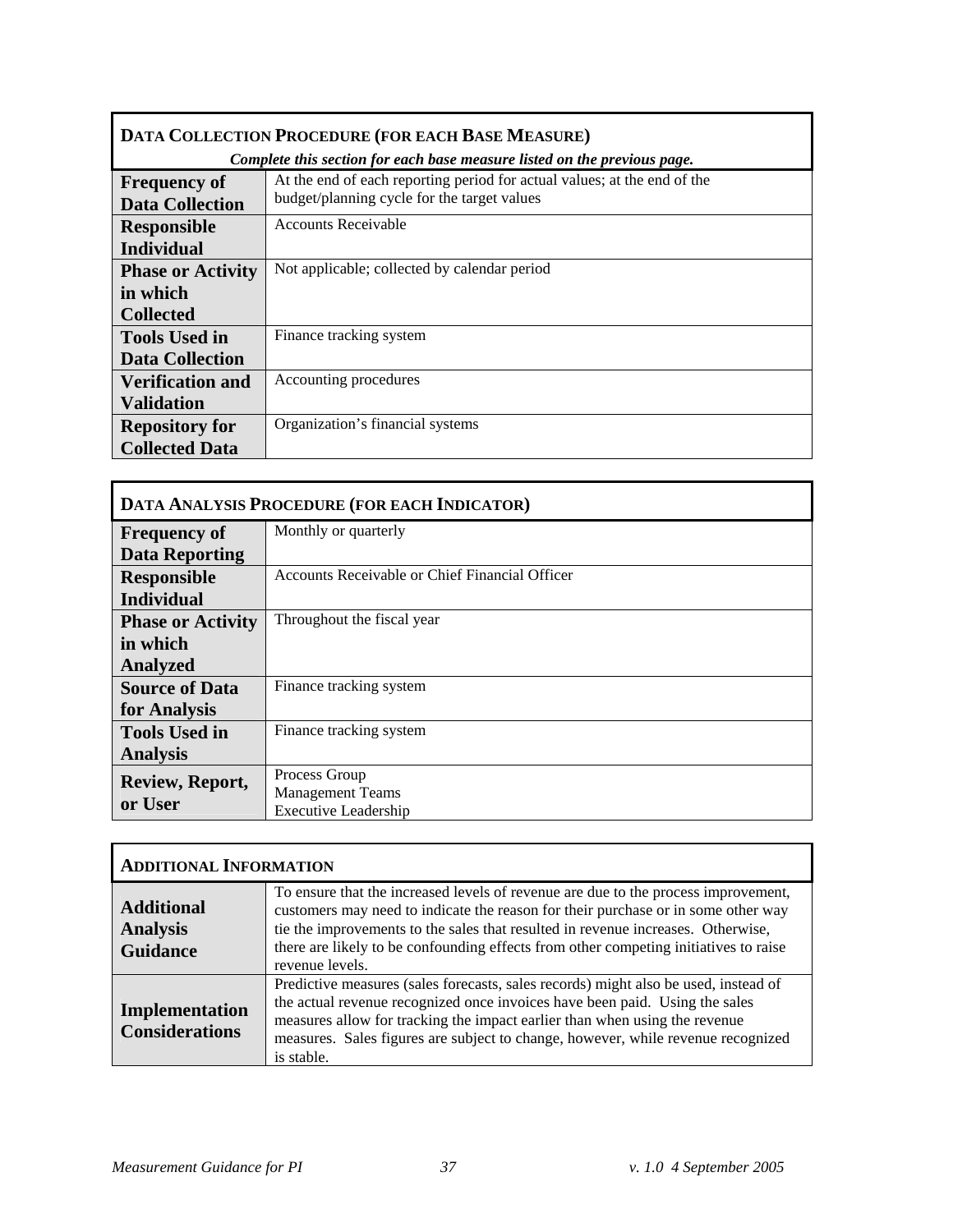# **MEASUREMENT INFORMATION SPECIFICATION – MARKET SHARE**

| <b>INFORMATION NEED DESCRIPTION</b> |                                                                                                                                                                                                   |
|-------------------------------------|---------------------------------------------------------------------------------------------------------------------------------------------------------------------------------------------------|
| <b>Information</b><br><b>Need</b>   | What is the impact of our process improvement program on our market share? (for<br>a market segment, a product line, a specific product, etc.) [for illustration, we use a<br>single product here |
| <b>Information</b><br>Category      | Process Improvement Results                                                                                                                                                                       |

| <b>MEASURABLE CONCEPT</b> |           |
|---------------------------|-----------|
| <b>Measurable</b>         | Financial |
| <b>Concept</b>            |           |

| <b>ENTITIES AND ATTRIBUTES</b> |                                                                    |
|--------------------------------|--------------------------------------------------------------------|
| <b>Relevant Entities</b>       | License (or sale of) product or service offering (or product line) |
| <b>Attributes</b>              | Number of customers served with this license or sale               |

| <b>BASE MEASURE SPECIFICATION</b> |                                                                         |
|-----------------------------------|-------------------------------------------------------------------------|
| <b>Base Measures</b>              | Customers served                                                        |
| <b>Measurement</b>                | Collect number of customers served for a given product/service offering |
| <b>Methods</b>                    |                                                                         |
| <b>Type of Method</b>             | Objective                                                               |
| <b>Scale</b>                      | Count of units                                                          |
| <b>Type of Scale</b>              | Ratio                                                                   |
| <b>Unit of</b>                    | Individual product or service                                           |
| <b>Measurement</b>                |                                                                         |

| <b>DERIVED MEASURE SPECIFICATION</b> |                                                                                    |
|--------------------------------------|------------------------------------------------------------------------------------|
| <b>Derived</b>                       | Total number of customers served by a given product (ours or that of a competitor) |
| <b>Measure</b>                       |                                                                                    |
| <b>Measurement</b>                   | Sum the number of customers served, across all current licenses (or sales) for the |
| <b>Function</b>                      | product of interest                                                                |

| DERIVED MEASURE SPECIFICATION |                                                                           |
|-------------------------------|---------------------------------------------------------------------------|
| <b>Derived</b>                | Total market served                                                       |
| <b>Measure</b>                |                                                                           |
| <b>Measurement</b>            | Sum the number of customers served by our product and those of all of the |
| <b>Function</b>               | competitors, to determine the total market served by all products.        |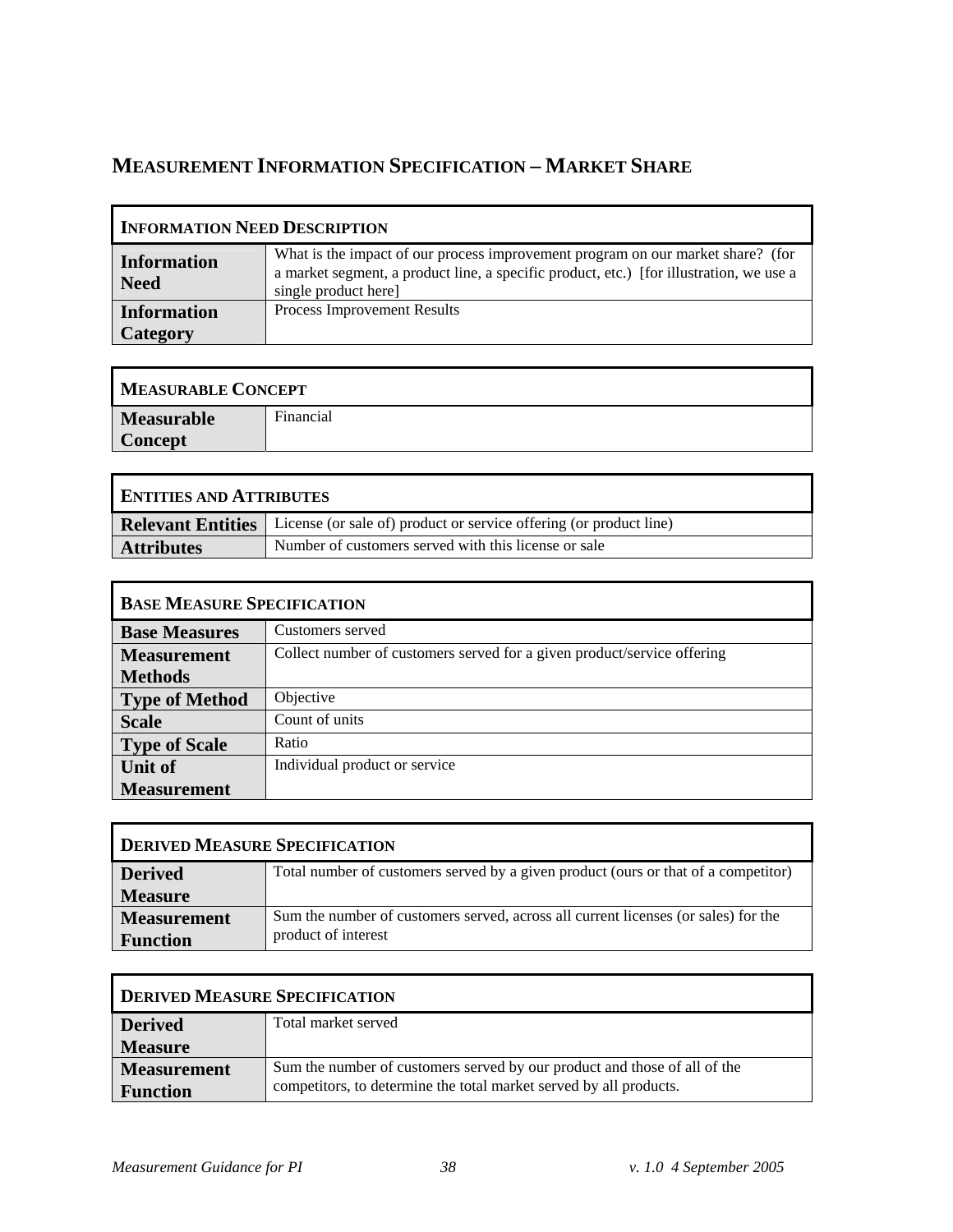| <b>DERIVED MEASURE SPECIFICATION</b> |                                                                                |
|--------------------------------------|--------------------------------------------------------------------------------|
| <b>Derived</b>                       | Percent of market share for product x                                          |
| <b>Measure</b>                       |                                                                                |
| <b>Measurement</b>                   | Divide (the total number of customers served by a given product) by (the total |
| <b>Function</b>                      | market served)                                                                 |



| DATA COLLECTION PROCEDURE (FOR EACH BASE MEASURE)                        |                                                                             |
|--------------------------------------------------------------------------|-----------------------------------------------------------------------------|
| Complete this section for each base measure listed on the previous page. |                                                                             |
| <b>Frequency of</b>                                                      | At the end of each reporting period (such as end of year or end of quarter) |
| <b>Data Collection</b>                                                   |                                                                             |
| <b>Responsible</b>                                                       | Market Analyst                                                              |
| <b>Individual</b>                                                        |                                                                             |
| <b>Phase or Activity</b>                                                 | Not applicable; collected by calendar period                                |
| in which                                                                 |                                                                             |
| <b>Collected</b>                                                         |                                                                             |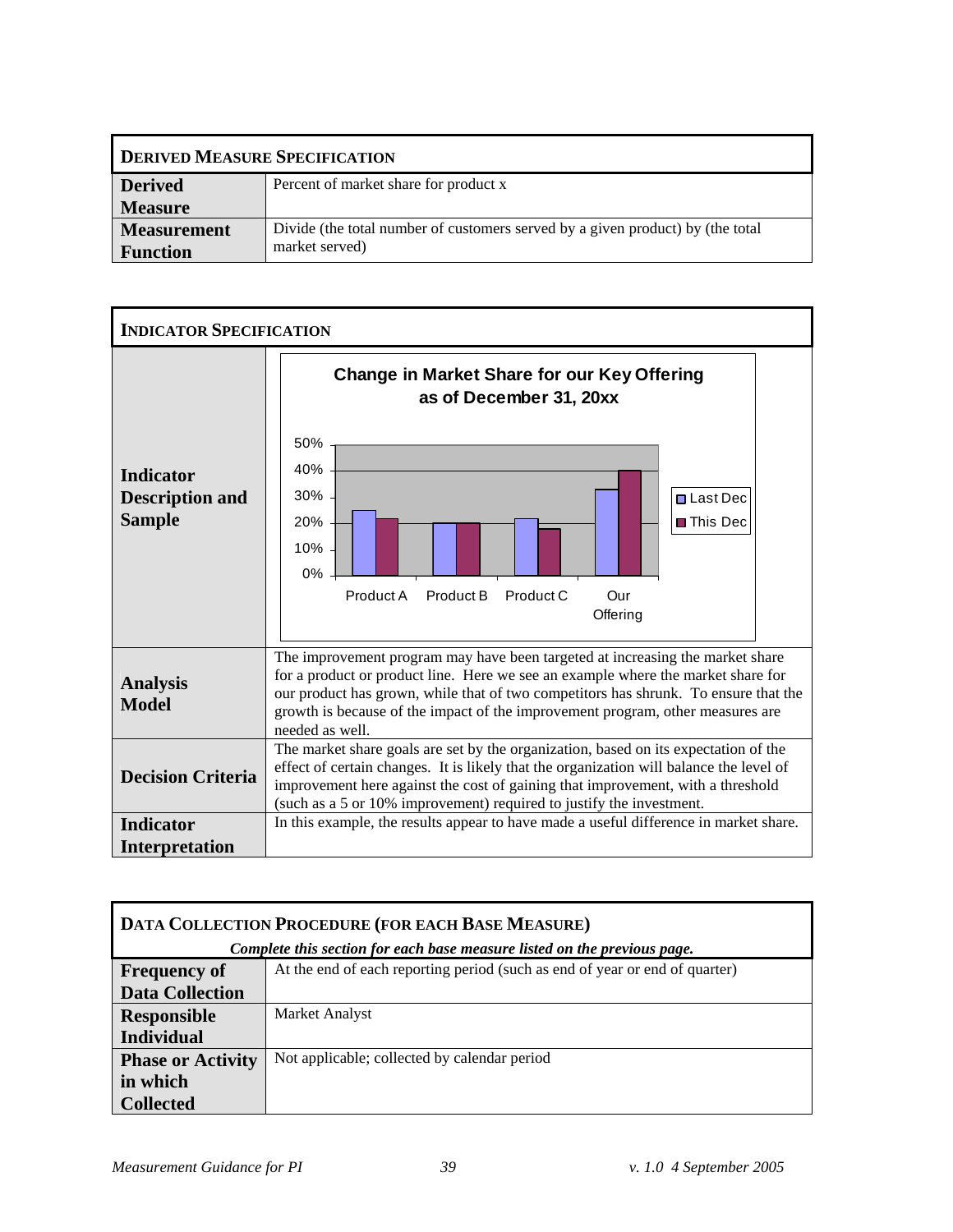| <b>Tools Used in</b>    | Sales Reports, License counts                                                        |
|-------------------------|--------------------------------------------------------------------------------------|
| <b>Data Collection</b>  |                                                                                      |
| <b>Verification and</b> | Accounts Receivable can validate license and sales revenue attributable to the sales |
| <b>Validation</b>       | or license fees                                                                      |
| <b>Repository for</b>   | Organization's sales records and financial systems                                   |
| <b>Collected Data</b>   |                                                                                      |

| DATA ANALYSIS PROCEDURE (FOR EACH INDICATOR) |                                                                   |
|----------------------------------------------|-------------------------------------------------------------------|
| <b>Frequency of</b>                          | Monthly or quarterly                                              |
| <b>Data Reporting</b>                        |                                                                   |
| <b>Responsible</b>                           | Sales Manager, Marketing Director, and/or Chief Financial Officer |
| <b>Individual</b>                            |                                                                   |
| <b>Phase or Activity</b>                     | Throughout the fiscal year                                        |
| in which                                     |                                                                   |
| <b>Analyzed</b>                              |                                                                   |
| <b>Source of Data</b>                        | Sales and Finance tracking systems                                |
| for Analysis                                 |                                                                   |
| <b>Tools Used in</b>                         | Sales and Finance tracking system                                 |
| <b>Analysis</b>                              |                                                                   |
| Review, Report,                              | Process Group                                                     |
| or User                                      | <b>Management Teams</b>                                           |
|                                              | <b>Executive Leadership</b>                                       |

| <b>ADDITIONAL INFORMATION</b>                           |                                                                                                                                                                                                                                                                                                                                                                                                                                                                                                                                                                                                                                                                                                                                                                                                                                               |
|---------------------------------------------------------|-----------------------------------------------------------------------------------------------------------------------------------------------------------------------------------------------------------------------------------------------------------------------------------------------------------------------------------------------------------------------------------------------------------------------------------------------------------------------------------------------------------------------------------------------------------------------------------------------------------------------------------------------------------------------------------------------------------------------------------------------------------------------------------------------------------------------------------------------|
| <b>Additional</b><br><b>Analysis</b><br><b>Guidance</b> | To ensure that the increased levels of revenue are due to the process improvement,<br>customers may need to indicate the reason for their purchase or in some other way<br>tie the improvements to the sales that resulted in the increased market share.<br>Otherwise, there are likely to be confounding effects from other competing<br>initiatives to raise the levels.                                                                                                                                                                                                                                                                                                                                                                                                                                                                   |
|                                                         | Depending on the information needs, this data might be aggregated by geographic<br>region.                                                                                                                                                                                                                                                                                                                                                                                                                                                                                                                                                                                                                                                                                                                                                    |
| Implementation<br><b>Considerations</b>                 | Data on the number of customers served by our product will be relatively easy to<br>get, but that for products of other companies (especially competitors) will be<br>difficult to access. Unless the total served market is very small or very public for<br>some reason, conclusions about market share need to be handled carefully. Such<br>data is likely to be an estimate done by industry analysts or from marketing data<br>made public by the competition. Using this measure to compare market share of<br>one's own alternative products is much more reliable, because data is more readily<br>available.<br>In this example, we show a percentage share of the current market served; another<br>approach is to examine a share of the total available market (which may be much<br>larger, but also a very subjective number). |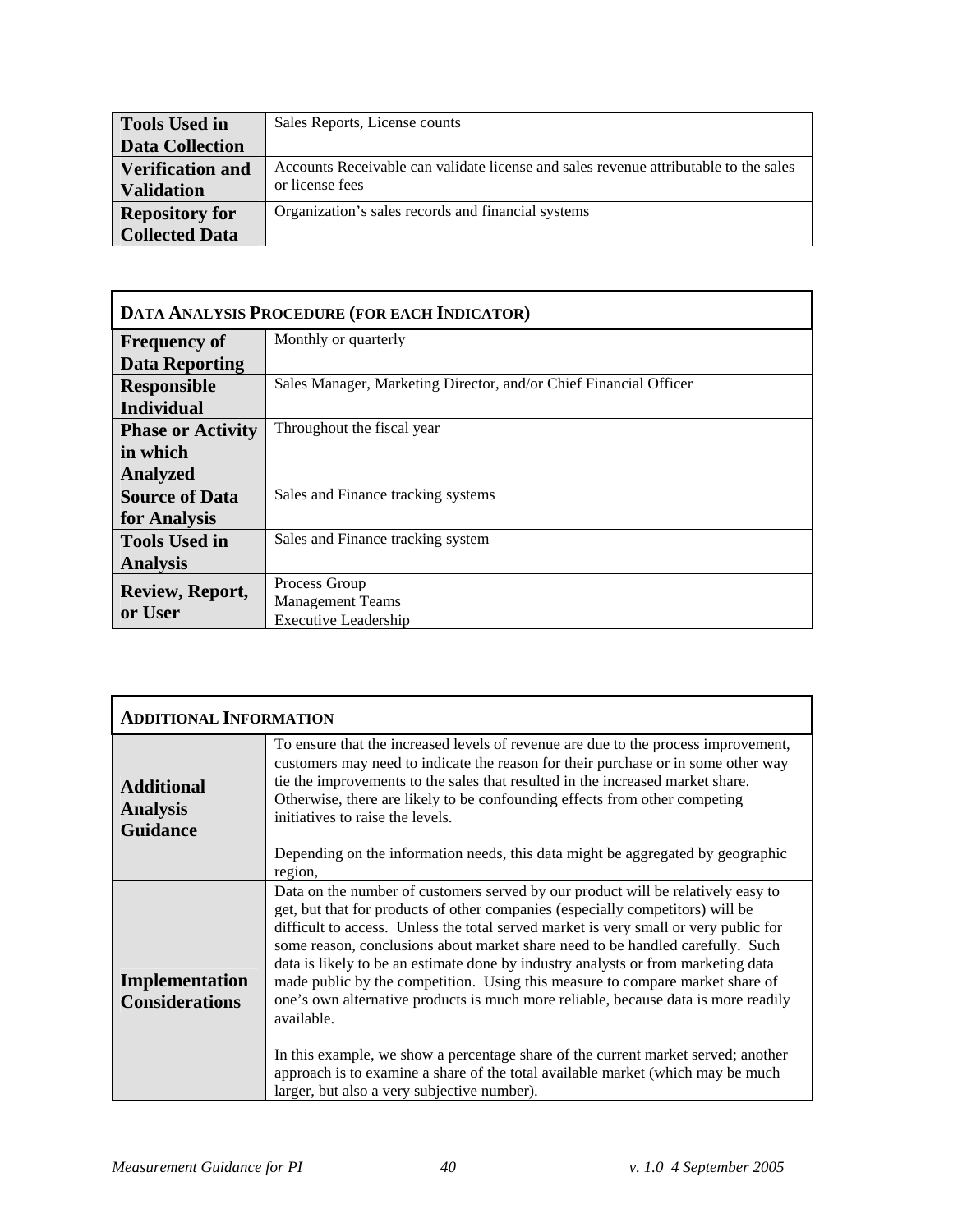# **MEASUREMENT INFORMATION SPECIFICATION – COST OF QUALITY**

| <b>INFORMATION NEED DESCRIPTION</b> |                                                                                                                                                  |
|-------------------------------------|--------------------------------------------------------------------------------------------------------------------------------------------------|
| <b>Information</b><br><b>Need</b>   | How has my productivity been impacted by the current process improvement effort?<br>What changes can be detected in the overall cost of quality? |
| <b>Information</b><br>Category      | <b>Process Improvement Results</b>                                                                                                               |

| <b>MEASURABLE CONCEPT</b> |                                    |
|---------------------------|------------------------------------|
| <b>Measurable</b>         | <b>Internal Business Processes</b> |
| <b>Concept</b>            |                                    |

| <b>ENTITIES AND ATTRIBUTES</b> |                                                                                                                                                                                                             |
|--------------------------------|-------------------------------------------------------------------------------------------------------------------------------------------------------------------------------------------------------------|
| <b>Relevant Entities</b>       | Time spent on a task (by an individual during a given day)                                                                                                                                                  |
| <b>Attributes</b>              | Category of work [with a selection list that includes all the types of tasks needed to<br>segment the time into the 4 cost of quality categories $-$ ex. Planning, building<br>requirements, fixing defects |

| <b>BASE MEASURE SPECIFICATION</b>    |                                                                                                                                                                                                            |
|--------------------------------------|------------------------------------------------------------------------------------------------------------------------------------------------------------------------------------------------------------|
| <b>Base Measures</b>                 | Time on Task                                                                                                                                                                                               |
| <b>Measurement</b><br><b>Methods</b> | Use actual hours entered on daily timesheet entries by each individual, aggregated<br>across the projects and other work for which process improvement is being applied<br>in the organization of interest |
| <b>Type of Method</b>                | Objective                                                                                                                                                                                                  |
| <b>Scale</b>                         | Positive real numbers                                                                                                                                                                                      |
| <b>Type of Scale</b>                 | Ratio                                                                                                                                                                                                      |
| <b>Unit of</b>                       | <b>Hours</b>                                                                                                                                                                                               |
| <b>Measurement</b>                   |                                                                                                                                                                                                            |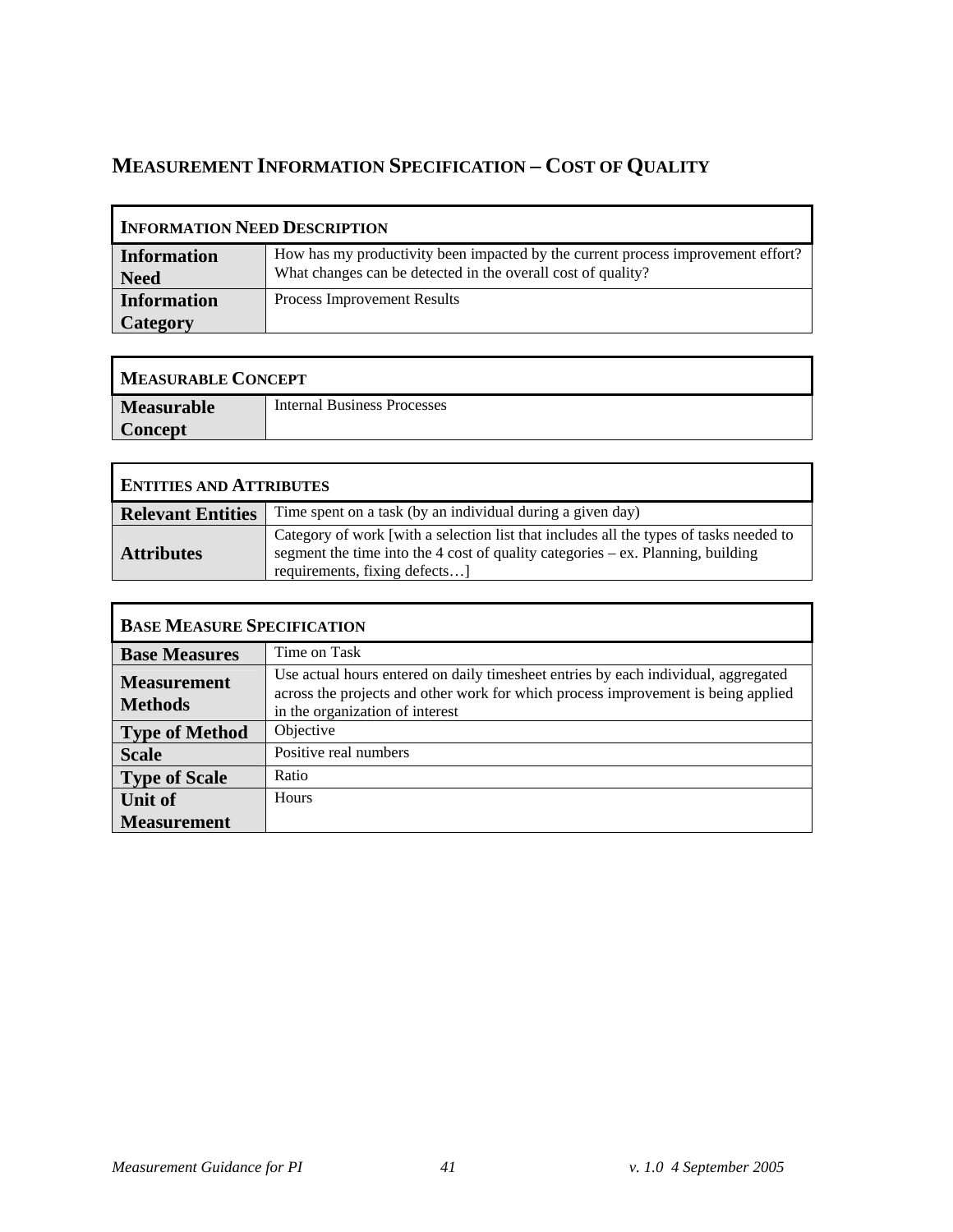| <b>DERIVED MEASURE SPECIFICATION</b>  |                                                                                                                                                                                                                                                                                                                           |
|---------------------------------------|---------------------------------------------------------------------------------------------------------------------------------------------------------------------------------------------------------------------------------------------------------------------------------------------------------------------------|
| <b>Derived</b>                        | Cost of Prevention (for month $X$ )                                                                                                                                                                                                                                                                                       |
| <b>Measure</b>                        |                                                                                                                                                                                                                                                                                                                           |
| <b>Measurement</b><br><b>Function</b> | Sum the amount of time spent on tasks from categories like these:<br>- training<br>- process development and maintenance<br>- tools selection and installation<br>- quality improvement projects<br>- measurement and analysis<br>- root cause analysis<br>Divide this by the grand total of all time spent on all tasks. |

| <b>DERIVED MEASURE SPECIFICATION</b>  |                                                                                                                                                                                                                             |
|---------------------------------------|-----------------------------------------------------------------------------------------------------------------------------------------------------------------------------------------------------------------------------|
| <b>Derived</b>                        | Cost of Appraisal (for month X)                                                                                                                                                                                             |
| <b>Measure</b>                        |                                                                                                                                                                                                                             |
| <b>Measurement</b><br><b>Function</b> | Sum the amount of time spent on tasks from categories like these:<br>- technical reviews, walkthroughs, inspections<br>- testing (first time)<br>- audits<br>Divide this by the grand total of all time spent on all tasks. |

| <b>DERIVED MEASURE SPECIFICATION</b>  |                                                                                                                                                                                                                                                                                                                                                                                                   |
|---------------------------------------|---------------------------------------------------------------------------------------------------------------------------------------------------------------------------------------------------------------------------------------------------------------------------------------------------------------------------------------------------------------------------------------------------|
| <b>Derived</b>                        | Cost of Performance (for month X)                                                                                                                                                                                                                                                                                                                                                                 |
| <b>Measure</b>                        |                                                                                                                                                                                                                                                                                                                                                                                                   |
| <b>Measurement</b><br><b>Function</b> | Sum the amount of time spent on tasks from categories like these:<br>- planning<br>- defining and/or analyzing requirements<br>- design<br>- product construction<br>- component integration<br>- [other work, as appropriate to the organization, which is the primary effort to<br>develop or deliver the product or service]<br>Divide this by the grand total of all time spent on all tasks. |

| <b>DERIVED MEASURE SPECIFICATION</b> |                                         |
|--------------------------------------|-----------------------------------------|
| <b>Derived</b>                       | Cost of Nonconformance (for month $X$ ) |
| <b>Measure</b>                       |                                         |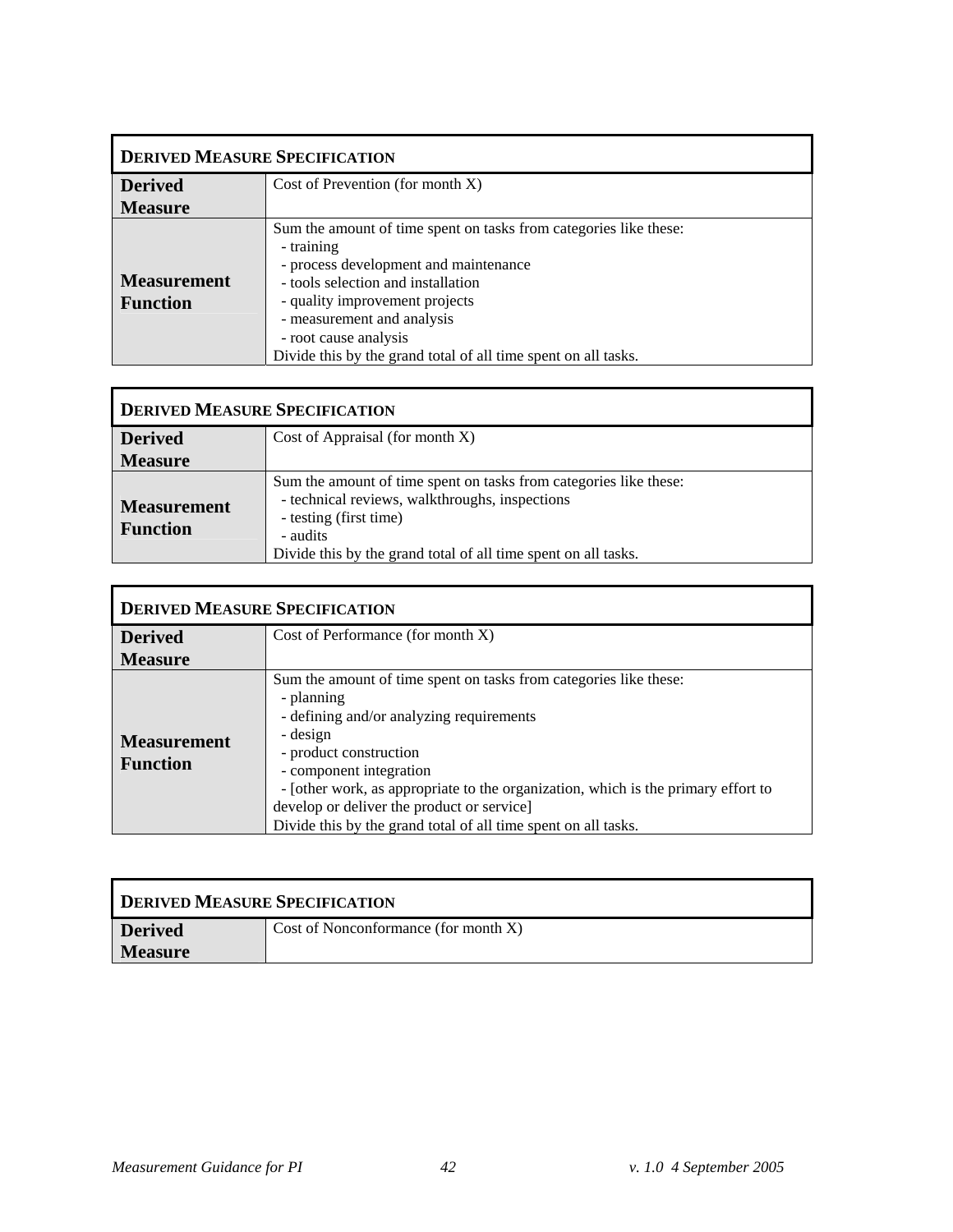|                                       | Sum the amount of time spent on tasks from categories like these:                                                                                                                                                               |
|---------------------------------------|---------------------------------------------------------------------------------------------------------------------------------------------------------------------------------------------------------------------------------|
| <b>Measurement</b><br><b>Function</b> | - fixing defects in product components<br>- reworking design<br>- revising defects in requirements or defining missing requirements<br>- reviewing fixes or updates<br>- testing fixes or updates<br>- on-site customer support |
|                                       | - help desk support<br>Divide this by the grand total of all time spent on all tasks.                                                                                                                                           |
|                                       |                                                                                                                                                                                                                                 |

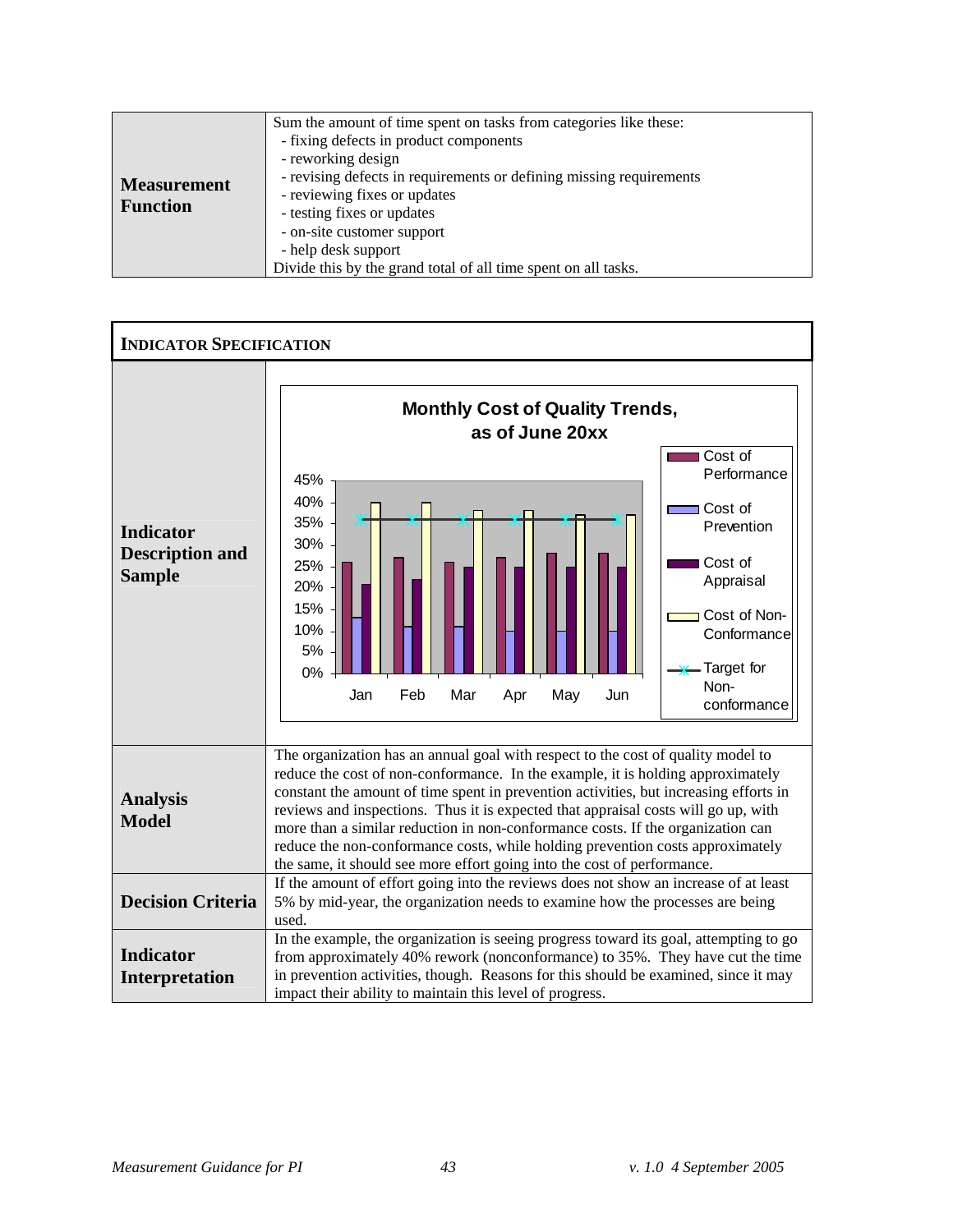| DATA COLLECTION PROCEDURE (FOR EACH BASE MEASURE)                        |                                                                                      |
|--------------------------------------------------------------------------|--------------------------------------------------------------------------------------|
| Complete this section for each base measure listed on the previous page. |                                                                                      |
| <b>Frequency of</b>                                                      | Daily                                                                                |
| <b>Data Collection</b>                                                   |                                                                                      |
| <b>Responsible</b>                                                       | Each individual in the organization                                                  |
| <b>Individual</b>                                                        |                                                                                      |
| <b>Phase or Activity</b>                                                 | All phases, all activities, all tasks                                                |
| in which                                                                 |                                                                                      |
| <b>Collected</b>                                                         |                                                                                      |
| <b>Tools Used in</b>                                                     | Organization time recording mechanism, available to each individual, where time      |
| <b>Data Collection</b>                                                   | can be entered throughout the day or at the end of the day; entry must be done daily |
| <b>Verification and</b>                                                  | Weekly review by supervisors, as well as data validation mechanisms in the time      |
| <b>Validation</b>                                                        | recording system                                                                     |
| <b>Repository for</b>                                                    | Organization time-tracking database                                                  |
| <b>Collected Data</b>                                                    |                                                                                      |

| DATA ANALYSIS PROCEDURE (FOR EACH INDICATOR) |                                                                     |
|----------------------------------------------|---------------------------------------------------------------------|
| <b>Frequency of</b>                          | Monthly                                                             |
| <b>Data Reporting</b>                        |                                                                     |
| <b>Responsible</b>                           | Organization measurement team                                       |
| <b>Individual</b>                            |                                                                     |
| <b>Phase or Activity</b>                     | Not applicable; this is done across projects and other work efforts |
| in which                                     |                                                                     |
| <b>Analyzed</b>                              |                                                                     |
| <b>Source of Data</b>                        | Organization time-tracking database                                 |
| for Analysis                                 |                                                                     |
| <b>Tools Used in</b>                         | Excel or other measurement system                                   |
| <b>Analysis</b>                              |                                                                     |
| Review, Report,                              | Organization management                                             |
| or User                                      | Project managers                                                    |
|                                              | Process improvement leaders                                         |

| <b>ADDITIONAL INFORMATION</b>           |                                                                                                                                                                                                                                                                                                                                                                                                                                                                                                            |
|-----------------------------------------|------------------------------------------------------------------------------------------------------------------------------------------------------------------------------------------------------------------------------------------------------------------------------------------------------------------------------------------------------------------------------------------------------------------------------------------------------------------------------------------------------------|
| <b>Additional</b>                       | Monitor the trend in all four areas of cost, since each affects each of the others.<br>Minimization of the nonconformance costs should be done without driving the                                                                                                                                                                                                                                                                                                                                         |
| <b>Analysis</b><br><b>Guidance</b>      | prevention and appraisal costs too low, or the effect will not be persistent.                                                                                                                                                                                                                                                                                                                                                                                                                              |
| Implementation<br><b>Considerations</b> | The granularity with which data is collected in the time tracking system is a serious<br>concern. Data must be available at the level of detail described in the derived<br>measures here, or it will be difficult to see the improvements to the organization. It<br>is unlikely that a standard system used for human resources accounting purposes<br>will suffice; in general, that system needs to be seriously modified or another system<br>must be used, to establish appropriate time categories. |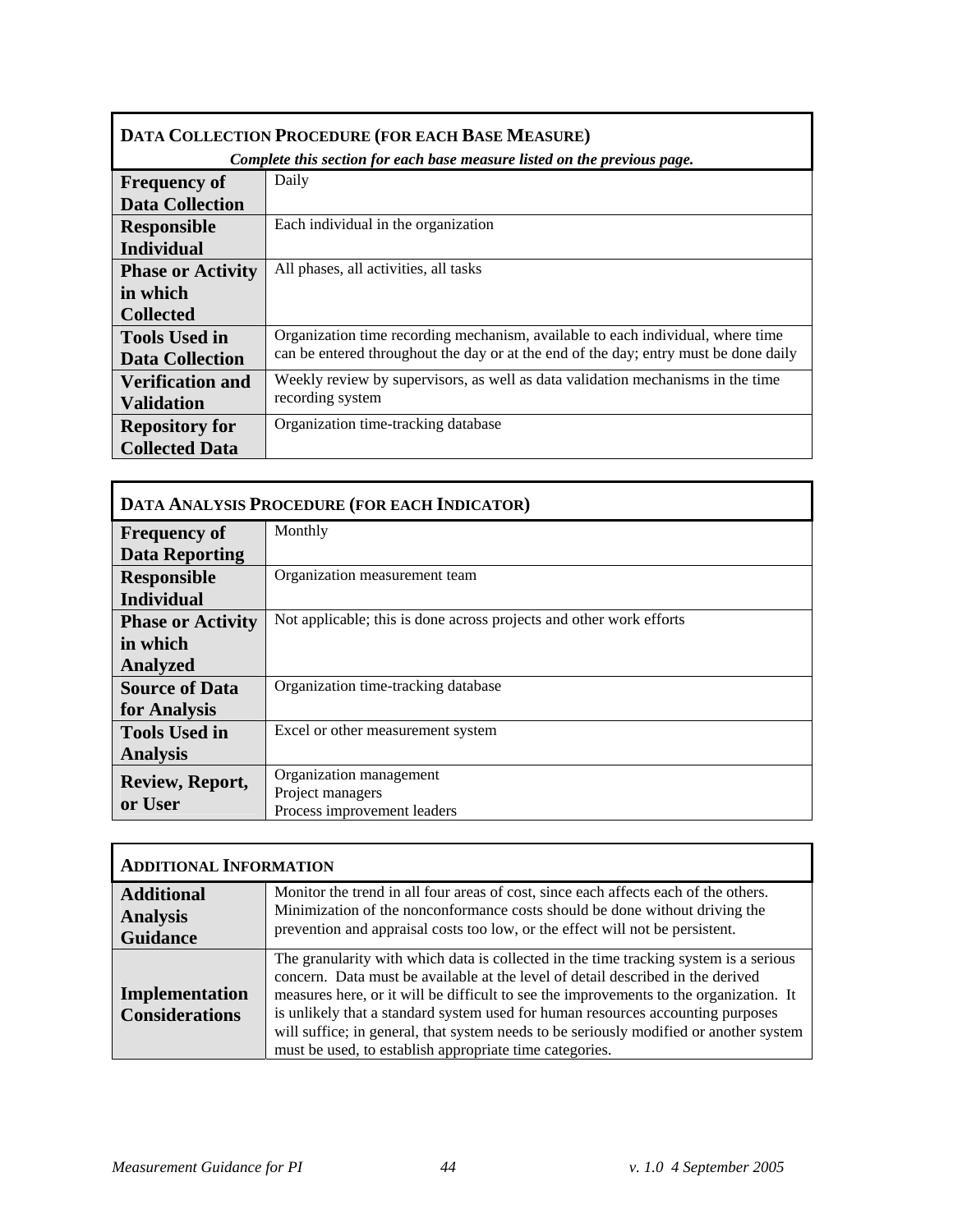# **MEASUREMENT INFORMATION SPECIFICATION – PROCESS IMPROVEMENT RISK RATINGS**

| <b>INFORMATION NEED DESCRIPTION</b> |                                                                             |
|-------------------------------------|-----------------------------------------------------------------------------|
| <b>Information</b><br><b>Need</b>   | Do we face any risks that need to be mitigated for this program to succeed? |
| <b>Information</b><br>Category      | Process Improvement Readiness                                               |

| <b>MEASURABLE CONCEPT</b> |                          |
|---------------------------|--------------------------|
| <b>Measurable</b>         | Alignment and Commitment |
| <b>Concept</b>            |                          |

| <b>ENTITIES AND ATTRIBUTES</b> |                                                        |
|--------------------------------|--------------------------------------------------------|
|                                | <b>Relevant Entities</b>   Process Improvement Program |
| <b>Attributes</b>              | Areas of potential risk                                |

| <b>BASE MEASURE SPECIFICATION</b>    |                                                                                                                                                                                                                                                               |
|--------------------------------------|---------------------------------------------------------------------------------------------------------------------------------------------------------------------------------------------------------------------------------------------------------------|
| <b>Base Measures</b>                 | Rrisk factor rating                                                                                                                                                                                                                                           |
| <b>Measurement</b><br><b>Methods</b> | Using a set of risk factors that are relevant for the organization, for a specific risk<br>factor for a specific category of potential risk to an improvement program, examine<br>the cues for level of risk, and identify the perceived level of the factor. |
| <b>Type of Method</b>                | Objective                                                                                                                                                                                                                                                     |
| <b>Scale</b>                         | Low/medium/high                                                                                                                                                                                                                                               |
| <b>Type of Scale</b>                 | Nominal                                                                                                                                                                                                                                                       |
| <b>Unit of</b>                       | Individual risk factor                                                                                                                                                                                                                                        |
| <b>Measurement</b>                   |                                                                                                                                                                                                                                                               |

| <b>DERIVED MEASURE SPECIFICATION</b> |                                                                                 |
|--------------------------------------|---------------------------------------------------------------------------------|
| <b>Derived</b>                       | # of factors to be addressed                                                    |
| <b>Measure</b>                       |                                                                                 |
| <b>Measurement</b>                   | For each category of risk factors, compute the number of factors estimated to   |
| <b>Function</b>                      | describe a given level of threat to the improvement effort (e.g. medium, high). |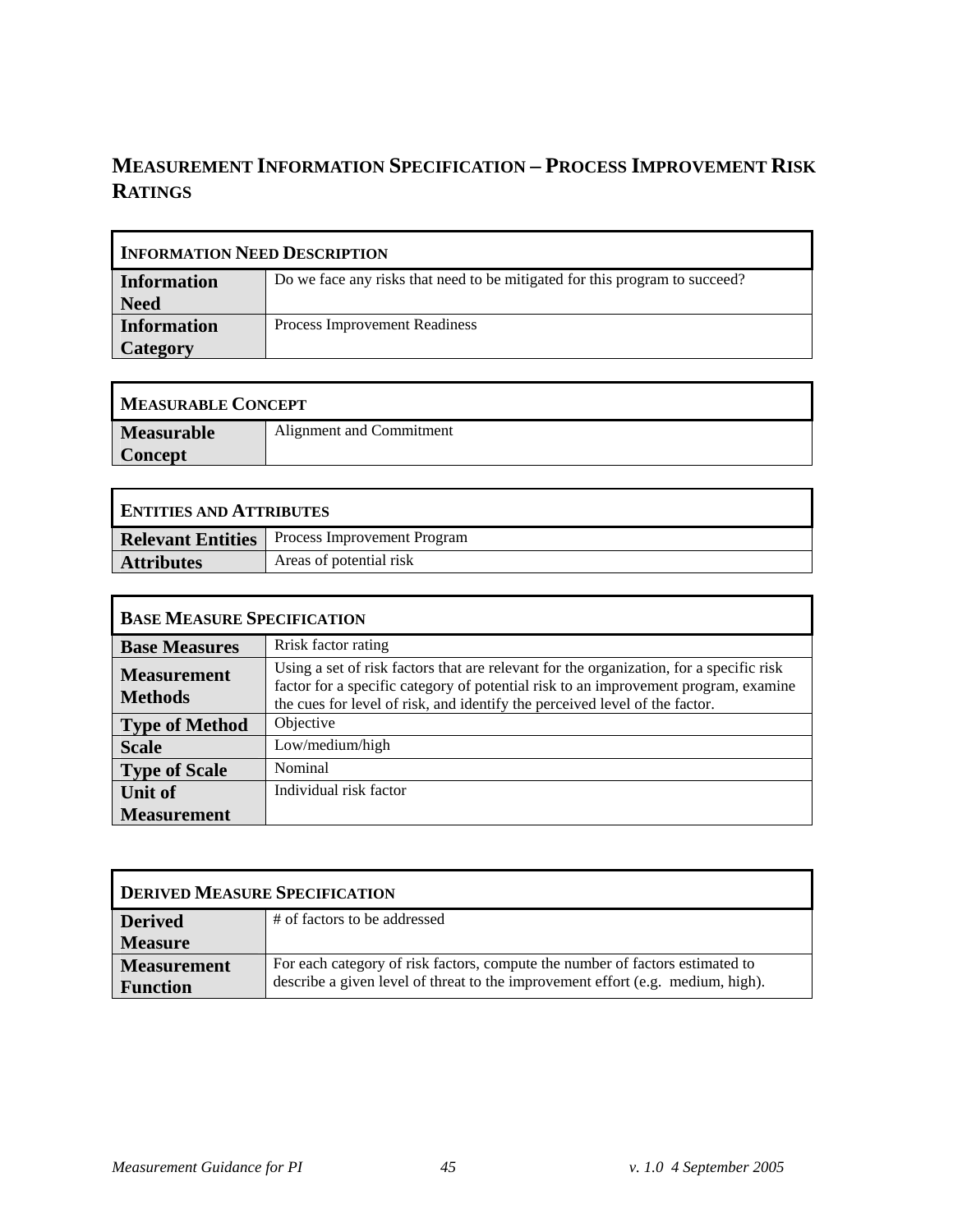| <b>INDICATOR SPECIFICATION</b>                              |  |                                                                                                                                                                                                                                                                                                                                                                                                                                                                                                                                                                                                                                                                                                                                                                                   |          |   |                |                          |                                      |   |   |                        |   |  |
|-------------------------------------------------------------|--|-----------------------------------------------------------------------------------------------------------------------------------------------------------------------------------------------------------------------------------------------------------------------------------------------------------------------------------------------------------------------------------------------------------------------------------------------------------------------------------------------------------------------------------------------------------------------------------------------------------------------------------------------------------------------------------------------------------------------------------------------------------------------------------|----------|---|----------------|--------------------------|--------------------------------------|---|---|------------------------|---|--|
| <b>Indicator</b><br><b>Description and</b><br><b>Sample</b> |  | <b>Mission and Goals</b><br>Culture<br>Management<br>Process Users<br><b>PI Parameters</b><br>PI Deliverables<br>PI Project Mgt<br>PI Process<br>PI Environment<br>PI Teams<br>PI Maintenance                                                                                                                                                                                                                                                                                                                                                                                                                                                                                                                                                                                     | $\Omega$ | 1 | $\mathfrak{p}$ | as of January, 20xx<br>3 | # Risk Factors to be Addressed,<br>4 | 5 | 6 | $m$ edium<br>nigh<br>7 | 8 |  |
| <b>Analysis</b><br><b>Model</b>                             |  | The ratings of risk factors are an indicator of the level of risk faced by the<br>improvement program. Until the specific risks are identified and analyzed, though, it<br>is not clear what potential problems are being faced. The risk factors are stated in a<br>generic form, with cues to indicate potential risks to the organization. Once the<br>factors have been rated, the risk assessment team can see where to focus its efforts on<br>identifying and mitigating risks. Areas with high-rated factors are likely to have<br>more threats than those with medium-rated factors, and these are the ones for which<br>specific risks should first be documented and examined.<br>If many factors indicate high levels of risk, the improvement program may need to be |          |   |                |                          |                                      |   |   |                        |   |  |
| <b>Decision Criteria</b>                                    |  | shelved until these factors can be addressed. Common experience is that if there are<br>more than ten high level risks to address, a program is not likely to be successful.                                                                                                                                                                                                                                                                                                                                                                                                                                                                                                                                                                                                      |          |   |                |                          |                                      |   |   |                        |   |  |
| <b>Indicator</b><br><b>Interpretation</b>                   |  | In this example, there appear to be serious risks in the organization culture, the<br>process being used for process improvement, and the characteristics of the<br>improvement teams. Depending on what actions can be taken to remove these risks,<br>the program may need to be re-planned or reconsidered.                                                                                                                                                                                                                                                                                                                                                                                                                                                                    |          |   |                |                          |                                      |   |   |                        |   |  |

| DATA COLLECTION PROCEDURE (FOR EACH BASE MEASURE) |                                                                                  |  |
|---------------------------------------------------|----------------------------------------------------------------------------------|--|
|                                                   | Complete this section for each base measure listed on the previous page.         |  |
| <b>Frequency of</b>                               | During risk assessment efforts prior to the start of the improvement effort, and |  |
| <b>Data Collection</b>                            | whenever environment, staffing, or other key circumstances have changed          |  |
| <b>Responsible</b>                                | Process group leader                                                             |  |
| <b>Individual</b>                                 |                                                                                  |  |
| <b>Phase or Activity</b>                          | Risk assessment                                                                  |  |
| in which                                          |                                                                                  |  |
| <b>Collected</b>                                  |                                                                                  |  |
| <b>Tools Used in</b>                              | <b>Risk Factor Spreadsheet</b>                                                   |  |
| <b>Data Collection</b>                            |                                                                                  |  |
| <b>Verification and</b>                           | Individuals involved in the assessment each independently rate the factors, then |  |
| <b>Validation</b>                                 | discuss them together as a group, to agree on the level of risk                  |  |
| <b>Repository for</b>                             | Process Group measurement database                                               |  |
| <b>Collected Data</b>                             |                                                                                  |  |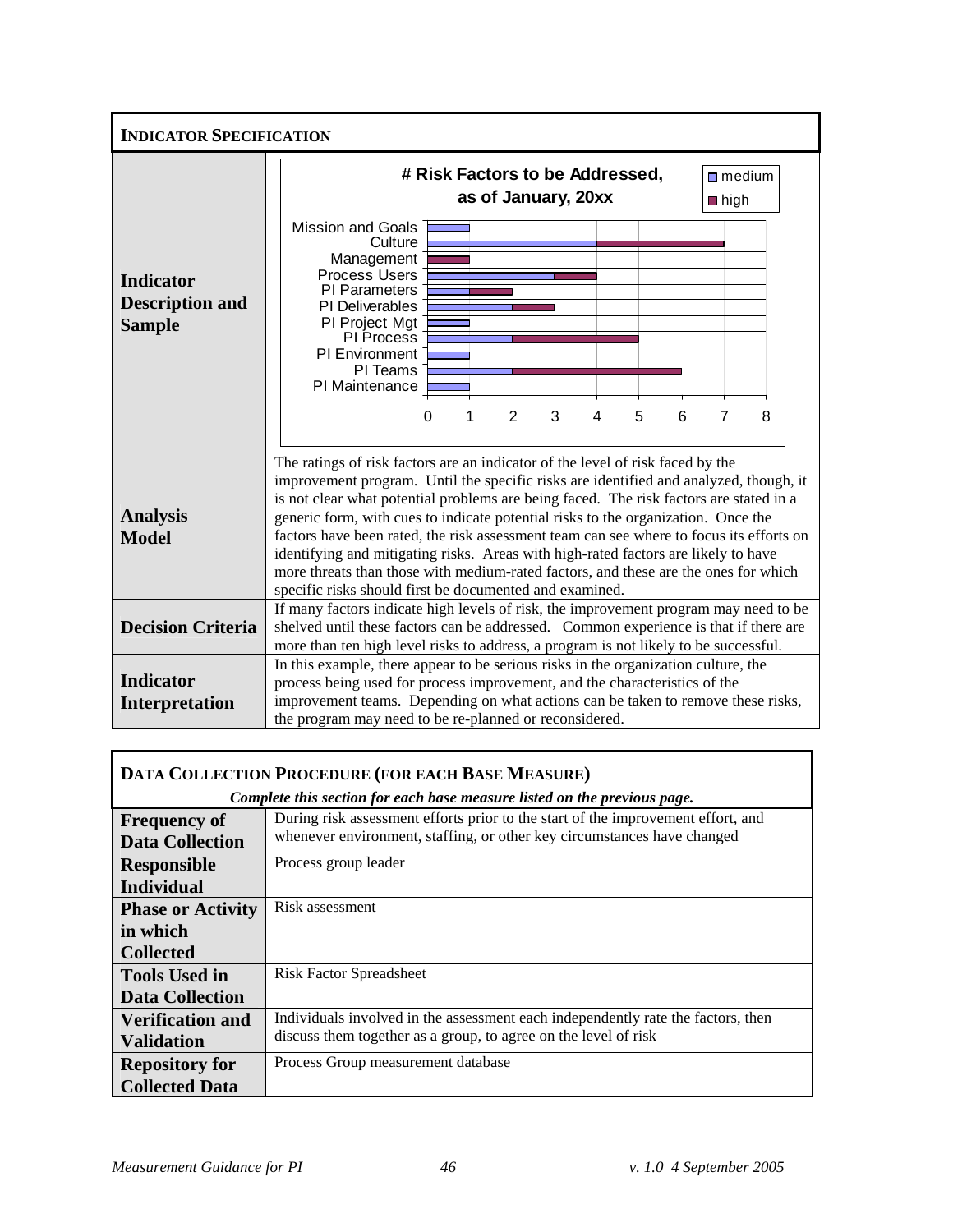| DATA ANALYSIS PROCEDURE (FOR EACH INDICATOR) |                                        |  |
|----------------------------------------------|----------------------------------------|--|
| <b>Frequency of</b>                          | After risk assessment                  |  |
| <b>Data Reporting</b>                        |                                        |  |
| <b>Responsible</b>                           | Process group leader                   |  |
| <b>Individual</b>                            |                                        |  |
| <b>Phase or Activity</b>                     | After risk assessment                  |  |
| in which                                     |                                        |  |
| <b>Analyzed</b>                              |                                        |  |
| <b>Source of Data</b>                        | <b>Risk Factor Spreadsheet summary</b> |  |
| for Analysis                                 |                                        |  |
| <b>Tools Used in</b>                         | Excel or other measurement tools       |  |
| <b>Analysis</b>                              |                                        |  |
| Review, Report,                              | Process Group                          |  |
| or User                                      | <b>Management Teams</b>                |  |
|                                              | <b>Executive Leadership</b>            |  |

| <b>ADDITIONAL INFORMATION</b>                           |                                                                                                                                                                                                                                                                                                                                                                                                                                                                                                                                                                                                                                                                                                                                                                                                           |  |  |
|---------------------------------------------------------|-----------------------------------------------------------------------------------------------------------------------------------------------------------------------------------------------------------------------------------------------------------------------------------------------------------------------------------------------------------------------------------------------------------------------------------------------------------------------------------------------------------------------------------------------------------------------------------------------------------------------------------------------------------------------------------------------------------------------------------------------------------------------------------------------------------|--|--|
| <b>Additional</b><br><b>Analysis</b><br><b>Guidance</b> | The risk factors review needs to be followed by risk identification activities which<br>document the specific risks to the improvement effort and determine the risk<br>exposure for each (probability x loss). For those which are significant, actions need<br>to be planned to handle the risk, so that the improvement program can succeed.<br>Sometimes the initial review of risk factors generates a more negative view of the<br>improvement effort than is justified when the true risks are stated; reviewers often<br>react to the cues based on prior experience or based on perceptions that cannot be<br>substantiated when examining the current improvement effort. Thus, the initial<br>review of factors should be considered directional, rather than the final assessment<br>of risk. |  |  |
| Implementation<br><b>Considerations</b>                 | Each organization may augment the standard list by adding relevant risk factors to<br>it, based on local experience, or it may remove some which are not relevant. For<br>improvement activities that last several years, it is wise to review the list during<br>periods of re-planning.                                                                                                                                                                                                                                                                                                                                                                                                                                                                                                                 |  |  |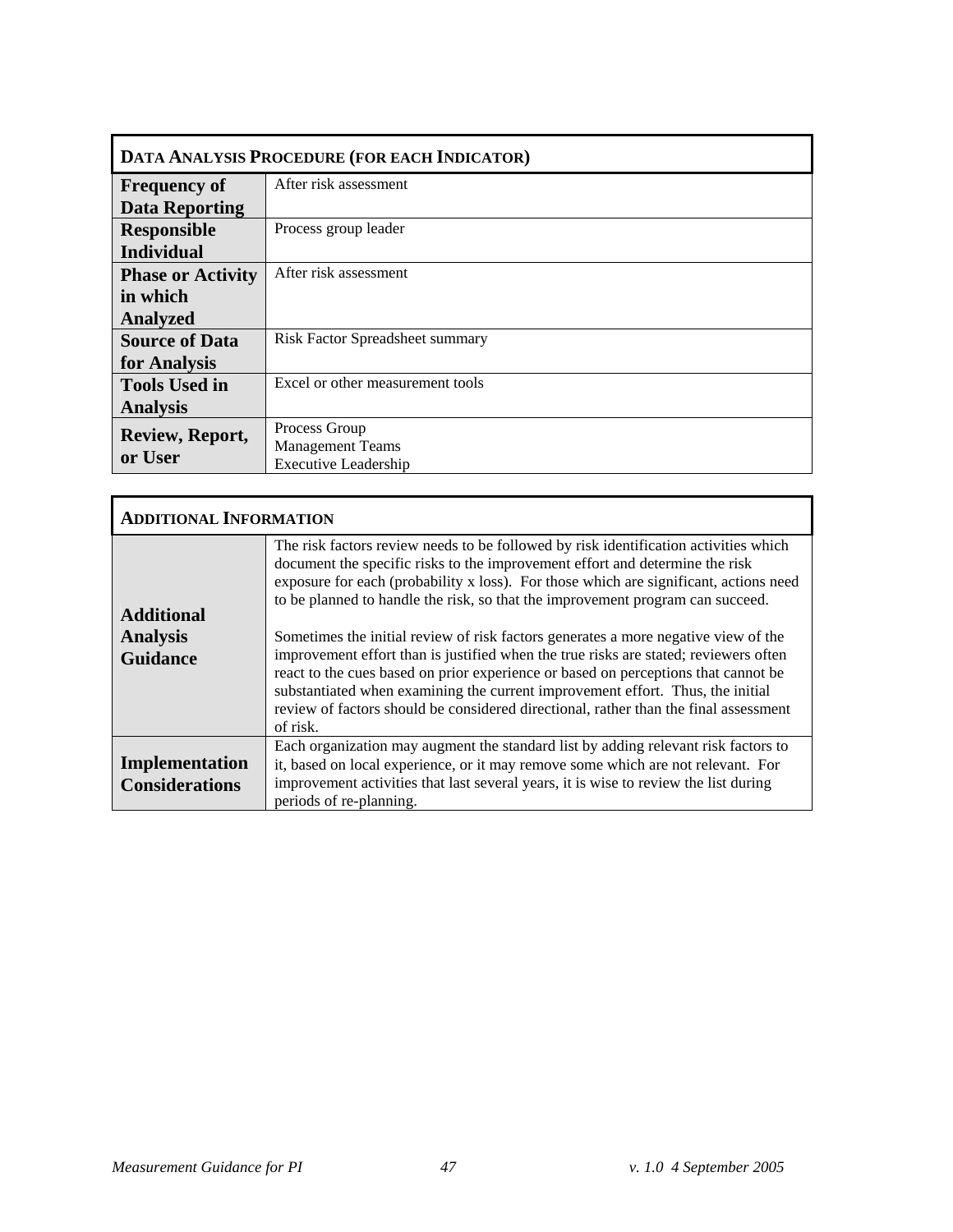# **MEASUREMENT INFORMATION SPECIFICATION – HUMAN RESOURCES PERFORMANCE**

| <b>INFORMATION NEED DESCRIPTION</b> |                                                                                              |  |
|-------------------------------------|----------------------------------------------------------------------------------------------|--|
| <b>Information</b><br><b>Need</b>   | Do we have a means to ensure involvement of management at all levels of the<br>organization? |  |
| <b>Information</b><br>Category      | Process Improvement Readiness                                                                |  |

| <b>MEASURABLE CONCEPT</b> |                          |  |
|---------------------------|--------------------------|--|
| <b>Measurable</b>         | Alignment and Commitment |  |
| Concept                   |                          |  |

| <b>ENTITIES AND ATTRIBUTES</b>      |                                                               |  |
|-------------------------------------|---------------------------------------------------------------|--|
| <b>Relevant Entities</b>   Managers |                                                               |  |
| <b>Attributes</b>                   | Human Resources performance incentive for process improvement |  |

| <b>BASE MEASURE SPECIFICATION</b>    |                                                                                                                                                                                                        |  |
|--------------------------------------|--------------------------------------------------------------------------------------------------------------------------------------------------------------------------------------------------------|--|
| <b>Base Measures</b>                 | Existence of incentive                                                                                                                                                                                 |  |
| <b>Measurement</b><br><b>Methods</b> | Determine from the manager's HR performance plan whether or not there is an<br>incentive being offered for participating in the process improvement effort (or for<br>specific results of the program) |  |
| <b>Type of Method</b>                | Objective                                                                                                                                                                                              |  |
| <b>Scale</b>                         | Yes/no                                                                                                                                                                                                 |  |
| <b>Type of Scale</b>                 | Nominal                                                                                                                                                                                                |  |
| Unit of                              | Individual manager                                                                                                                                                                                     |  |
| <b>Measurement</b>                   |                                                                                                                                                                                                        |  |

| <b>DERIVED MEASURE SPECIFICATION</b>  |                                                                                                                                                                                                                             |  |
|---------------------------------------|-----------------------------------------------------------------------------------------------------------------------------------------------------------------------------------------------------------------------------|--|
| <b>Derived</b>                        | % of managers who have an incentive                                                                                                                                                                                         |  |
| <b>Measure</b>                        |                                                                                                                                                                                                                             |  |
| <b>Measurement</b><br><b>Function</b> | For each level of management, compute the percentage of those who have an<br>incentive for process improvement, by dividing the total number of those with<br>incentives by the total population of managers at that level. |  |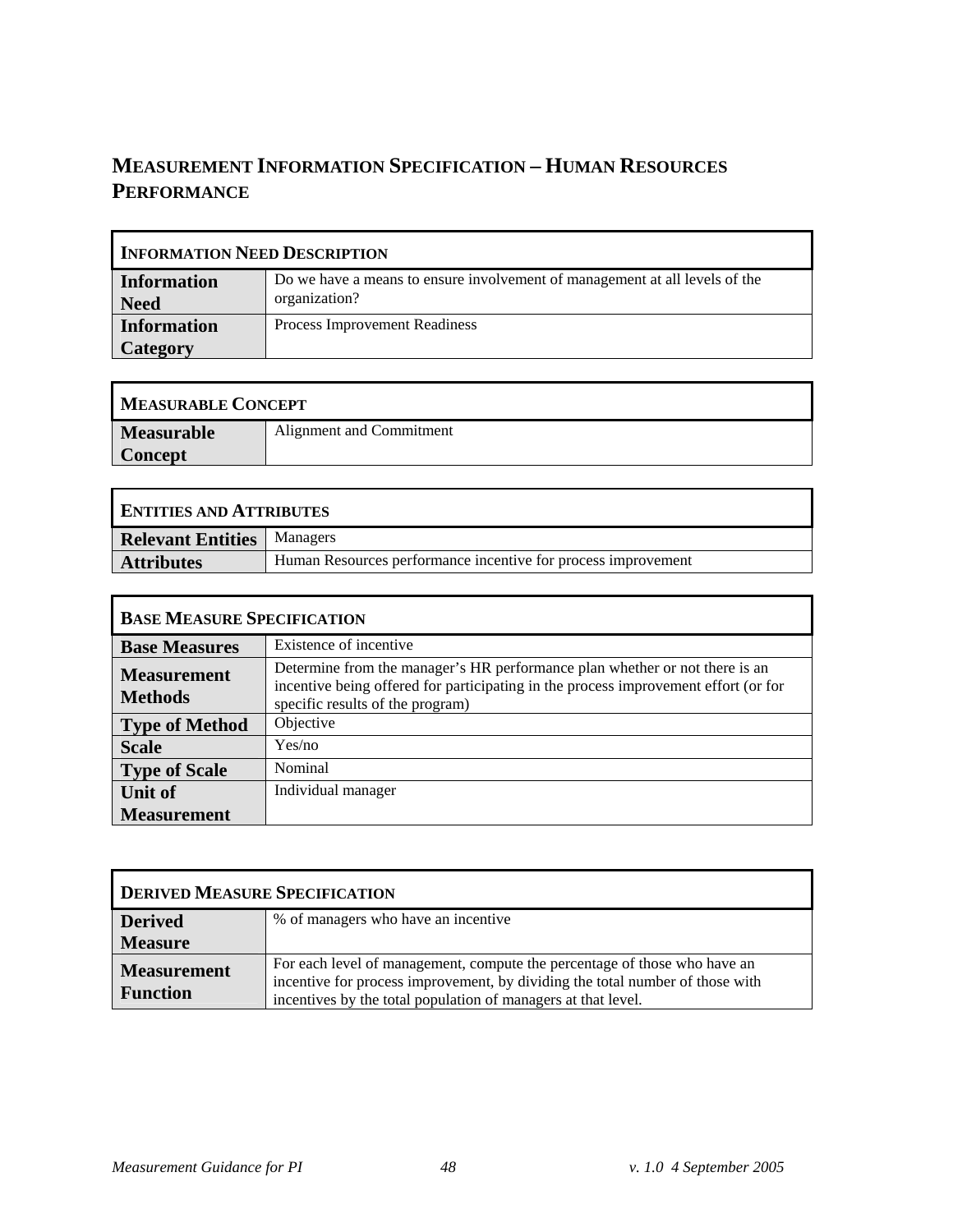| <b>INDICATOR SPECIFICATION</b>                              |                                                                                                                                                                                                                                                                                                                                                                                                                                                           |  |  |  |
|-------------------------------------------------------------|-----------------------------------------------------------------------------------------------------------------------------------------------------------------------------------------------------------------------------------------------------------------------------------------------------------------------------------------------------------------------------------------------------------------------------------------------------------|--|--|--|
| <b>Indicator</b><br><b>Description and</b><br><b>Sample</b> | % with Human Resources Performance Incentives,<br>by Organization, as of January, 20xx<br>100<br>80<br><b>□ Senior Mgt</b><br>60<br>■ Middle Mgt<br>□ Supervisors<br>40<br>20<br>$\Omega$<br>Org B<br>Org C<br>Org D<br>Org A                                                                                                                                                                                                                             |  |  |  |
| <b>Analysis</b><br><b>Model</b>                             | In some organizations, it is helpful to have process improvement involvement (or<br>results) reinforced by the performance objectives for each level of management. As<br>a program gets underway, it is useful to measure how many of the managers have<br>those incentives established. As the program proceeds, the measure might be<br>augmented by a measure of effectiveness, such as whether or not an incentive goal<br>for results is being met. |  |  |  |
| <b>Decision Criteria</b>                                    | The goals are set by organization, generally requiring that all managers have<br>incentives. If a certain organization is not meeting that goal, executive leadership<br>may need to take action to ensure compliance.                                                                                                                                                                                                                                    |  |  |  |
| <b>Indicator</b><br>Interpretation                          | In this example, all senior managers have had incentives set, and organization D<br>appears to be on track with setting its goals. The other three organizations lag, and<br>if incentives should be set by January, it may be necessary for the executive to take<br>action to get the incentives set.                                                                                                                                                   |  |  |  |

| DATA COLLECTION PROCEDURE (FOR EACH BASE MEASURE) |                                                                                   |  |  |
|---------------------------------------------------|-----------------------------------------------------------------------------------|--|--|
|                                                   | Complete this section for each base measure listed on the previous page.          |  |  |
| <b>Frequency of</b>                               | Upon completion of performance goal setting, generally at the start of a calendar |  |  |
| <b>Data Collection</b>                            | year                                                                              |  |  |
| <b>Responsible</b>                                | Supervising Manager [e.g. Executive for Senior Management, Senior Manager for     |  |  |
| <b>Individual</b>                                 | those who report to him or her, etc.]                                             |  |  |
| <b>Phase or Activity</b>                          | Not applicable                                                                    |  |  |
| in which                                          |                                                                                   |  |  |
| <b>Collected</b>                                  |                                                                                   |  |  |
| <b>Tools Used in</b>                              | Simple spreadsheet                                                                |  |  |
| <b>Data Collection</b>                            |                                                                                   |  |  |
| <b>Verification and</b>                           | Human Resources Department checks personnel records to ensure reported data is    |  |  |
| <b>Validation</b>                                 | correct                                                                           |  |  |
| <b>Repository for</b>                             | Process Group measurement database                                                |  |  |
| <b>Collected Data</b>                             |                                                                                   |  |  |

Г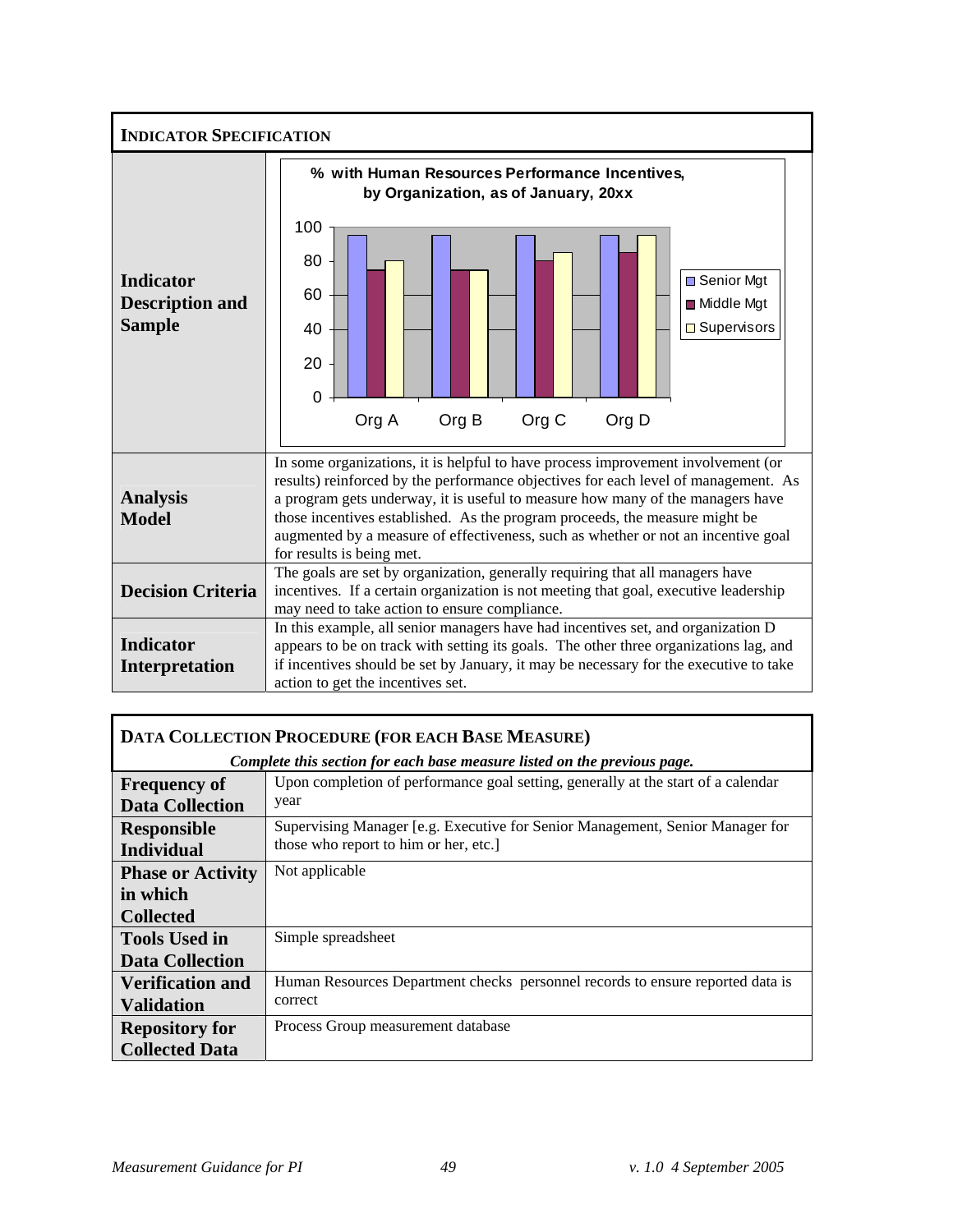| DATA ANALYSIS PROCEDURE (FOR EACH INDICATOR) |                                  |  |
|----------------------------------------------|----------------------------------|--|
| <b>Frequency of</b>                          | On request                       |  |
| <b>Data Reporting</b>                        |                                  |  |
| <b>Responsible</b>                           | Process group member             |  |
| <b>Individual</b>                            |                                  |  |
| <b>Phase or Activity</b>                     | On request                       |  |
| in which                                     |                                  |  |
| <b>Analyzed</b>                              |                                  |  |
| <b>Source of Data</b>                        | Human Resources Department       |  |
| for Analysis                                 |                                  |  |
| <b>Tools Used in</b>                         | Excel or other measurement tools |  |
| <b>Analysis</b>                              |                                  |  |
|                                              | Process Group                    |  |
| Review, Report,                              | <b>Management Teams</b>          |  |
| or User                                      | <b>Executive Leadership</b>      |  |
|                                              | Human Resources Department       |  |

| <b>ADDITIONAL INFORMATION</b>                           |                                                                                                                                                                                                                                                                                                                                                                                                                                                                                     |
|---------------------------------------------------------|-------------------------------------------------------------------------------------------------------------------------------------------------------------------------------------------------------------------------------------------------------------------------------------------------------------------------------------------------------------------------------------------------------------------------------------------------------------------------------------|
| <b>Additional</b><br><b>Analysis</b><br><b>Guidance</b> | The initial incentives might be just for involvement in the improvement program,<br>but that involvement should at least include setting goals for results. As the<br>program proceeds, the incentive should relate to results of the program, not just its<br>existence.                                                                                                                                                                                                           |
| Implementation<br><b>Considerations</b>                 | Each organization participating in the improvement effort needs to be included.<br>Often, there is resistance from one or more organizations whose management<br>believes them to be exempt for reasons of business pressures. Such non-compliance<br>might be tolerated, so that progress can be made elsewhere in the business, but the<br>culture of the organization must accept such a temporary inequity without impacting<br>the motivation for improvement in other groups. |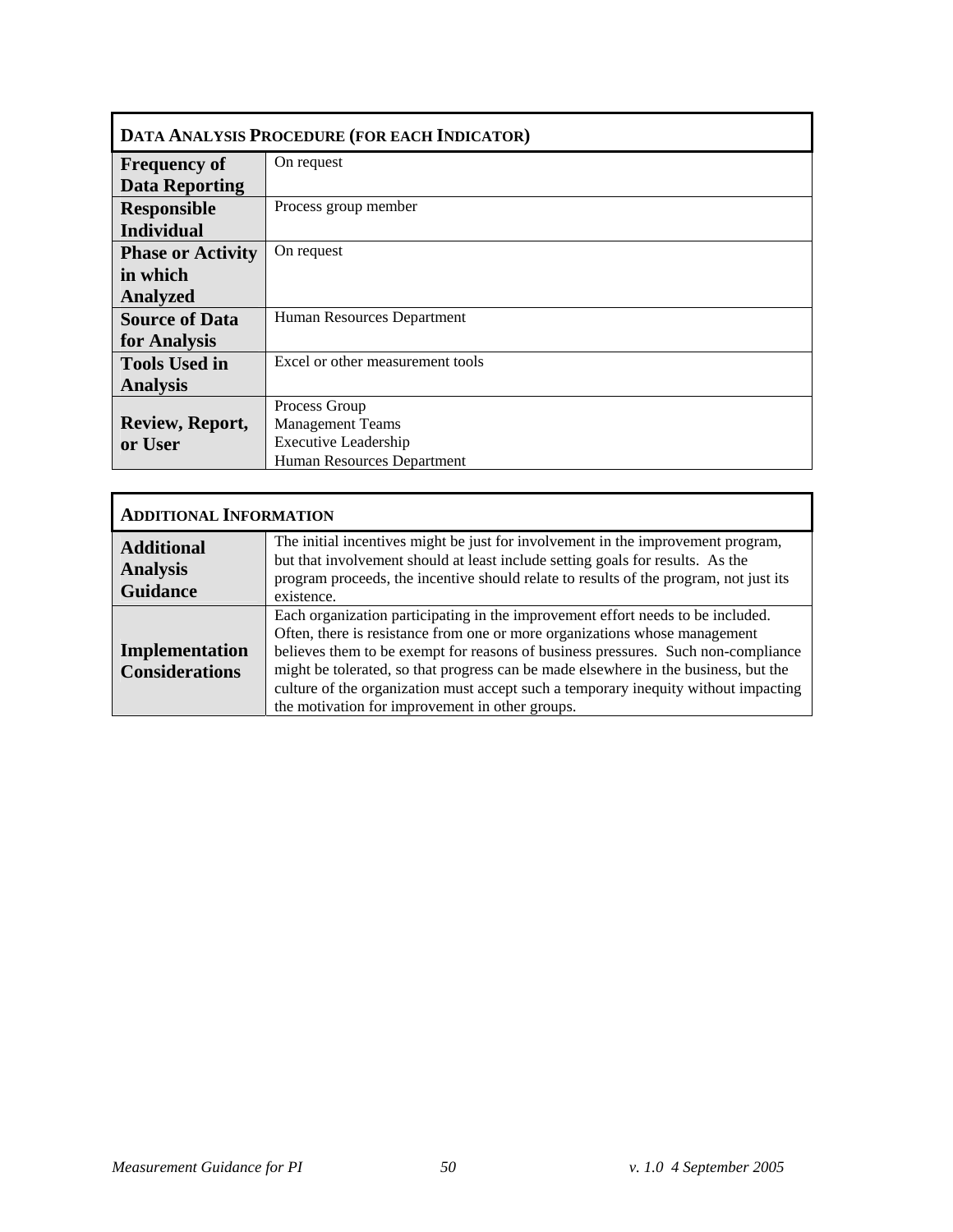# **MEASUREMENT INFORMATION SPECIFICATION – LEVEL OF INVOLVEMENT**

| <b>INFORMATION NEED DESCRIPTION</b> |                                                                                  |
|-------------------------------------|----------------------------------------------------------------------------------|
| <b>Information</b>                  | Do we have adequate involvement of management at all levels of the organization? |
| <b>Need</b>                         |                                                                                  |
| <b>Information</b>                  | Process Improvement Readiness                                                    |
| Category                            |                                                                                  |

| <b>MEASURABLE CONCEPT</b> |                          |
|---------------------------|--------------------------|
| Measurable                | Alignment and Commitment |
| <b>Concept</b>            |                          |

| <b>ENTITIES AND ATTRIBUTES</b> |                                                                                                                                                                                                                                                                                                                                                                                                                                                                                  |
|--------------------------------|----------------------------------------------------------------------------------------------------------------------------------------------------------------------------------------------------------------------------------------------------------------------------------------------------------------------------------------------------------------------------------------------------------------------------------------------------------------------------------|
| <b>Relevant Entities</b>       | 1.<br>managers<br>2.<br>meetings<br>action items<br>3.                                                                                                                                                                                                                                                                                                                                                                                                                           |
| <b>Attributes</b>              | level of management<br>1.<br>attributes of meetings vary, but might be one or more of<br>2.<br>types of meetings involving management (e.g. steering committee, status,<br>issue escalation)<br># of attendees by level of management<br>frequency of meeting (annual, monthly, etc.)<br># actions taken<br># decisions reached<br>$\bullet$<br>% of standard meetings in which process improvement is discussed<br>planned and actual completion dates for an action item<br>3. |

| <b>BASE MEASURE SPECIFICATION</b> |                                                                                                                         |
|-----------------------------------|-------------------------------------------------------------------------------------------------------------------------|
| <b>Base Measures</b>              | number of managers at a given level<br>1.<br>count of meetings with a given attribute<br>2.<br>date of completion<br>3. |
| <b>Measurement</b>                | Collect planned data for involvement from management team, then monitor actual                                          |
| <b>Methods</b>                    | involvement during meetings and for action items assigned, as they occur                                                |
| <b>Type of Method</b>             | Objective                                                                                                               |
| <b>Scale</b>                      | count of individuals<br>1.<br>2.<br>count of meetings<br>date<br>3.                                                     |
| <b>Type of Scale</b>              | ratio<br>1.<br>ratio<br>3.<br>interval                                                                                  |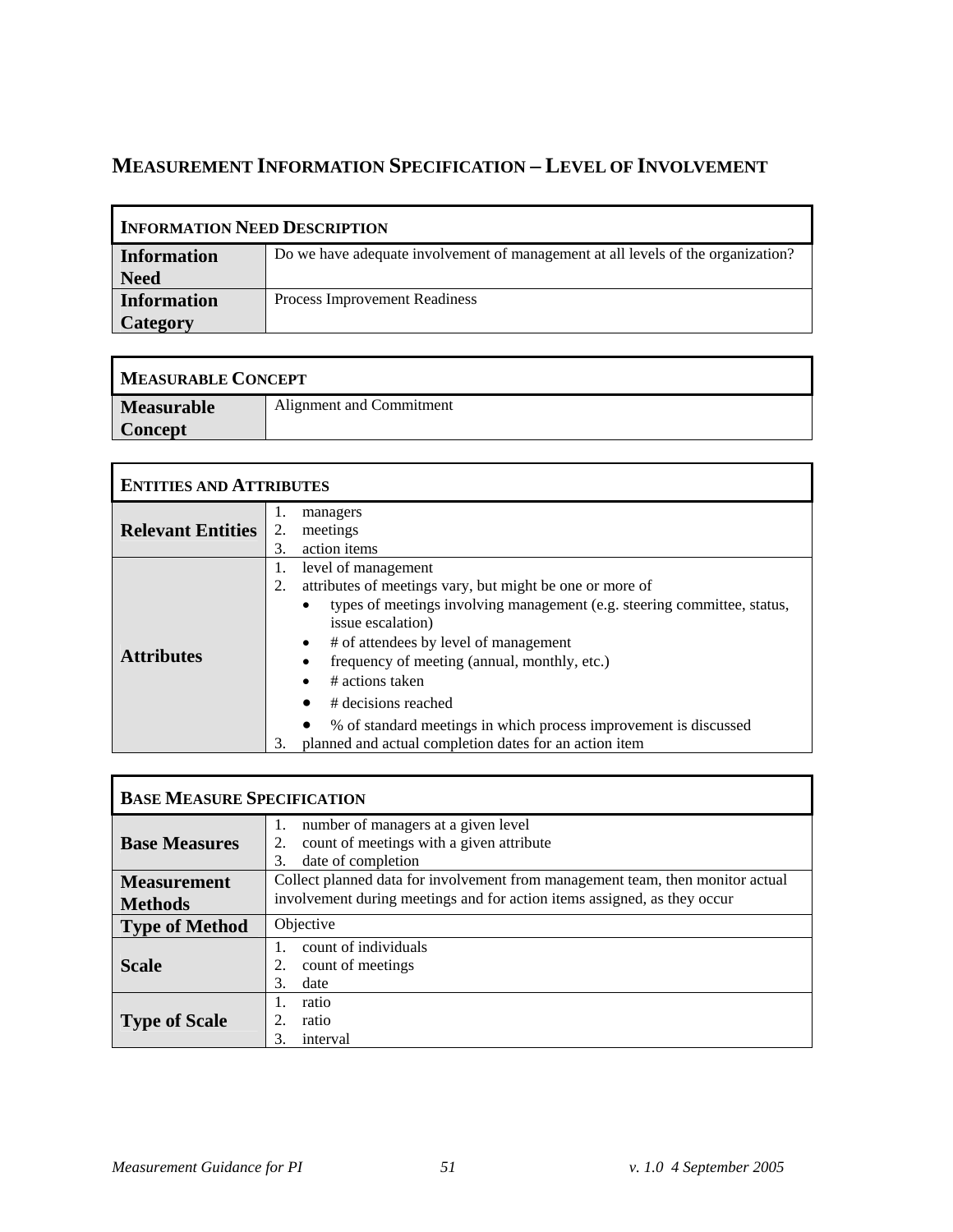|                               |    | individual items |
|-------------------------------|----|------------------|
| UNIT OF<br><b>MEASUREMENT</b> |    | individual items |
|                               | J. | davs             |

| <b>DERIVED MEASURE SPECIFICATION</b>  |                                                                                                                                                                                                                                    |
|---------------------------------------|------------------------------------------------------------------------------------------------------------------------------------------------------------------------------------------------------------------------------------|
| <b>Derived</b>                        | % of Management Involvement by Level                                                                                                                                                                                               |
| <b>Measure</b>                        |                                                                                                                                                                                                                                    |
| <b>Measurement</b><br><b>Function</b> | For each level of management, over a given time period, compute the percentage of<br>those involved by tracking which managers participate in the meeting attributes<br>being tracked, dividing actual numbers by planned numbers. |

| <b>DERIVED MEASURE SPECIFICATION</b>  |                                                                                                                                                                                                                             |
|---------------------------------------|-----------------------------------------------------------------------------------------------------------------------------------------------------------------------------------------------------------------------------|
| <b>Derived</b>                        | <b>Management Action Item Responsiveness</b>                                                                                                                                                                                |
| <b>Measure</b>                        |                                                                                                                                                                                                                             |
| <b>Measurement</b><br><b>Function</b> | Over all managers, for a given time period, compute the responsiveness by<br>comparing the date of completion of action items to the planned date of completion.<br>Determine the percent that are early, on time, and late |

| <b>INDICATOR SPECIFICATION</b>                              |                                                                                                                                                                                                                                                                                                                                                                                      |
|-------------------------------------------------------------|--------------------------------------------------------------------------------------------------------------------------------------------------------------------------------------------------------------------------------------------------------------------------------------------------------------------------------------------------------------------------------------|
| <b>Indicator</b><br><b>Description and</b><br><b>Sample</b> | % of Management Involvement by Quarter for<br><b>Current Year, as of December 20xx</b><br>100<br>Senior Mgt<br>80<br>Involved<br>Middle Mgt<br>60<br>Involved<br>40<br>Supervisors<br>Involved<br>20<br>Target<br>$\Omega$<br>Otr 1<br>Otr <sub>2</sub><br>Qtr <sub>3</sub><br>Otr <sub>4</sub>                                                                                      |
| <b>Analysis</b><br><b>Model</b>                             | A goal for the improvement program is to have each level of management involved<br>in the effort, participating 100% of the time. For levels of management where this is<br>not the case, details below this summary need to be reviewed, to see where help is<br>needed to get that involvement.                                                                                    |
| <b>Decision Criteria</b>                                    | The goals are set by organization, generally requiring action when the number not<br>participating is large enough to hinder deployment of the changes. A small<br>percentage not participating may be a problem, if business value requires that all<br>organizations deploy the changes at the same time. A larger value might be<br>tolerated if staged implementation is viable. |
| <b>Indicator</b><br><b>Interpretation</b>                   | In this example, with the exception of second quarter, when other pressures may<br>have prevailed, the organization appears to be gradually getting effective<br>management involvement in their improvement program.                                                                                                                                                                |

F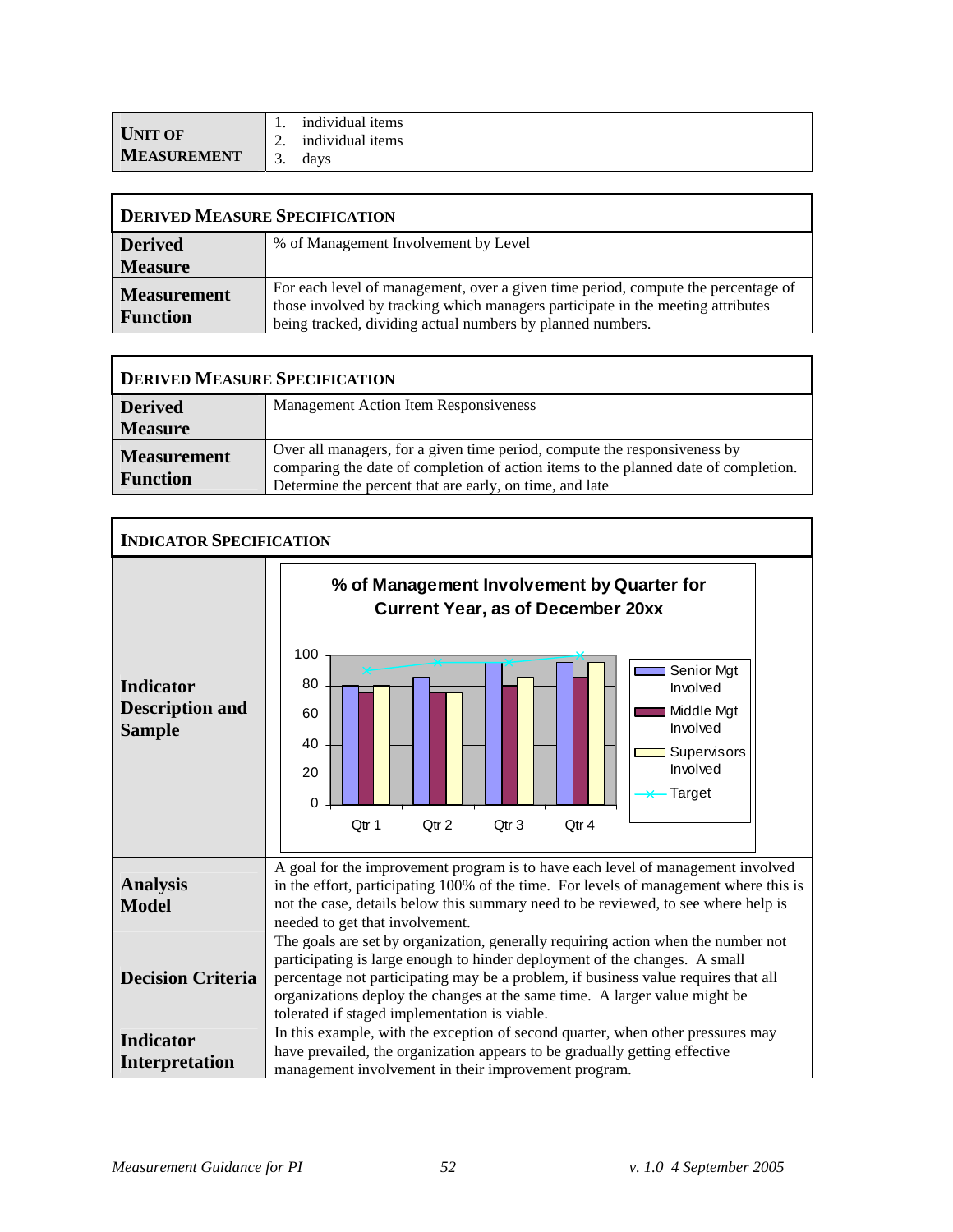| DATA COLLECTION PROCEDURE (FOR EACH BASE MEASURE) |                                                                                  |
|---------------------------------------------------|----------------------------------------------------------------------------------|
|                                                   | Complete this section for each base measure listed on the previous page.         |
| <b>Frequency of</b>                               | At each scheduled meeting                                                        |
| <b>Data Collection</b>                            | For each assigned action item                                                    |
| <b>Responsible</b>                                | Process group member                                                             |
| <b>Individual</b>                                 |                                                                                  |
| <b>Phase or Activity</b>                          | Not applicable; collected by meeting and action item throughout the year         |
| in which                                          |                                                                                  |
| <b>Collected</b>                                  |                                                                                  |
| <b>Tools Used in</b>                              | Simple spreadsheet                                                               |
| <b>Data Collection</b>                            |                                                                                  |
| <b>Verification and</b>                           | Meeting minutes provide lists of invitees and participants, as well as status of |
| <b>Validation</b>                                 | assigned action items                                                            |
| <b>Repository for</b>                             | Process Group measurement database                                               |
| <b>Collected Data</b>                             |                                                                                  |

| DATA ANALYSIS PROCEDURE (FOR EACH INDICATOR) |                                                |
|----------------------------------------------|------------------------------------------------|
| <b>Frequency of</b>                          | Monthly                                        |
| <b>Data Reporting</b>                        |                                                |
| <b>Responsible</b>                           | Process group member                           |
| <b>Individual</b>                            |                                                |
| <b>Phase or Activity</b>                     | Throughout the improvement project, all phases |
| in which                                     |                                                |
| <b>Analyzed</b>                              |                                                |
| <b>Source of Data</b>                        | Meeting minutes                                |
| for Analysis                                 |                                                |
| <b>Tools Used in</b>                         | Excel or other measurement tools               |
| <b>Analysis</b>                              |                                                |
| Review, Report,                              | Process Group                                  |
| or User                                      | <b>Management Teams</b>                        |
|                                              | <b>Executive Leadership</b>                    |

| <b>ADDITIONAL INFORMATION</b>           |                                                                                                                                                                                                                                                                                                             |
|-----------------------------------------|-------------------------------------------------------------------------------------------------------------------------------------------------------------------------------------------------------------------------------------------------------------------------------------------------------------|
| <b>Additional</b><br><b>Analysis</b>    | This measure is likely to be needed on a sub-organization, as well as over the total<br>organization, to be able to address those areas where management support is<br>marginal.                                                                                                                            |
| <b>Guidance</b>                         |                                                                                                                                                                                                                                                                                                             |
| Implementation<br><b>Considerations</b> | Getting appropriate levels of involvement generally requires that the managers have<br>some active role in the improvement effort. Thus, to sustain the involvement in<br>meetings and monitoring, each manager should have some role in the development<br>and/or deployment of the improvements underway. |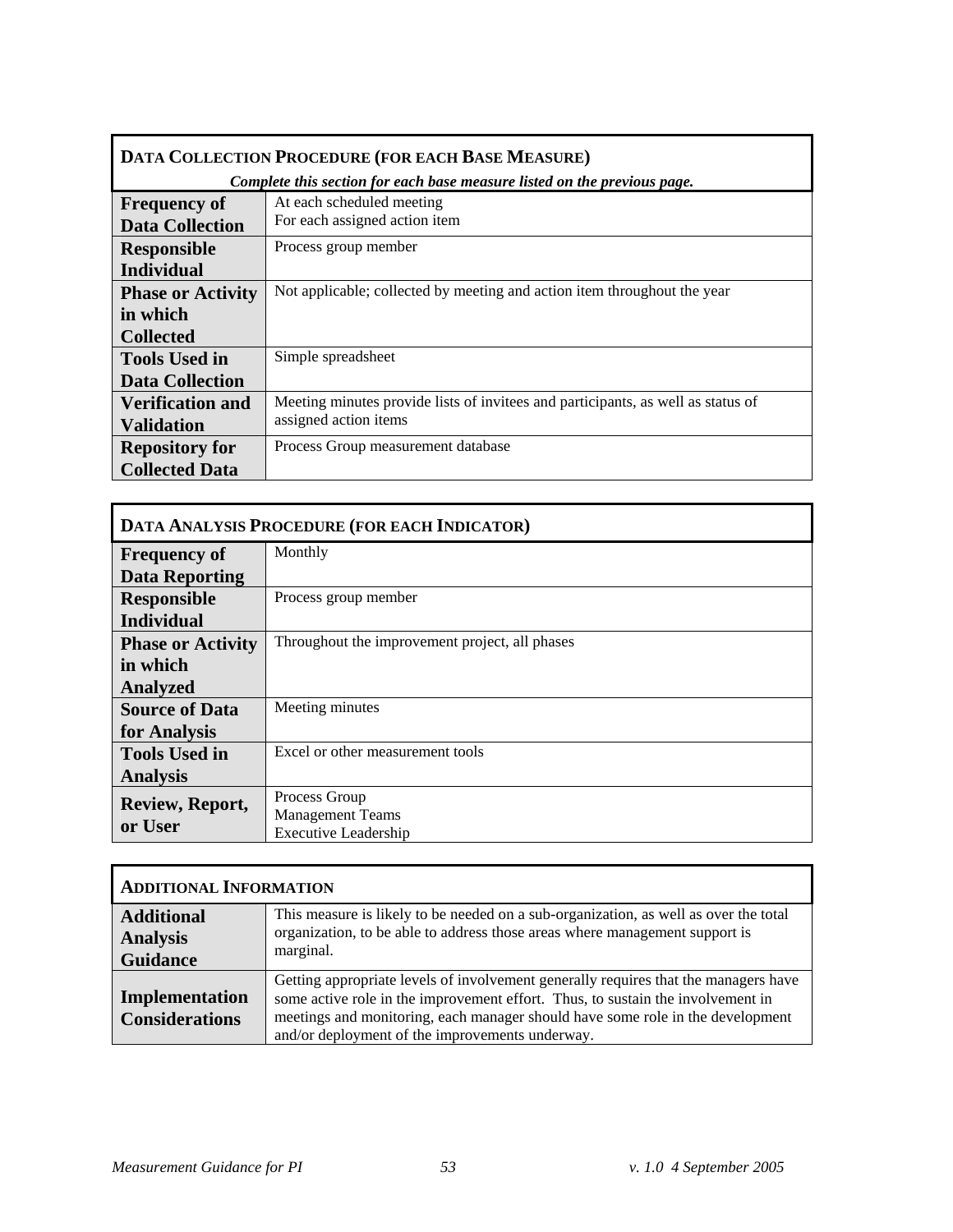# **MEASUREMENT INFORMATION SPECIFICATION – TECHNICAL PERFORMANCE LEVEL**

| <b>INFORMATION NEED DESCRIPTION</b>   |                                                |
|---------------------------------------|------------------------------------------------|
| Information<br><b>Need</b>            | How well does the process suit its users?      |
| <b>Information</b><br><b>Category</b> | Process Improvement Progress – Product Quality |

| <b>MEASURABLE CONCEPT</b> |                               |
|---------------------------|-------------------------------|
| <b>Measurable</b>         | <b>Functional Correctness</b> |
| <b>Concept</b>            |                               |

| <b>ENTITIES AND ATTRIBUTES</b> |                                                                                                                                                                                                                                                                                                                                                             |  |  |
|--------------------------------|-------------------------------------------------------------------------------------------------------------------------------------------------------------------------------------------------------------------------------------------------------------------------------------------------------------------------------------------------------------|--|--|
| <b>Relevant Entities</b>       | Process item (process, procedure, or other process asset)                                                                                                                                                                                                                                                                                                   |  |  |
| <b>Attributes</b>              | Typical attributes to monitor include:<br>level of adoption of the process item<br>frequency that tailoring is required<br>usability survey results<br>number of waivers issued<br>process audit findings (non-compliances) related to the material<br>For sake of describing this specific measure, we use level of adoption and process<br>audit findings |  |  |

| <b>BASE MEASURE SPECIFICATION</b> |                                                                                                 |
|-----------------------------------|-------------------------------------------------------------------------------------------------|
| <b>Base Measures</b>              | use of process item on a project<br>1.<br># of non-compliances for this item on a project<br>2. |
| <b>Measurement</b>                | Reported by quality assurance staff during audit of a project, using a checklist of all         |
| <b>Methods</b>                    | process items being monitored                                                                   |
| <b>Type of Method</b>             | Objective                                                                                       |
| <b>Scale</b>                      | ves/no<br>count of non-compliances<br>2.                                                        |
| <b>Type of Scale</b>              | nominal<br>1.                                                                                   |
|                                   | 2.<br>ratio                                                                                     |
| Unit of                           | value (yes, no)<br>1.                                                                           |
| <b>Measurement</b>                | integer values<br>2.                                                                            |

| <b>DERIVED MEASURE SPECIFICATION</b> |                           |
|--------------------------------------|---------------------------|
| <b>Derived</b>                       | % using process item      |
| <b>Measure</b>                       | number of non-compliances |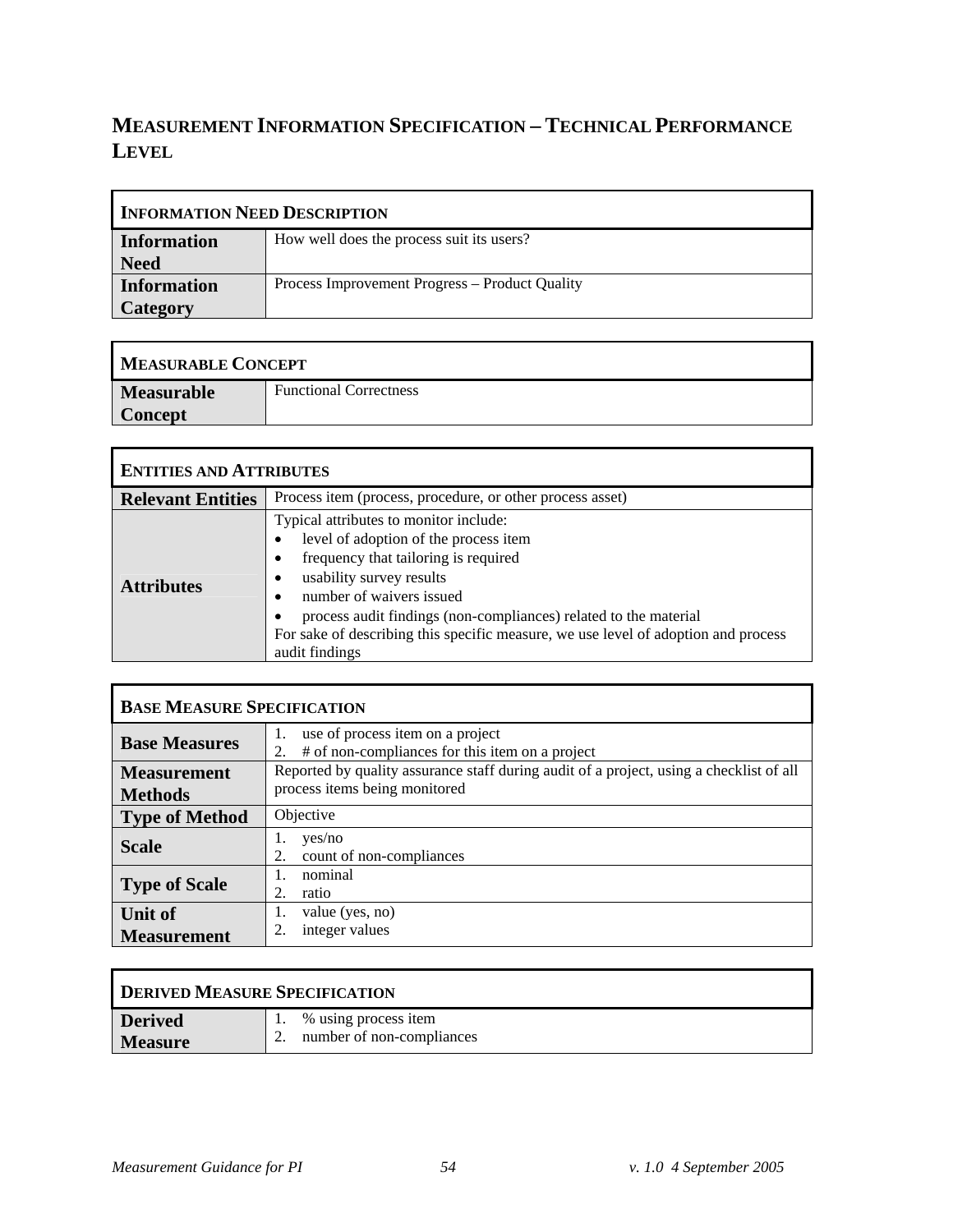|                    | for a given time period, sum number of users of each process item of interest   |
|--------------------|---------------------------------------------------------------------------------|
| <b>Measurement</b> | across all active projects and divide by number of projects to get % using each |
| <b>Function</b>    | <sub>1</sub> tem                                                                |
|                    | sum count of non-compliances for each process item across all active projects   |

| <b>INDICATOR SPECIFICATION</b>                              |                                                                                                                                                                                                                                                                                                                                                                                                                                                                                                                                                                                                                                                    |
|-------------------------------------------------------------|----------------------------------------------------------------------------------------------------------------------------------------------------------------------------------------------------------------------------------------------------------------------------------------------------------------------------------------------------------------------------------------------------------------------------------------------------------------------------------------------------------------------------------------------------------------------------------------------------------------------------------------------------|
| <b>Indicator</b><br><b>Description and</b><br><b>Sample</b> | <b>Technical Performance Level of New Process</b><br>Assets, as of April 20xx<br>% Adoption of PM<br>100.00%<br>30<br>Plan<br>25<br>% Adoption of<br>80.00%<br>Estimation w orksheet<br>20<br>60.00%<br>hon-compliances<br>15<br>for PM Plan<br>40.00%<br>non=compliances ±<br>10<br>for Estimation<br>20.00%<br>5<br><b>**</b> # Non-compliance<br>Target<br>0.00%<br>0<br>- Adoption Target<br>Feb<br>Mar<br>Jan<br>Apr                                                                                                                                                                                                                          |
| <b>Analysis</b><br><b>Model</b>                             | As the processes are rolled out, there are likely to be some projects which cannot<br>immediately adopt them, for various reasons - project already underway, project has<br>committed to customer to use other processes, etc. Thus the initial adoption target<br>may be less than 100%. As those barriers are removed, though, the target is raised,<br>and progress is monitored to those targets. Adoption should reach the targets, if the<br>process material is a good fit to its purpose. Non-compliances might exist initially,<br>as teams adjust to the new process, but should gradually approach zero, if the item is<br>a good fit. |
| <b>Decision Criteria</b>                                    | If the adoption and compliance levels do not reach targets at the rate planned,<br>further examination is warranted, perhaps through surveys or studying lessons<br>learned.                                                                                                                                                                                                                                                                                                                                                                                                                                                                       |
| <b>Indicator</b><br>Interpretation                          | In this case, it appears that the adoption is meeting its plan, though initially projects<br>had difficulty with compliance.                                                                                                                                                                                                                                                                                                                                                                                                                                                                                                                       |

| DATA COLLECTION PROCEDURE (FOR EACH BASE MEASURE) |                                                                          |
|---------------------------------------------------|--------------------------------------------------------------------------|
|                                                   | Complete this section for each base measure listed on the previous page. |
| <b>Frequency of</b>                               | Each process audit of a project                                          |
| <b>Data Collection</b>                            |                                                                          |
| <b>Responsible</b>                                | <b>Quality Assurance Staff</b>                                           |
| <b>Individual</b>                                 |                                                                          |
| <b>Phase or Activity</b>                          | Throughout the project                                                   |
| in which                                          |                                                                          |
| <b>Collected</b>                                  |                                                                          |
| <b>Tools Used in</b>                              | Audit checklists                                                         |
| <b>Data Collection</b>                            |                                                                          |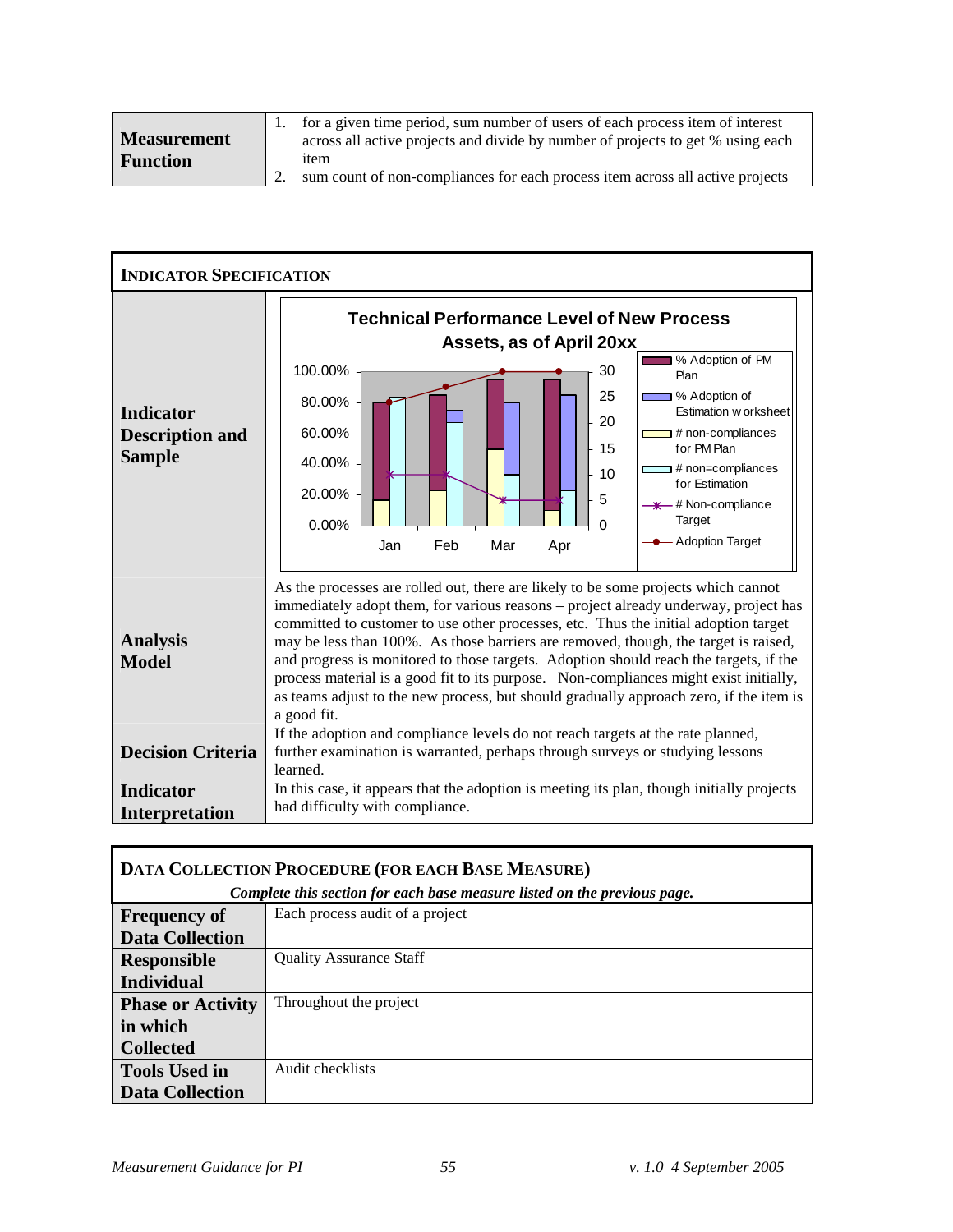| <b>Verification and</b> | Project team review of audit findings   |
|-------------------------|-----------------------------------------|
| <b>Validation</b>       |                                         |
| <b>Repository for</b>   | Quality Assurance audit data repository |
| <b>Collected Data</b>   |                                         |

| <b>DATA ANALYSIS PROCEDURE (FOR EACH INDICATOR)</b> |                                                                                      |  |
|-----------------------------------------------------|--------------------------------------------------------------------------------------|--|
| <b>Frequency of</b>                                 | Monthly                                                                              |  |
| <b>Data Reporting</b>                               |                                                                                      |  |
| <b>Responsible</b>                                  | Process improvement team leaders                                                     |  |
| <b>Individual</b>                                   |                                                                                      |  |
| <b>Phase or Activity</b>                            | Throughout deployment; may be useful to monitor for first year of use on significant |  |
| in which                                            | process items.                                                                       |  |
| <b>Analyzed</b>                                     |                                                                                      |  |
| <b>Source of Data</b>                               | <b>Quality Assurance data</b>                                                        |  |
| for Analysis                                        |                                                                                      |  |
| <b>Tools Used in</b>                                | Excel or other measurement tools                                                     |  |
| <b>Analysis</b>                                     |                                                                                      |  |
| Review, Report,                                     | Management teams                                                                     |  |
| or User                                             | Process improvement group                                                            |  |

| <b>ADDITIONAL INFORMATION</b>                           |                                                                                                                                                                                                                                                                                                                                                        |
|---------------------------------------------------------|--------------------------------------------------------------------------------------------------------------------------------------------------------------------------------------------------------------------------------------------------------------------------------------------------------------------------------------------------------|
| <b>Additional</b><br><b>Analysis</b><br><b>Guidance</b> | This measure addresses how well the process material developed by the process<br>improvement effort fits the needs of the people who will use it, that is, how widely<br>the material is used on a regular basis in their work. If there is a need to adapt or<br>tailor the material, it is an indication of inadequate fit to the intended function. |
| Implementation<br><b>Considerations</b>                 | Regular audits need to be done, in order to get useful data on a timely basis                                                                                                                                                                                                                                                                          |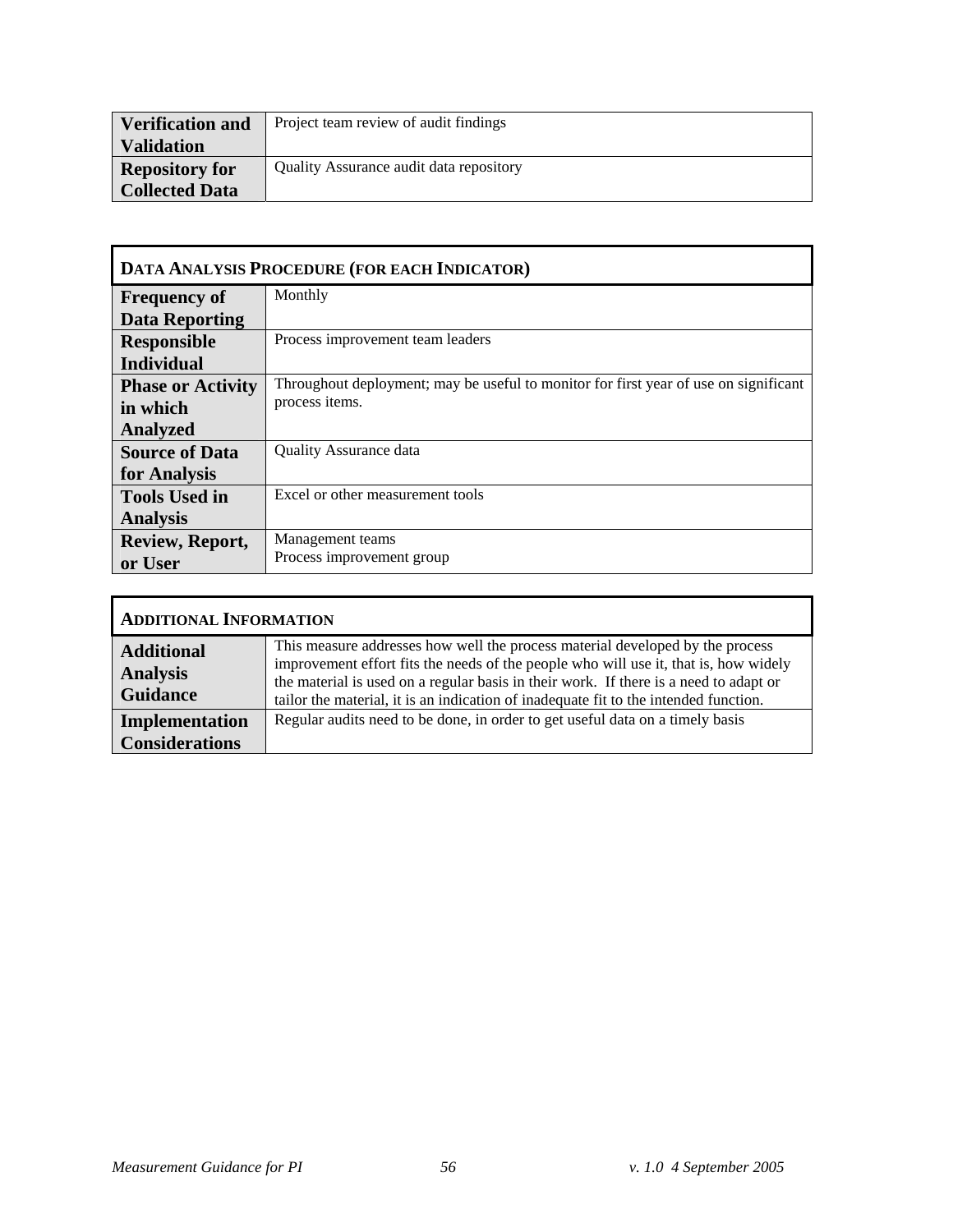# **MEASUREMENT INFORMATION SPECIFICATION – TAILORING DIFFICULTY**

| <b>INFORMATION NEED DESCRIPTION</b> |                                                                                                                                       |
|-------------------------------------|---------------------------------------------------------------------------------------------------------------------------------------|
| <b>Information</b><br><b>Need</b>   | How difficult is it for projects to use a particular process item? How often must it<br>be tailored, and how much effort is required? |
| <b>Information</b><br>Category      | Process Improvement Progress – Product Quality                                                                                        |

| <b>MEASURABLE CONCEPT</b> |             |  |
|---------------------------|-------------|--|
| <b>Measurable</b>         | Portability |  |
| <b>Concept</b>            |             |  |

<u> 1989 - Johann Barn, amerikansk politiker (d. 1989)</u>

| <b>ENTITIES AND ATTRIBUTES</b> |  |                                                              |
|--------------------------------|--|--------------------------------------------------------------|
|                                |  | <b>Relevant Entities</b>   1. process item used by a project |
| Attributes                     |  | tailoring required<br>effort to tailor                       |

| <b>BASE MEASURE SPECIFICATION</b> |                                                                      |
|-----------------------------------|----------------------------------------------------------------------|
| <b>Base Measures</b>              | tailoring performed<br>1.<br>tailoring effort<br>2.                  |
| <b>Measurement</b>                | Collect actual effort required to tailor, by process item            |
| <b>Methods</b>                    |                                                                      |
| <b>Type of Method</b>             | Objective                                                            |
| <b>Scale</b>                      | ves/no<br>hours of effort<br>2.                                      |
| <b>Type of Scale</b>              | nominal<br>Ι.                                                        |
|                                   | 2.<br>ratio                                                          |
| <b>Unit of</b>                    | individual process item for an individual project<br>1.              |
| <b>Measurement</b>                | hours spent by all project personnel involved in the tailoring<br>2. |

| <b>DERIVED MEASURE SPECIFICATION</b> |                                                                                     |
|--------------------------------------|-------------------------------------------------------------------------------------|
| <b>Derived</b>                       | % Users who Tailor                                                                  |
| <b>Measure</b>                       |                                                                                     |
| <b>Measurement</b>                   | Across all projects using the process item, compute the number of projects on which |
| <b>Function</b>                      | the item was tailored and divide by the total number of projects using the item.    |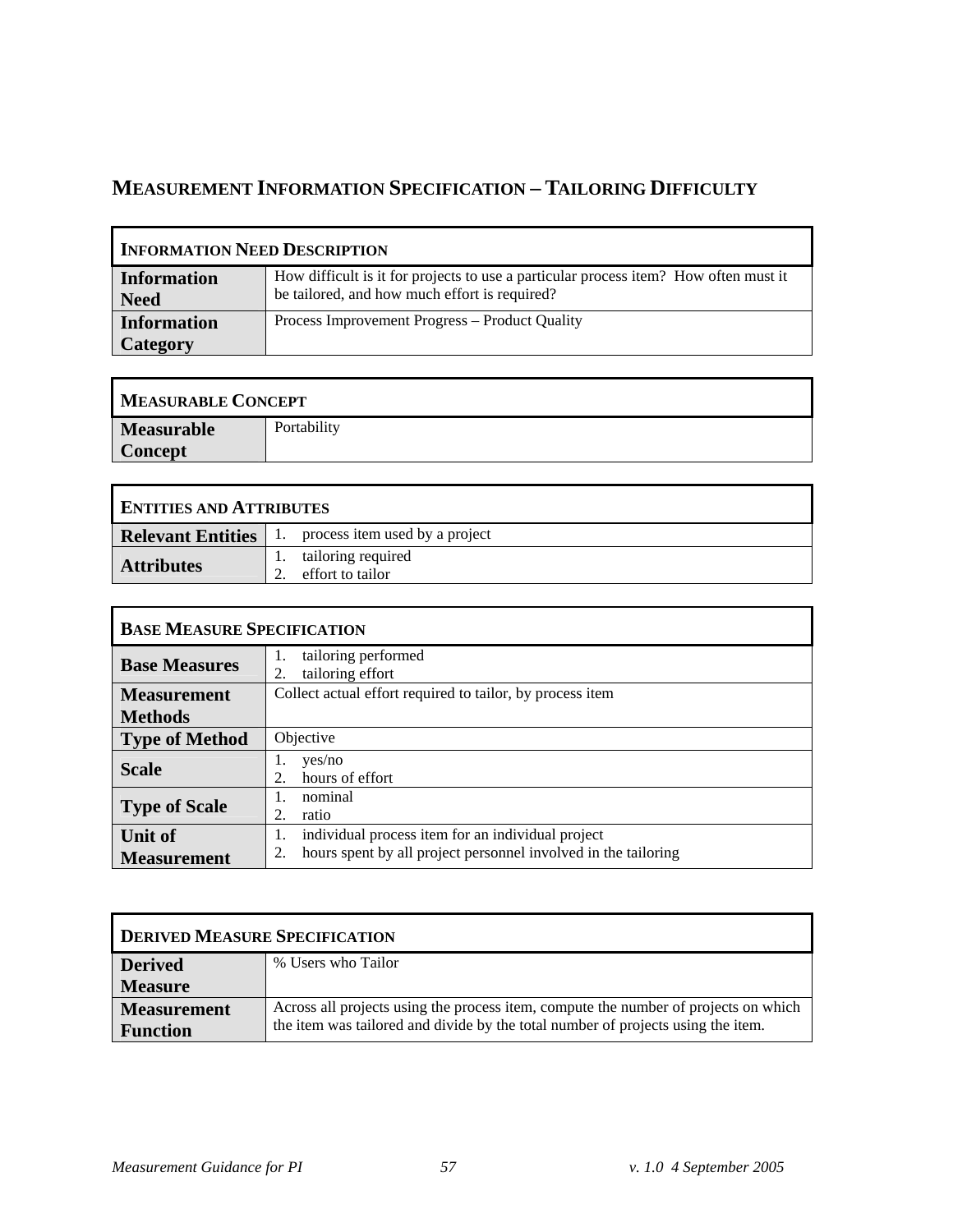| <b>DERIVED MEASURE SPECIFICATION</b> |                                                                                     |
|--------------------------------------|-------------------------------------------------------------------------------------|
| <b>Derived</b>                       | Mean Time for Tailoring                                                             |
| <b>Measure</b>                       |                                                                                     |
| <b>Measurement</b>                   | Across all projects which tailored the item, compute the mean of the amount of time |
| <b>Function</b>                      | reported for tailoring the item.                                                    |

| <b>INDICATOR SPECIFICATION</b>                              |                                                                                                                                                                                                                                                                                                                                                                                                                                                                                                                                                                                                                                                    |
|-------------------------------------------------------------|----------------------------------------------------------------------------------------------------------------------------------------------------------------------------------------------------------------------------------------------------------------------------------------------------------------------------------------------------------------------------------------------------------------------------------------------------------------------------------------------------------------------------------------------------------------------------------------------------------------------------------------------------|
| <b>Indicator</b><br><b>Description and</b><br><b>Sample</b> | <b>Tailoring Difficulty for Life Cycles, Alpha</b><br>Process Set v. 2.1, as of January 1, 20xx<br>100.00%<br>40<br>80.00%<br>30<br>% of users who<br>60.00%<br>tailor<br>20<br>40.00%<br>mean # hrs<br>required<br>10<br>20.00%<br>0.00%<br>0<br><b>Waterfall Crystal</b><br>ΧP<br>Package                                                                                                                                                                                                                                                                                                                                                        |
| <b>Analysis</b><br><b>Model</b>                             | Reasons that a process item require tailoring vary. Some items (such as a waterfall<br>life cycle or a packaged system life cycle) usually require some tailoring to fit the<br>project well. Other items, such as an agile approach, may require tailoring because<br>they are less mature in definition or the organization has less experience in their use.<br>The fact that something requires tailoring is important to determine, but even more<br>critical to the users is how much effort it takes to tailor the process item. If the<br>effort is great, users tend to be dissatisfied, and the process item may need to be<br>improved. |
| <b>Decision Criteria</b>                                    | For each item, there is likely to be an expectation of how much tailoring is required.<br>If the item need to be tailored more often than expected, or it requires more effort<br>than expected, the reasons should be examined and action be taken. If tailoring is<br>expected, but none is reported, use of the item should be examined, to be sure it is in<br>use and is effective.                                                                                                                                                                                                                                                           |
| <b>Indicator</b><br>Interpretation                          | In this example, one might question why the waterfall cycle needs so much<br>tailoring, since it is likely to be a mature approach for most organizations. The<br>packaged system cycle seems to require little effort to tailor, but almost always<br>needs to be tailored; some simple adjustments might make it easier to use without<br>tailoring.                                                                                                                                                                                                                                                                                             |